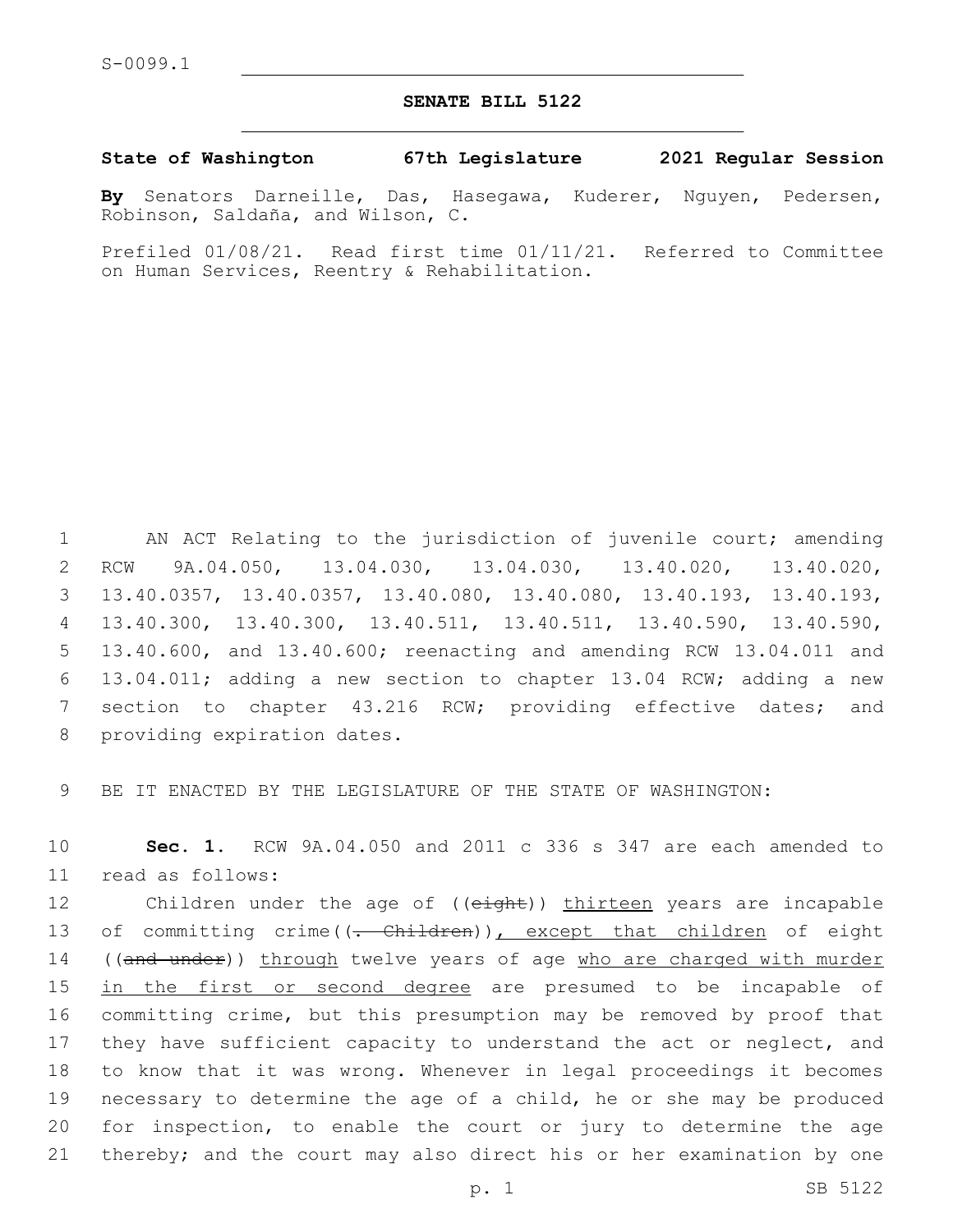1 or more physicians, whose opinion shall be competent evidence upon 2 the question of his or her age.

3 **Sec. 2.** RCW 13.04.011 and 2017 3rd sp.s. c 6 s 601 are each reenacted and amended to read as follows:4

5 For purposes of this title:

6 (1) "Adjudication" has the same meaning as "conviction" in RCW 7 9.94A.030, but only for the purposes of sentencing under chapter 8 9.94A RCW;

9 (2) "Court" when used without further qualification means the 10 juvenile court judge(s) or commissioner(s);

11 (3) "Custodian" means that person who has the legal right to 12 custody of the child;

13 (4) "Department" means the department of children, youth, and 14 families;

15 (5) Except as specifically provided in RCW 13.40.020 and chapters 16 13.24 and 13.34 RCW, "juvenile," "youth," and "child" mean any 17 individual who is under the chronological age of ((eighteen)) 18 nineteen years;

19 (6) "Juvenile offender" and "juvenile offense" have the meaning 20 ascribed in RCW 13.40.020;

21 (7) "Parent" or "parents," except as used in chapter 13.34 RCW, 22 means that parent or parents who have the right of legal custody of 23 the child.

24 **Sec. 3.** RCW 13.04.011 and 2017 3rd sp.s. c 6 s 601 are each 25 reenacted and amended to read as follows:

26 For purposes of this title:

27 (1) "Adjudication" has the same meaning as "conviction" in RCW 28 9.94A.030, but only for the purposes of sentencing under chapter 29 9.94A RCW;

30 (2) "Court" when used without further qualification means the 31 juvenile court judge(s) or commissioner(s);

32 (3) "Custodian" means that person who has the legal right to 33 custody of the child;

34 (4) "Department" means the department of children, youth, and 35 families;

36 (5) Except as specifically provided in RCW 13.40.020 and chapters 37 13.24 and 13.34 RCW, "juvenile," "youth," and "child" mean any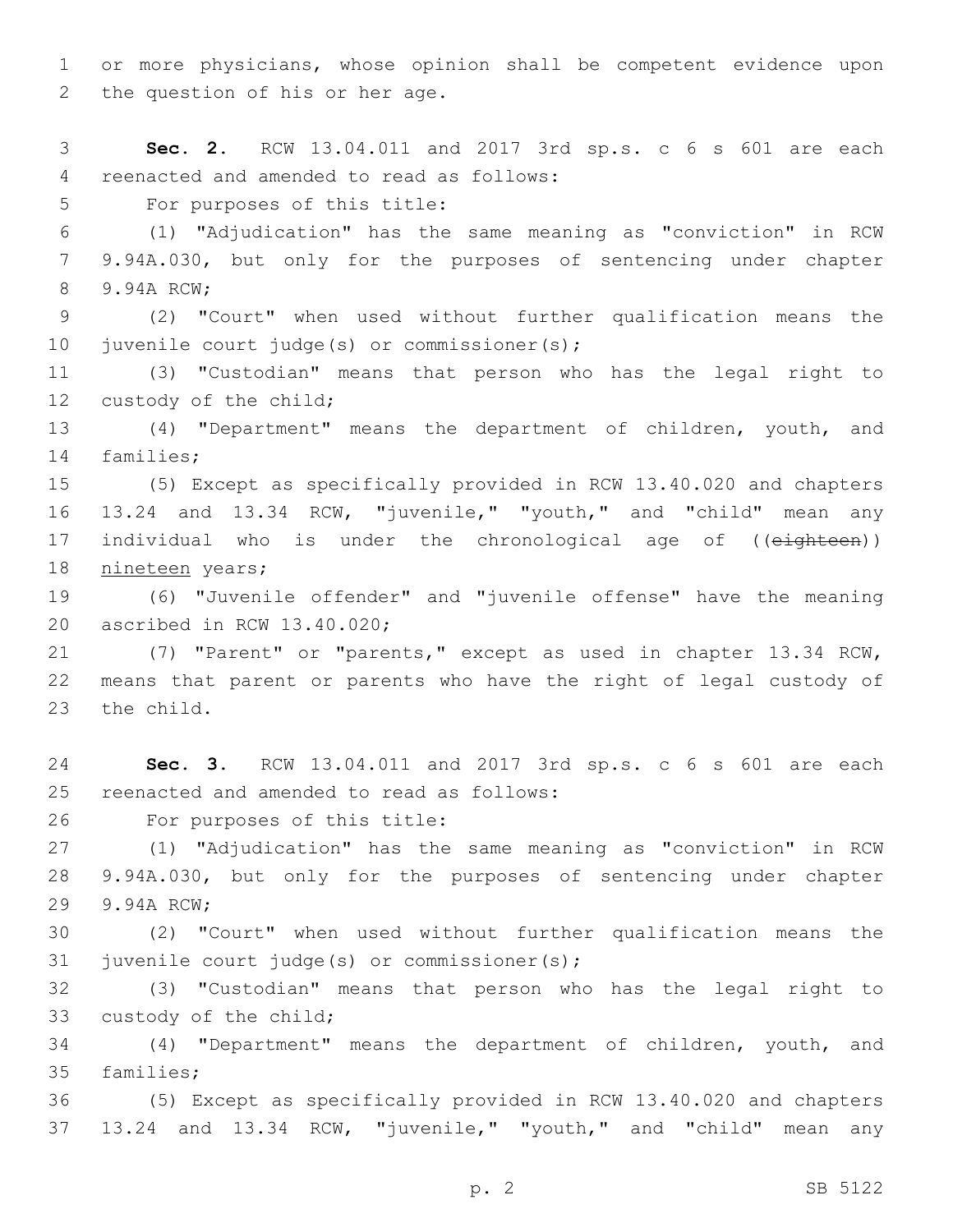1 individual who is under the chronological age of ((eighteen)) twenty 2 years;

 (6) "Juvenile offender" and "juvenile offense" have the meaning 4 ascribed in RCW 13.40.020;

 (7) "Parent" or "parents," except as used in chapter 13.34 RCW, means that parent or parents who have the right of legal custody of 7 the child.

 **Sec. 4.** RCW 13.04.030 and 2020 c 41 s 4 are each amended to read 9 as follows:

 (1) Except as provided in this section, the juvenile courts in this state shall have exclusive original jurisdiction over all 12 proceedings:

 (a) Under the interstate compact on placement of children as 14 provided in chapter 26.34 RCW;

 (b) Relating to children alleged or found to be dependent as provided in chapter 26.44 RCW and in RCW 13.34.030 through 13.34.161;

 (c) Relating to the termination of a parent and child relationship as provided in RCW 13.34.180 through 13.34.210;

 (d) To approve or disapprove out-of-home placement as provided in 20 RCW 13.32A.170;

 (e) Relating to juveniles alleged or found to have committed offenses, traffic or civil infractions, or violations as provided in 23 RCW 13.40.020 through 13.40.230, unless:

 (i) The juvenile court transfers jurisdiction of a particular juvenile to adult criminal court pursuant to RCW 13.40.110;

 (ii) The statute of limitations applicable to adult prosecution for the offense, traffic or civil infraction, or violation has 28 expired;

 (iii) The alleged offense or infraction is a traffic, fish, boating, or game offense, or traffic or civil infraction committed by a juvenile sixteen years of age or older and would, if committed by an adult, be tried or heard in a court of limited jurisdiction, in which instance the appropriate court of limited jurisdiction shall have jurisdiction over the alleged offense or infraction, and no guardian ad litem is required in any such proceeding due to the juvenile's age. If such an alleged offense or infraction and an alleged offense or infraction subject to juvenile court jurisdiction arise out of the same event or incident, the juvenile court may have jurisdiction of both matters. The jurisdiction under this subsection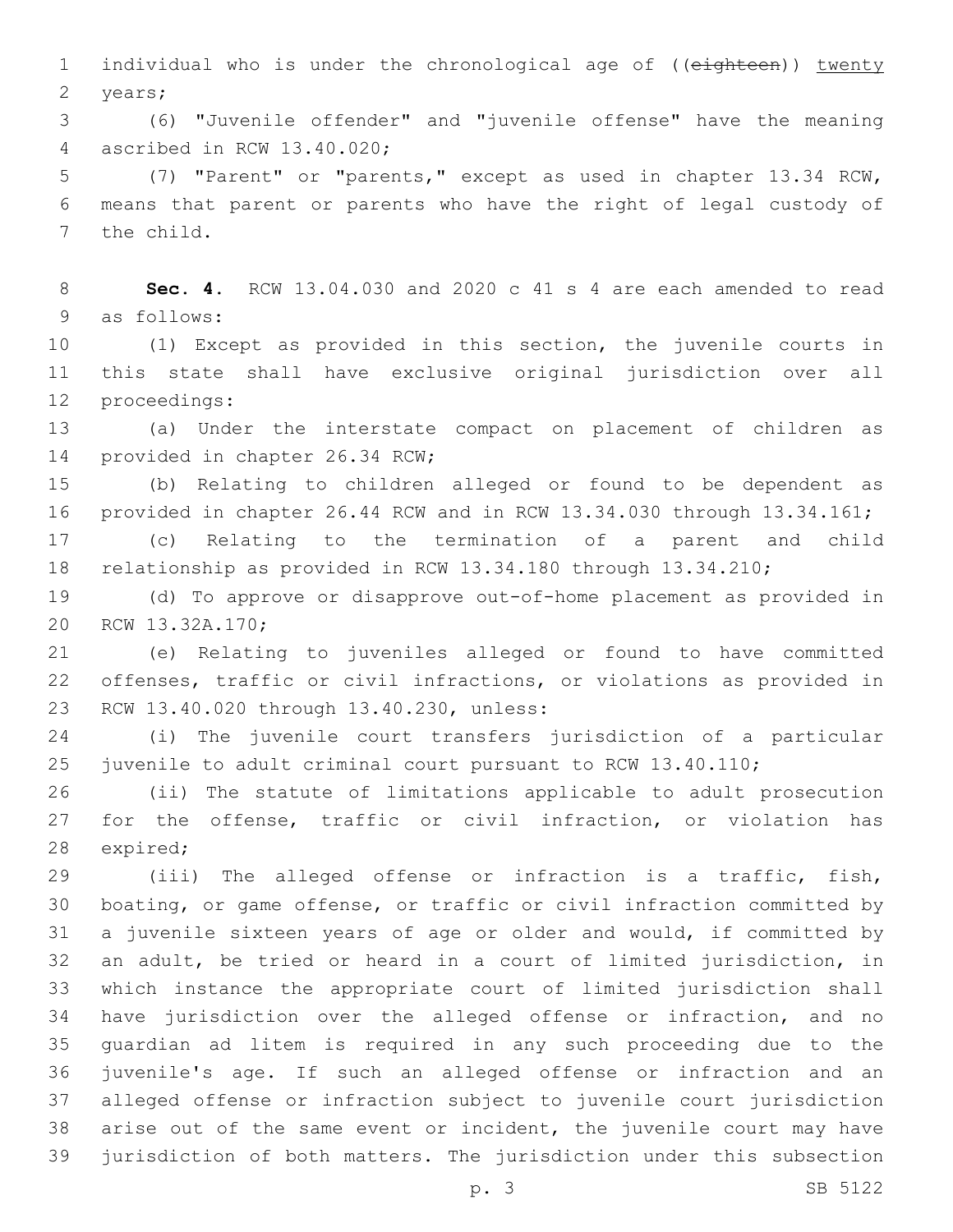does not constitute "transfer" or a "decline" for purposes of RCW 13.40.110 (1) or (2) or (e)(i) of this subsection. Courts of limited jurisdiction which confine juveniles for an alleged offense or infraction may place juveniles in juvenile detention facilities under an agreement with the officials responsible for the administration of the juvenile detention facility in RCW 13.04.035 and 13.20.060;

 (iv) The alleged offense is a traffic or civil infraction, a violation of compulsory school attendance provisions under chapter 28A.225 RCW, or a misdemeanor, and a court of limited jurisdiction has assumed concurrent jurisdiction over those offenses as provided 11 in RCW 13.04.0301; or

12  $(v)$  The juvenile is sixteen (( $e<sub>r</sub>$  seventeen)) years (( $e$ ld)) of age 13 or older on the date the alleged offense is committed and the alleged 14 offense is:

(A) A serious violent offense as defined in RCW 9.94A.030;

 (B) A violent offense as defined in RCW 9.94A.030 and the juvenile has a criminal history consisting of: One or more prior serious violent offenses; two or more prior violent offenses; or three or more of any combination of the following offenses: Any class A felony, any class B felony, vehicular assault, or manslaughter in the second degree, all of which must have been committed after the juvenile's thirteenth birthday and prosecuted separately; or

23 (C) Rape of a child in the first degree.

 (I) In such a case the adult criminal court shall have exclusive original jurisdiction, except as provided in (e)(v)(C)(II) and (III) 26 of this subsection.

 (II) The juvenile court shall have exclusive jurisdiction over the disposition of any remaining charges in any case in which the juvenile is found not guilty in the adult criminal court of the charge or charges for which he or she was transferred, or is convicted in the adult criminal court of an offense that is not also 32 an offense listed in (e)( $v$ ) of this subsection. The juvenile court shall maintain residual juvenile court jurisdiction up to age twenty-34 five if the juvenile has turned ((eighteen)) nineteen years of age during the adult criminal court proceedings but only for the purpose of returning a case to juvenile court for disposition pursuant to RCW 13.40.300 $(3)$  $(d)$ .

 (III) The prosecutor and respondent may agree to juvenile court jurisdiction and waive application of exclusive adult criminal

p. 4 SB 5122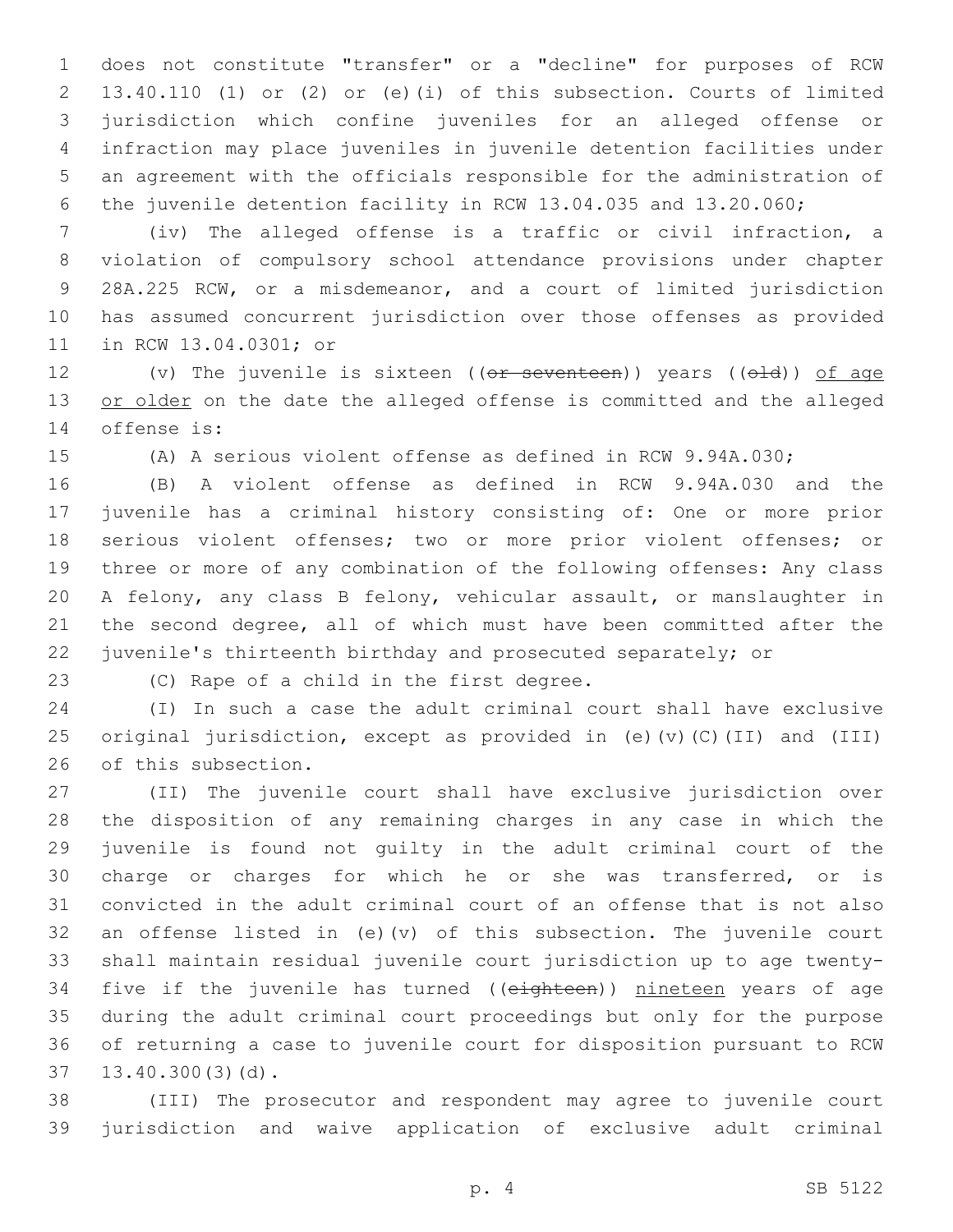jurisdiction in (e)(v)(A) through (C) of this subsection and remove the proceeding back to juvenile court with the court's approval.

 If the juvenile challenges the state's determination of the juvenile's criminal history under (e)(v) of this subsection, the state may establish the offender's criminal history by a preponderance of the evidence. If the criminal history consists of adjudications entered upon a plea of guilty, the state shall not bear a burden of establishing the knowing and voluntariness of the plea;

 (f) Under the interstate compact on juveniles as provided in 10 chapter 13.24 RCW;

 (g) Relating to termination of a diversion agreement under RCW 13.40.080, including a proceeding in which the divertee has attained 13 ((eighteen)) nineteen years of age;

 (h) Relating to court validation of a voluntary consent to an out-of-home placement under chapter 13.34 RCW, by the parent or Indian custodian of an Indian child, except if the parent or Indian custodian and child are residents of or domiciled within the boundaries of a federally recognized Indian reservation over which 19 the tribe exercises exclusive jurisdiction; and

 (i) Relating to petitions to compel disclosure of information filed by the department of social and health services pursuant to RCW 22 74.13.042.

 (2) The family court shall have concurrent original jurisdiction with the juvenile court over all proceedings under this section if the superior court judges of a county authorize concurrent 26 jurisdiction as provided in RCW 26.12.010.

 (3) The juvenile court shall have concurrent original jurisdiction with the family court over child custody proceedings under chapter 26.10 RCW and parenting plans or residential schedules under chapter 26.09, 26.26A, or 26.26B RCW as provided for in RCW 31 13.34.155.

 (4) A juvenile subject to adult superior court jurisdiction under subsection (1)(e)(i) through (v) of this section, who is detained pending trial, may be detained in a detention facility as defined in 35 RCW 13.40.020 pending sentencing or a dismissal.

 **Sec. 5.** RCW 13.04.030 and 2020 c 41 s 4 are each amended to read as follows:37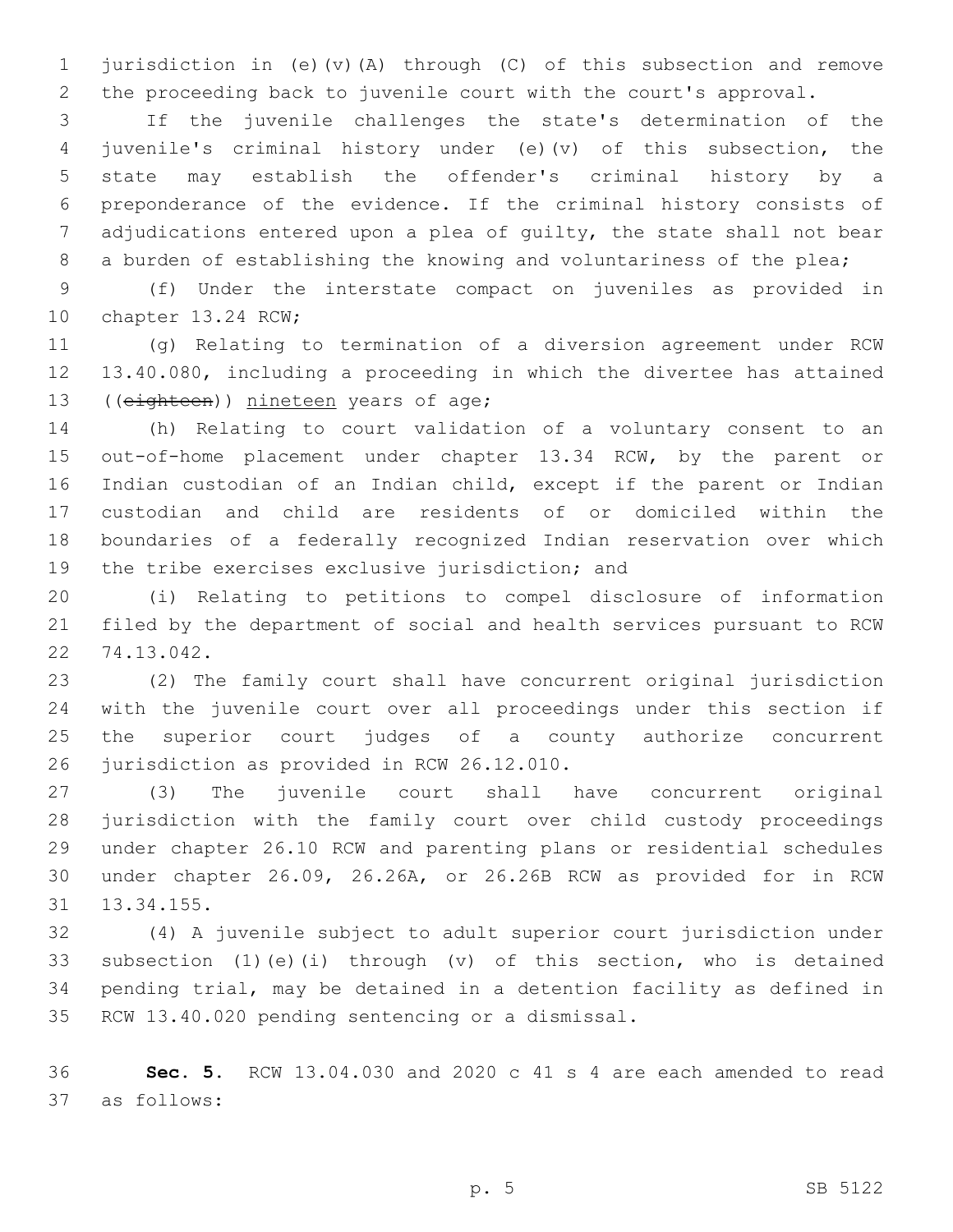(1) Except as provided in this section, the juvenile courts in this state shall have exclusive original jurisdiction over all 3 proceedings:

 (a) Under the interstate compact on placement of children as 5 provided in chapter 26.34 RCW;

 (b) Relating to children alleged or found to be dependent as provided in chapter 26.44 RCW and in RCW 13.34.030 through 13.34.161;

 (c) Relating to the termination of a parent and child relationship as provided in RCW 13.34.180 through 13.34.210;

 (d) To approve or disapprove out-of-home placement as provided in 11 RCW 13.32A.170;

 (e) Relating to juveniles alleged or found to have committed offenses, traffic or civil infractions, or violations as provided in 14 RCW 13.40.020 through 13.40.230, unless:

 (i) The juvenile court transfers jurisdiction of a particular juvenile to adult criminal court pursuant to RCW 13.40.110;

 (ii) The statute of limitations applicable to adult prosecution for the offense, traffic or civil infraction, or violation has 19 expired;

 (iii) The alleged offense or infraction is a traffic, fish, boating, or game offense, or traffic or civil infraction committed by a juvenile sixteen years of age or older and would, if committed by an adult, be tried or heard in a court of limited jurisdiction, in which instance the appropriate court of limited jurisdiction shall have jurisdiction over the alleged offense or infraction, and no guardian ad litem is required in any such proceeding due to the juvenile's age. If such an alleged offense or infraction and an alleged offense or infraction subject to juvenile court jurisdiction arise out of the same event or incident, the juvenile court may have jurisdiction of both matters. The jurisdiction under this subsection does not constitute "transfer" or a "decline" for purposes of RCW 13.40.110 (1) or (2) or (e)(i) of this subsection. Courts of limited jurisdiction which confine juveniles for an alleged offense or infraction may place juveniles in juvenile detention facilities under an agreement with the officials responsible for the administration of the juvenile detention facility in RCW 13.04.035 and 13.20.060;

 (iv) The alleged offense is a traffic or civil infraction, a violation of compulsory school attendance provisions under chapter 28A.225 RCW, or a misdemeanor, and a court of limited jurisdiction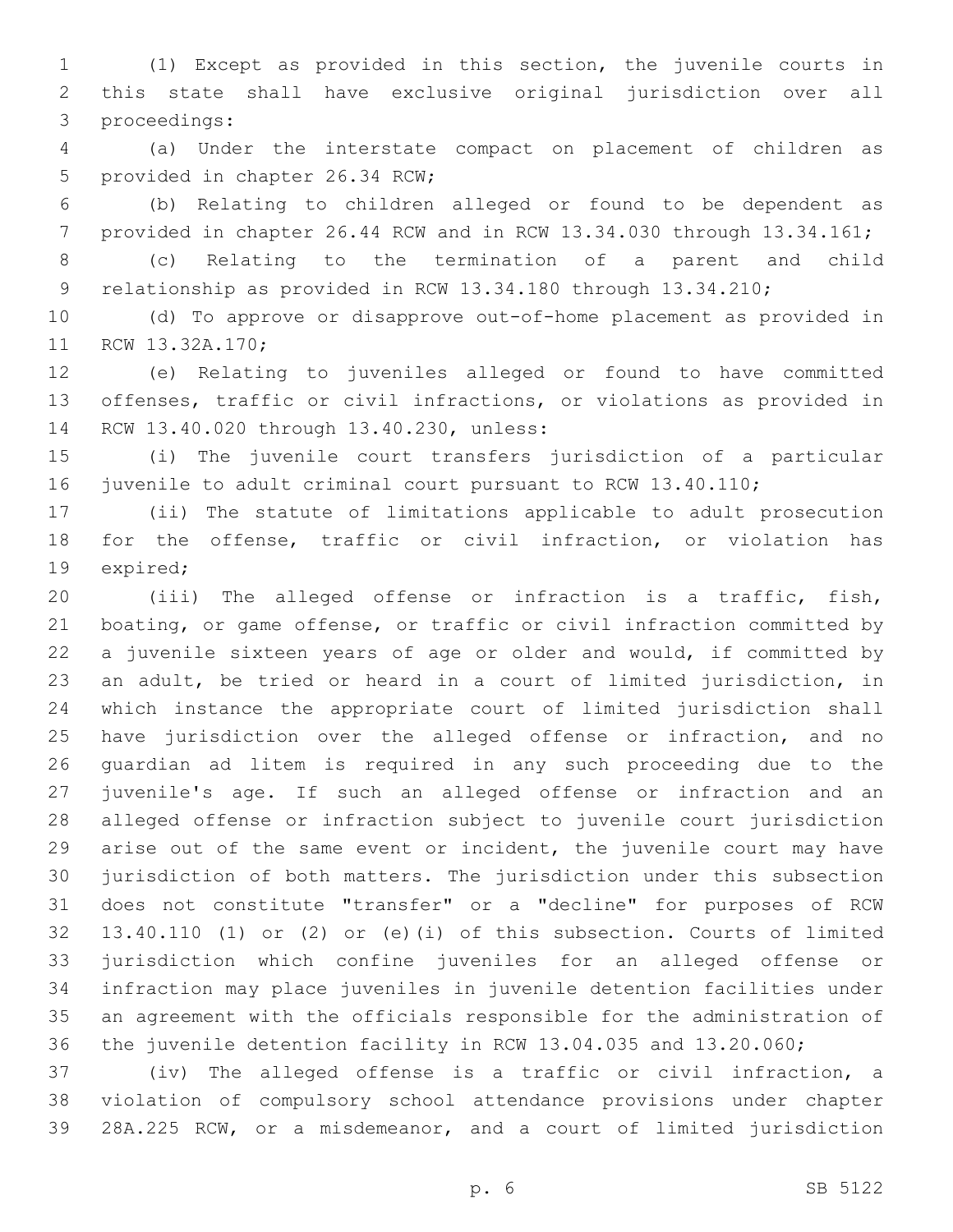has assumed concurrent jurisdiction over those offenses as provided 2 in RCW 13.04.0301; or

3 (v) The juvenile is sixteen ((or seventeen)) years ((old)) of age 4 or older on the date the alleged offense is committed and the alleged 5 offense is:

(A) A serious violent offense as defined in RCW 9.94A.030;

 (B) A violent offense as defined in RCW 9.94A.030 and the juvenile has a criminal history consisting of: One or more prior serious violent offenses; two or more prior violent offenses; or three or more of any combination of the following offenses: Any class A felony, any class B felony, vehicular assault, or manslaughter in the second degree, all of which must have been committed after the juvenile's thirteenth birthday and prosecuted separately; or

14 (C) Rape of a child in the first degree.

 (I) In such a case the adult criminal court shall have exclusive original jurisdiction, except as provided in (e)(v)(C)(II) and (III) 17 of this subsection.

 (II) The juvenile court shall have exclusive jurisdiction over the disposition of any remaining charges in any case in which the juvenile is found not guilty in the adult criminal court of the 21 charge or charges for which he or she was transferred, or is convicted in the adult criminal court of an offense that is not also an offense listed in (e)(v) of this subsection. The juvenile court shall maintain residual juvenile court jurisdiction up to age twenty-25 five if the juvenile has turned ((eighteen)) twenty years of age during the adult criminal court proceedings but only for the purpose of returning a case to juvenile court for disposition pursuant to RCW 28 13.40.300(3)(d).

 (III) The prosecutor and respondent may agree to juvenile court jurisdiction and waive application of exclusive adult criminal jurisdiction in (e)(v)(A) through (C) of this subsection and remove the proceeding back to juvenile court with the court's approval.

 If the juvenile challenges the state's determination of the juvenile's criminal history under (e)(v) of this subsection, the state may establish the offender's criminal history by a preponderance of the evidence. If the criminal history consists of adjudications entered upon a plea of guilty, the state shall not bear a burden of establishing the knowing and voluntariness of the plea;

 (f) Under the interstate compact on juveniles as provided in 40 chapter 13.24 RCW;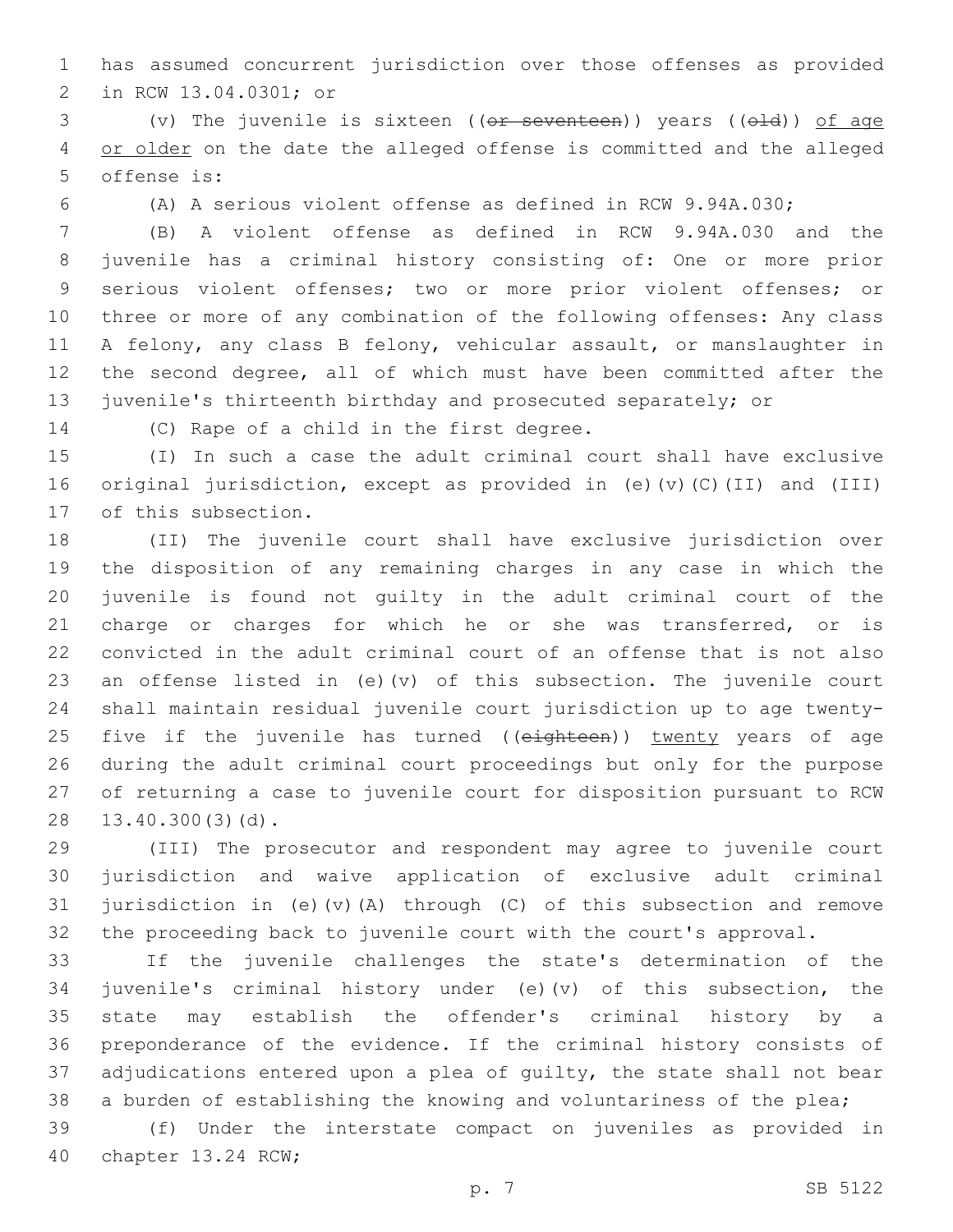(g) Relating to termination of a diversion agreement under RCW 13.40.080, including a proceeding in which the divertee has attained 3 ((eighteen)) twenty years of age;

 (h) Relating to court validation of a voluntary consent to an out-of-home placement under chapter 13.34 RCW, by the parent or Indian custodian of an Indian child, except if the parent or Indian custodian and child are residents of or domiciled within the boundaries of a federally recognized Indian reservation over which 9 the tribe exercises exclusive jurisdiction; and

 (i) Relating to petitions to compel disclosure of information filed by the department of social and health services pursuant to RCW 12 74.13.042.

 (2) The family court shall have concurrent original jurisdiction with the juvenile court over all proceedings under this section if the superior court judges of a county authorize concurrent 16 jurisdiction as provided in RCW 26.12.010.

 (3) The juvenile court shall have concurrent original jurisdiction with the family court over child custody proceedings under chapter 26.10 RCW and parenting plans or residential schedules under chapter 26.09, 26.26A, or 26.26B RCW as provided for in RCW 21 13.34.155.

 (4) A juvenile subject to adult superior court jurisdiction under subsection (1)(e)(i) through (v) of this section, who is detained pending trial, may be detained in a detention facility as defined in 25 RCW 13.40.020 pending sentencing or a dismissal.

 **Sec. 6.** RCW 13.40.020 and 2019 c 444 s 9 are each amended to 27 read as follows:

28 For the purposes of this chapter:

 (1) "Assessment" means an individualized examination of a child to determine the child's psychosocial needs and problems, including the type and extent of any mental health, substance abuse, or co- occurring mental health and substance abuse disorders, and recommendations for treatment. "Assessment" includes, but is not limited to, drug and alcohol evaluations, psychological and psychiatric evaluations, records review, clinical interview, and 36 administration of a formal test or instrument;

 (2) "Community-based rehabilitation" means one or more of the following: Employment; attendance of information classes; literacy classes; counseling, outpatient substance abuse treatment programs,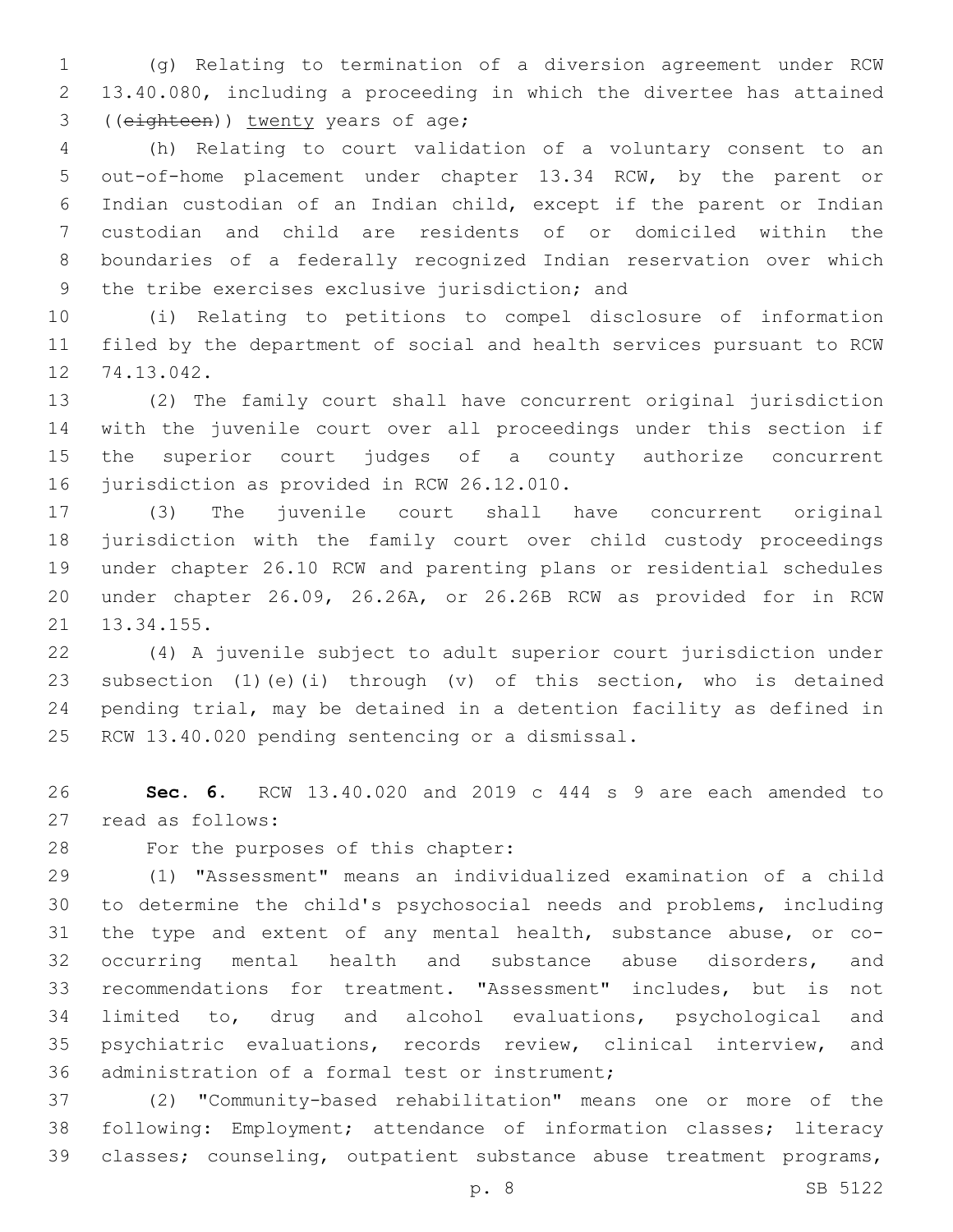outpatient mental health programs, anger management classes, education or outpatient treatment programs to prevent animal cruelty, or other services including, when appropriate, restorative justice programs; or attendance at school or other educational programs appropriate for the juvenile as determined by the school district. Placement in community-based rehabilitation programs is subject to 7 available funds;

 (3) "Community-based sanctions" may include one or more of the 9 following:

(a) A fine, not to exceed five hundred dollars;

 (b) Community restitution not to exceed one hundred fifty hours 12 of community restitution;

 (4) "Community restitution" means compulsory service, without compensation, performed for the benefit of the community by the offender as punishment for committing an offense. Community restitution may be performed through public or private organizations 17 or through work crews;

 (5) "Community supervision" means an order of disposition by the court of an adjudicated youth not committed to the department or an order granting a deferred disposition. A community supervision order for a single offense may be for a period of up to two years for a sex offense as defined by RCW 9.94A.030 and up to one year for other offenses. As a mandatory condition of any term of community supervision, the court shall order the juvenile to refrain from committing new offenses. As a mandatory condition of community supervision, the court shall order the juvenile to comply with the mandatory school attendance provisions of chapter 28A.225 RCW and to inform the school of the existence of this requirement. Community supervision is an individualized program comprised of one or more of 30 the following:

31 (a) Community-based sanctions;

32 (b) Community-based rehabilitation;

33 (c) Monitoring and reporting requirements;

34 (d) Posting of a probation bond;

 (e) Residential treatment, where substance abuse, mental health, and/or co-occurring disorders have been identified in an assessment by a qualified mental health professional, psychologist, psychiatrist, co-occurring disorder specialist, or substance use disorder professional and a funded bed is available. If a child agrees to voluntary placement in a state-funded long-term evaluation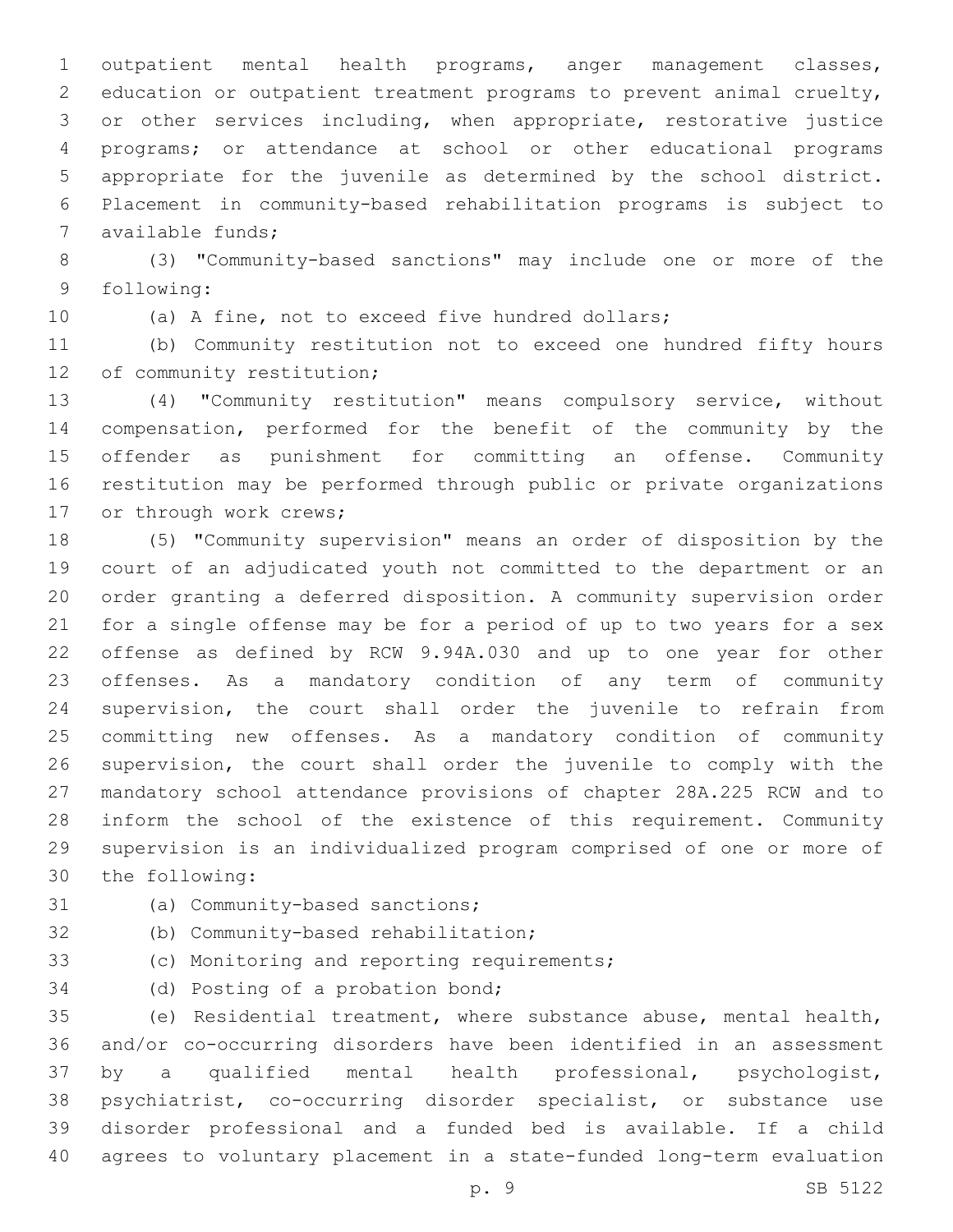and treatment facility, the case must follow the existing placement procedure including consideration of less restrictive treatment 3 options and medical necessity.

 (i) A court may order residential treatment after consideration 5 and findings regarding whether:

(A) The referral is necessary to rehabilitate the child;

- (B) The referral is necessary to protect the public or the child;
- (C) The referral is in the child's best interest;

 (D) The child has been given the opportunity to engage in less restrictive treatment and has been unable or unwilling to comply; and

 (E) Inpatient treatment is the least restrictive action consistent with the child's needs and circumstances.

 (ii) In any case where a court orders a child to inpatient treatment under this section, the court must hold a review hearing no 15 later than sixty days after the youth begins inpatient treatment, and every thirty days thereafter, as long as the youth is in inpatient 17 treatment;

 (6) "Confinement" means physical custody by the department of children, youth, and families in a facility operated by or pursuant to a contract with the state, or physical custody in a detention facility operated by or pursuant to a contract with any county. The county may operate or contract with vendors to operate county detention facilities. The department may operate or contract to operate detention facilities for juveniles committed to the department. Pretrial confinement or confinement of less than thirty- one days imposed as part of a disposition or modification order may be served consecutively or intermittently, in the discretion of the 28 court;

 (7) "Court," when used without further qualification, means the 30 juvenile court judge(s) or commissioner(s);

 (8) "Criminal history" includes all criminal complaints against the respondent for which, prior to the commission of a current 33 offense:

 (a) The allegations were found correct by a court. If a respondent is convicted of two or more charges arising out of the same course of conduct, only the highest charge from among these shall count as an offense for the purposes of this chapter; or

 (b) The criminal complaint was diverted by a prosecutor pursuant to the provisions of this chapter on agreement of the respondent and after an advisement to the respondent that the criminal complaint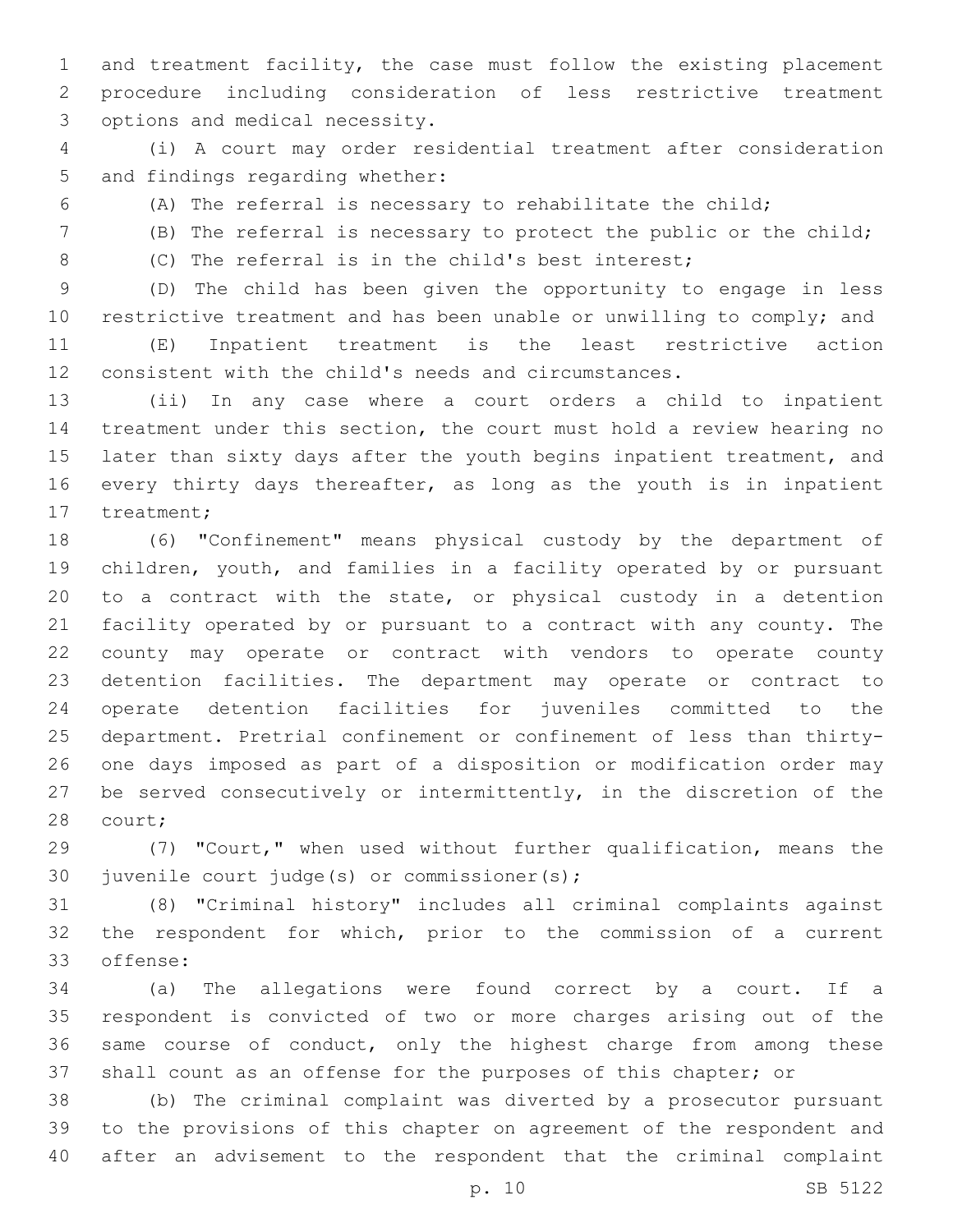would be considered as part of the respondent's criminal history. A successfully completed deferred adjudication that was entered before July 1, 1998, or a deferred disposition shall not be considered part 4 of the respondent's criminal history;

 (9) "Department" means the department of children, youth, and 6 families;

 (10) "Detention facility" means a county facility, paid for by the county, for the physical confinement of a juvenile alleged to have committed an offense or an adjudicated offender subject to a disposition or modification order. "Detention facility" includes county group homes, inpatient substance abuse programs, juvenile 12 basic training camps, and electronic monitoring;

 (11) "Diversion unit" means any probation counselor who enters into a diversion agreement with an alleged youthful offender, or any other person, community accountability board, youth court under the supervision of the juvenile court, or other entity with whom the juvenile court administrator has contracted to arrange and supervise such agreements pursuant to RCW 13.40.080, or any person, community accountability board, or other entity specially funded by the legislature to arrange and supervise diversion agreements in accordance with the requirements of this chapter. For purposes of this subsection, "community accountability board" means a board comprised of members of the local community in which the juvenile offender resides. The superior court shall appoint the members. The boards shall consist of at least three and not more than seven members. If possible, the board should include a variety of representatives from the community, such as a law enforcement officer, teacher or school administrator, high school student, parent, and business owner, and should represent the cultural 30 diversity of the local community;

 (12) "Foster care" means temporary physical care in a foster family home or group care facility as defined in RCW 74.15.020 and licensed by the department, or other legally authorized care;

 (13) "Institution" means a juvenile facility established pursuant 35 to chapters 72.05 and 72.16 through 72.20 RCW;

 (14) "Intensive supervision program" means a parole program that requires intensive supervision and monitoring, offers an array of individualized treatment and transitional services, and emphasizes community involvement and support in order to reduce the likelihood a 40 juvenile offender will commit further offenses;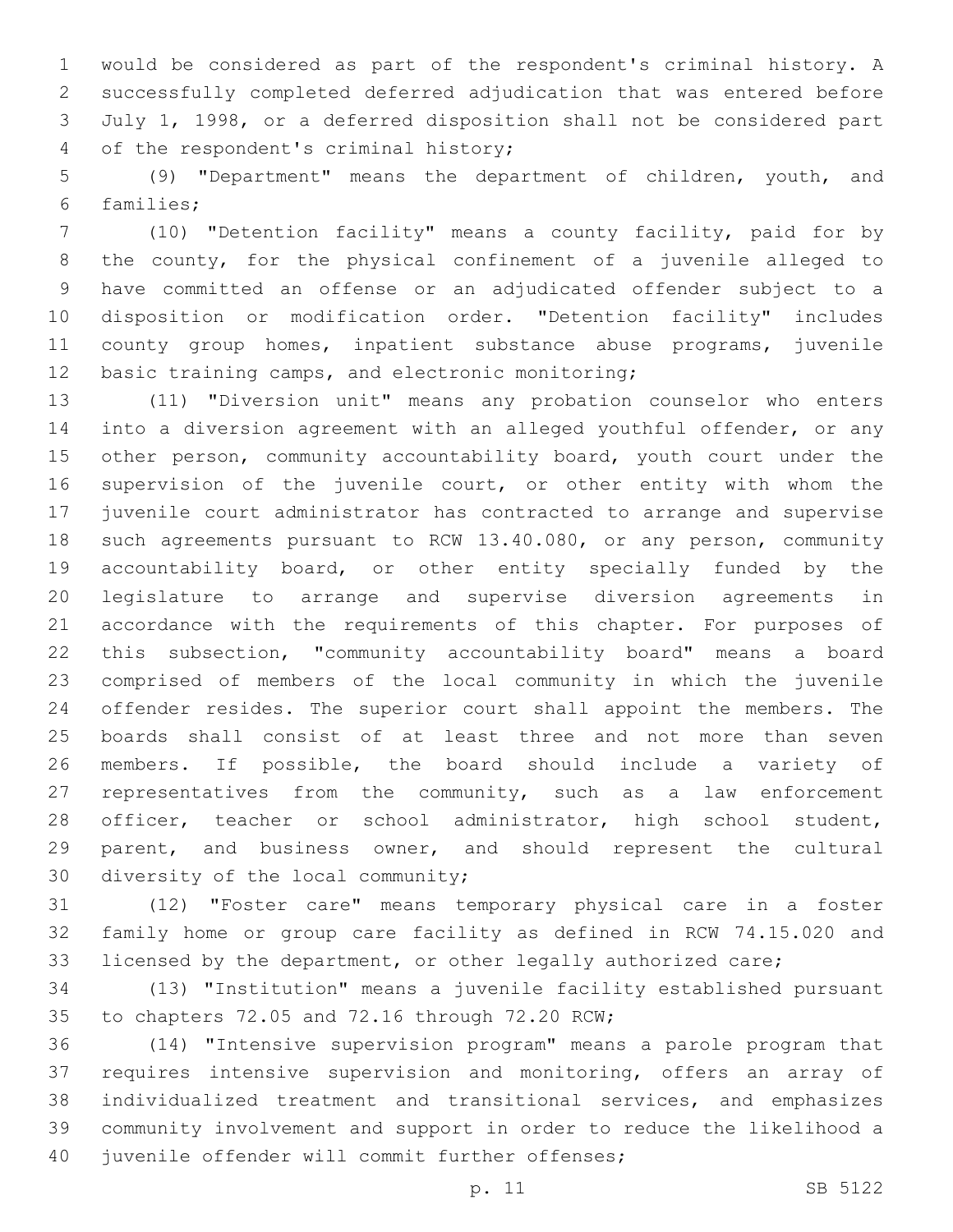(15) "Juvenile," "youth," and "child" mean any individual who is 2 under the chronological age of ((eighteen)) nineteen years and who has not been previously transferred to adult court pursuant to RCW 13.40.110, unless the individual was convicted of a lesser charge or acquitted of the charge for which he or she was previously transferred pursuant to RCW 13.40.110 or who is not otherwise under 7 adult court jurisdiction;

 (16) "Juvenile offender" means any juvenile who has been found by the juvenile court to have committed an offense, including a person 10 ((eighteen)) nineteen years of age or older over whom jurisdiction 11 has been extended under RCW 13.40.300;

 (17) "Labor" means the period of time before a birth during which 13 contractions are of sufficient frequency, intensity, and duration to bring about effacement and progressive dilation of the cervix;

 (18) "Local sanctions" means one or more of the following: (a) 0-30 days of confinement; (b) 0-12 months of community supervision; (c) 0-150 hours of community restitution; or (d) \$0-\$500 fine;

 (19) "Manifest injustice" means a disposition that would either impose an excessive penalty on the juvenile or would impose a serious, and clear danger to society in light of the purposes of this 21 chapter;

 (20) "Monitoring and reporting requirements" means one or more of the following: Curfews; requirements to remain at home, school, work, 24 or court-ordered treatment programs during specified hours; restrictions from leaving or entering specified geographical areas; requirements to report to the probation officer as directed and to remain under the probation officer's supervision; and other conditions or limitations as the court may require which may not 29 include confinement;

 (21) "Offense" means an act designated a violation or a crime if committed by an adult under the law of this state, under any 32 ordinance of any city or county of this state, under any federal law, 33 or under the law of another state if the act occurred in that state;

 (22) "Physical restraint" means the use of any bodily force or physical intervention to control a juvenile offender or limit a juvenile offender's freedom of movement in a way that does not involve a mechanical restraint. Physical restraint does not include momentary periods of minimal physical restriction by direct person- to-person contact, without the aid of mechanical restraint, 40 accomplished with limited force and designed to: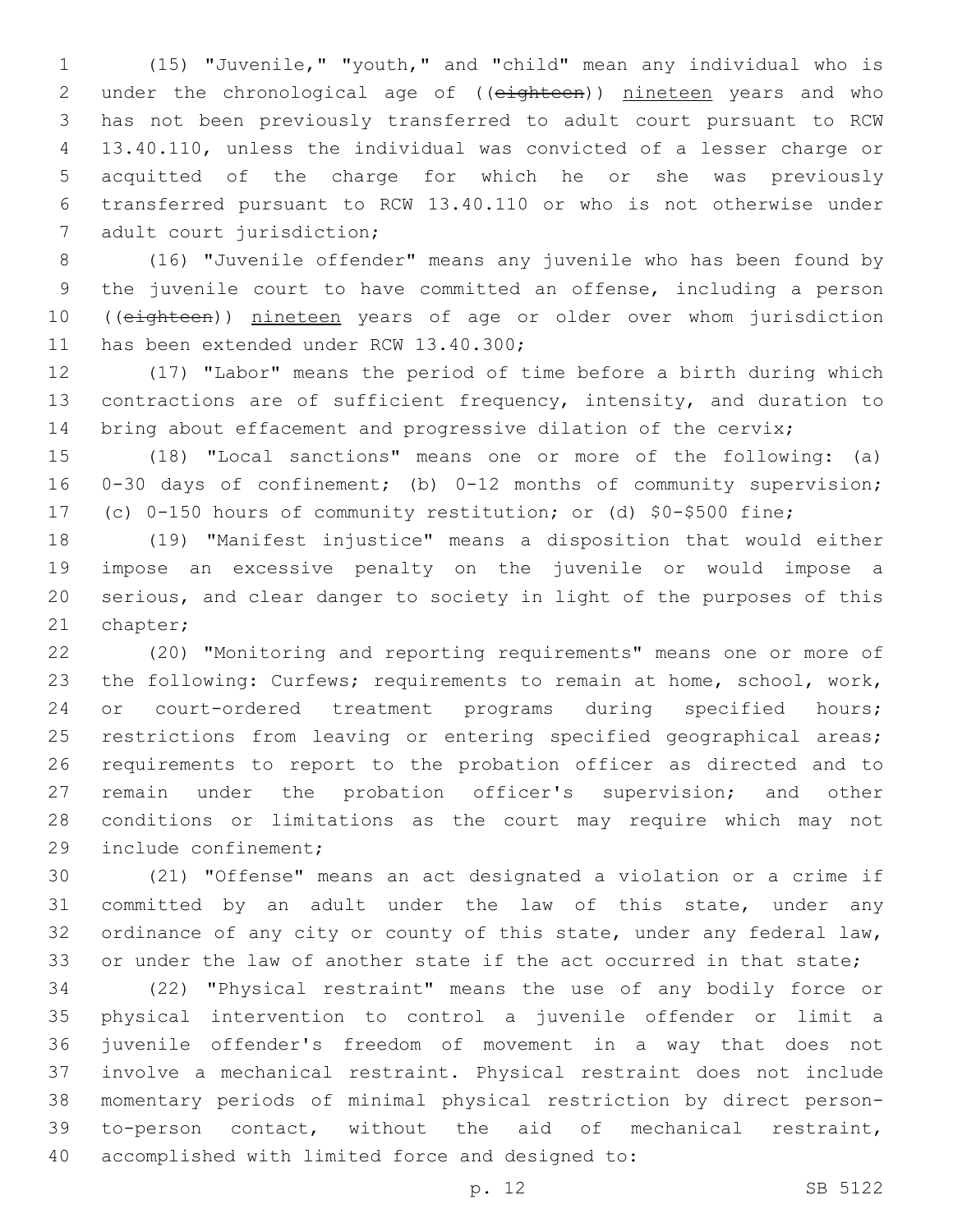(a) Prevent a juvenile offender from completing an act that would result in potential bodily harm to self or others or damage property;

 (b) Remove a disruptive juvenile offender who is unwilling to 4 leave the area voluntarily; or

(c) Guide a juvenile offender from one location to another;

 (23) "Postpartum recovery" means (a) the entire period a woman or youth is in the hospital, birthing center, or clinic after giving birth and (b) an additional time period, if any, a treating physician determines is necessary for healing after the youth leaves the 10 hospital, birthing center, or clinic;

 (24) "Probation bond" means a bond, posted with sufficient security by a surety justified and approved by the court, to secure the offender's appearance at required court proceedings and compliance with court-ordered community supervision or conditions of release ordered pursuant to RCW 13.40.040 or 13.40.050. It also means a deposit of cash or posting of other collateral in lieu of a bond if 17 approved by the court;

 (25) "Respondent" means a juvenile who is alleged or proven to 19 have committed an offense;

 (26) "Restitution" means financial reimbursement by the offender to the victim, and shall be limited to easily ascertainable damages for injury to or loss of property, actual expenses incurred for medical treatment for physical injury to persons, lost wages resulting from physical injury, and costs of the victim's counseling reasonably related to the offense. Restitution shall not include reimbursement for damages for mental anguish, pain and suffering, or other intangible losses. Nothing in this chapter shall limit or replace civil remedies or defenses available to the victim or 29 offender;

 (27) "Restorative justice" means practices, policies, and programs informed by and sensitive to the needs of crime victims that are designed to encourage offenders to accept responsibility for repairing the harm caused by their offense by providing safe and supportive opportunities for voluntary participation and communication between the victim, the offender, their families, and 36 relevant community members;

 (28) "Restraints" means anything used to control the movement of 38 a person's body or limbs and includes:

39 (a) Physical restraint; or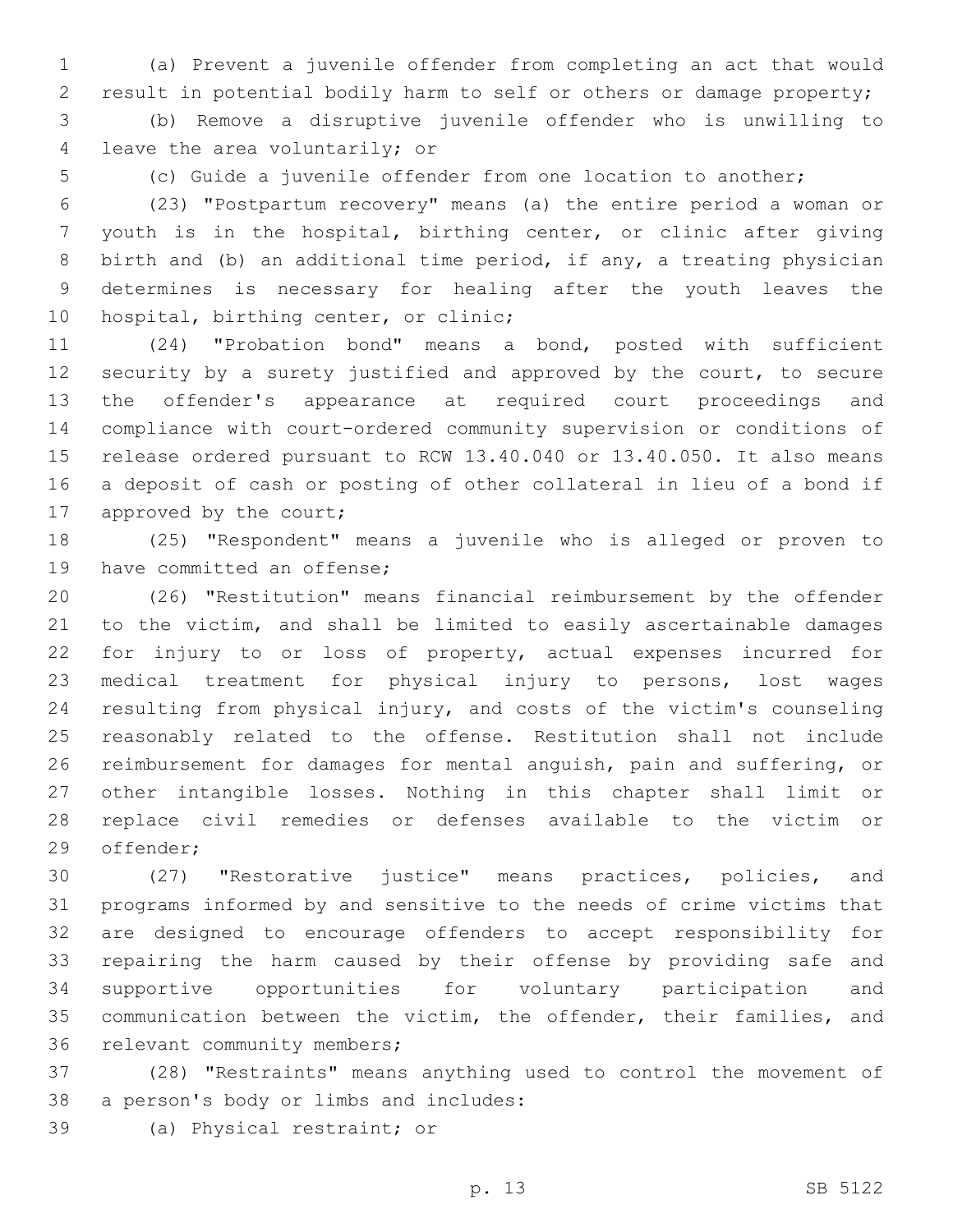(b) Mechanical device including but not limited to: Metal handcuffs, plastic ties, ankle restraints, leather cuffs, other 3 hospital-type restraints, tasers, or batons;

 (29) "Screening" means a process that is designed to identify a child who is at risk of having mental health, substance abuse, or co- occurring mental health and substance abuse disorders that warrant immediate attention, intervention, or more comprehensive assessment. A screening may be undertaken with or without the administration of a 9 formal instrument;

(30) "Secretary" means the secretary of the department;

 (31) "Services" means services which provide alternatives to incarceration for those juveniles who have pleaded or been adjudicated guilty of an offense or have signed a diversion agreement 14 pursuant to this chapter;

 (32) "Sex offense" means an offense defined as a sex offense in 16 RCW 9.94A.030;

 (33) "Sexual motivation" means that one of the purposes for which the respondent committed the offense was for the purpose of his or 19 her sexual gratification;

 (34) "Surety" means an entity licensed under state insurance laws 21 or by the state department of licensing, to write corporate, property, or probation bonds within the state, and justified and approved by the superior court of the county having jurisdiction of 24 the case;

 (35) "Transportation" means the conveying, by any means, of an incarcerated pregnant youth from the institution or detention facility to another location from the moment she leaves the institution or detention facility to the time of arrival at the other location, and includes the escorting of the pregnant incarcerated youth from the institution or detention facility to a transport vehicle and from the vehicle to the other location;

 (36) "Violation" means an act or omission, which if committed by an adult, must be proven beyond a reasonable doubt, and is punishable 34 by sanctions which do not include incarceration;

 (37) "Violent offense" means a violent offense as defined in RCW 36 9.94A.030;

 (38) "Youth court" means a diversion unit under the supervision 38 of the juvenile court.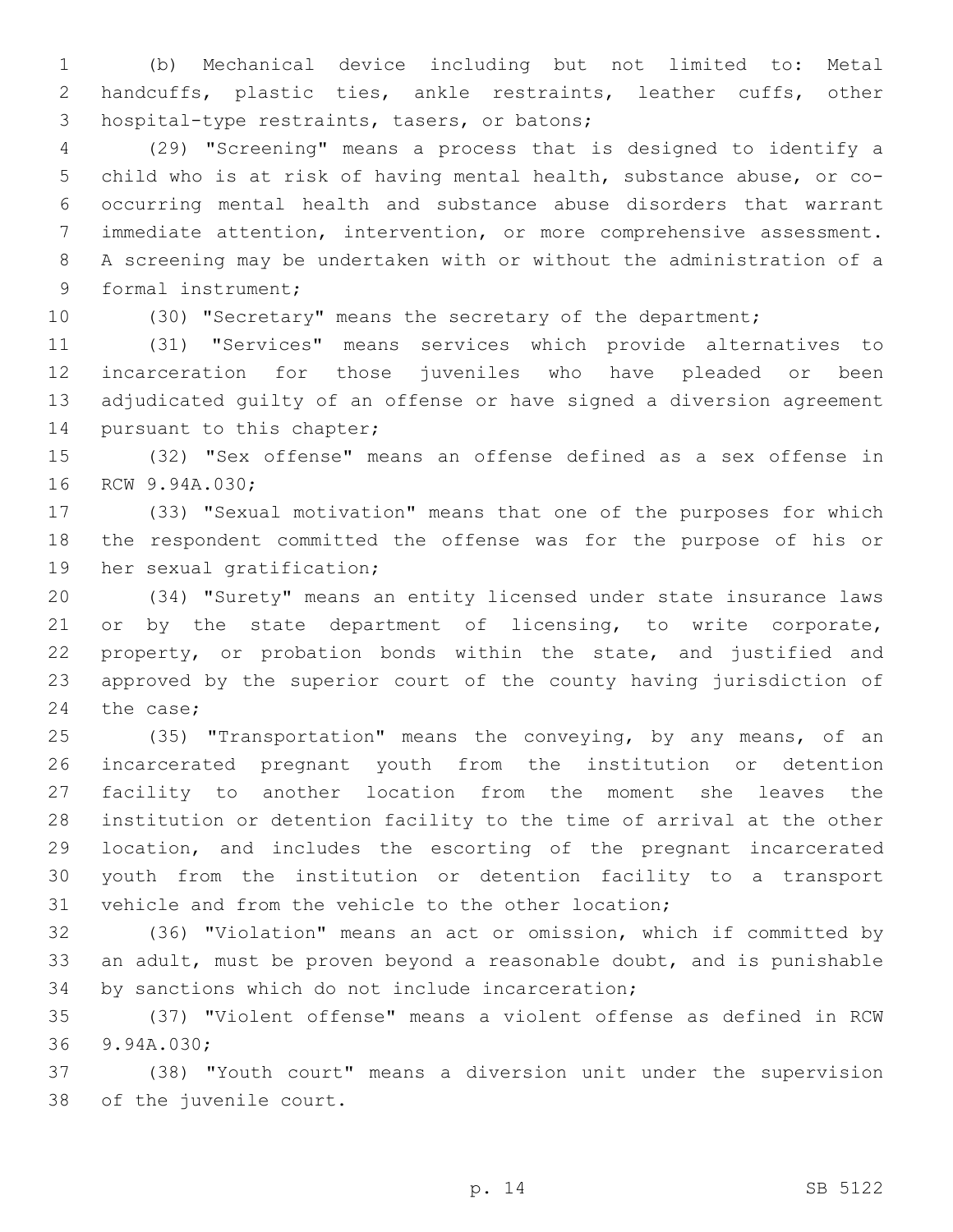**Sec. 7.** RCW 13.40.020 and 2019 c 444 s 9 are each amended to 2 read as follows:

3 For the purposes of this chapter:

 (1) "Assessment" means an individualized examination of a child to determine the child's psychosocial needs and problems, including the type and extent of any mental health, substance abuse, or co- occurring mental health and substance abuse disorders, and recommendations for treatment. "Assessment" includes, but is not limited to, drug and alcohol evaluations, psychological and psychiatric evaluations, records review, clinical interview, and 11 administration of a formal test or instrument;

 (2) "Community-based rehabilitation" means one or more of the following: Employment; attendance of information classes; literacy classes; counseling, outpatient substance abuse treatment programs, outpatient mental health programs, anger management classes, education or outpatient treatment programs to prevent animal cruelty, 17 or other services including, when appropriate, restorative justice programs; or attendance at school or other educational programs appropriate for the juvenile as determined by the school district. Placement in community-based rehabilitation programs is subject to 21 available funds;

 (3) "Community-based sanctions" may include one or more of the 23 following:

(a) A fine, not to exceed five hundred dollars;

 (b) Community restitution not to exceed one hundred fifty hours 26 of community restitution;

 (4) "Community restitution" means compulsory service, without compensation, performed for the benefit of the community by the offender as punishment for committing an offense. Community restitution may be performed through public or private organizations 31 or through work crews;

 (5) "Community supervision" means an order of disposition by the court of an adjudicated youth not committed to the department or an order granting a deferred disposition. A community supervision order for a single offense may be for a period of up to two years for a sex offense as defined by RCW 9.94A.030 and up to one year for other offenses. As a mandatory condition of any term of community supervision, the court shall order the juvenile to refrain from committing new offenses. As a mandatory condition of community supervision, the court shall order the juvenile to comply with the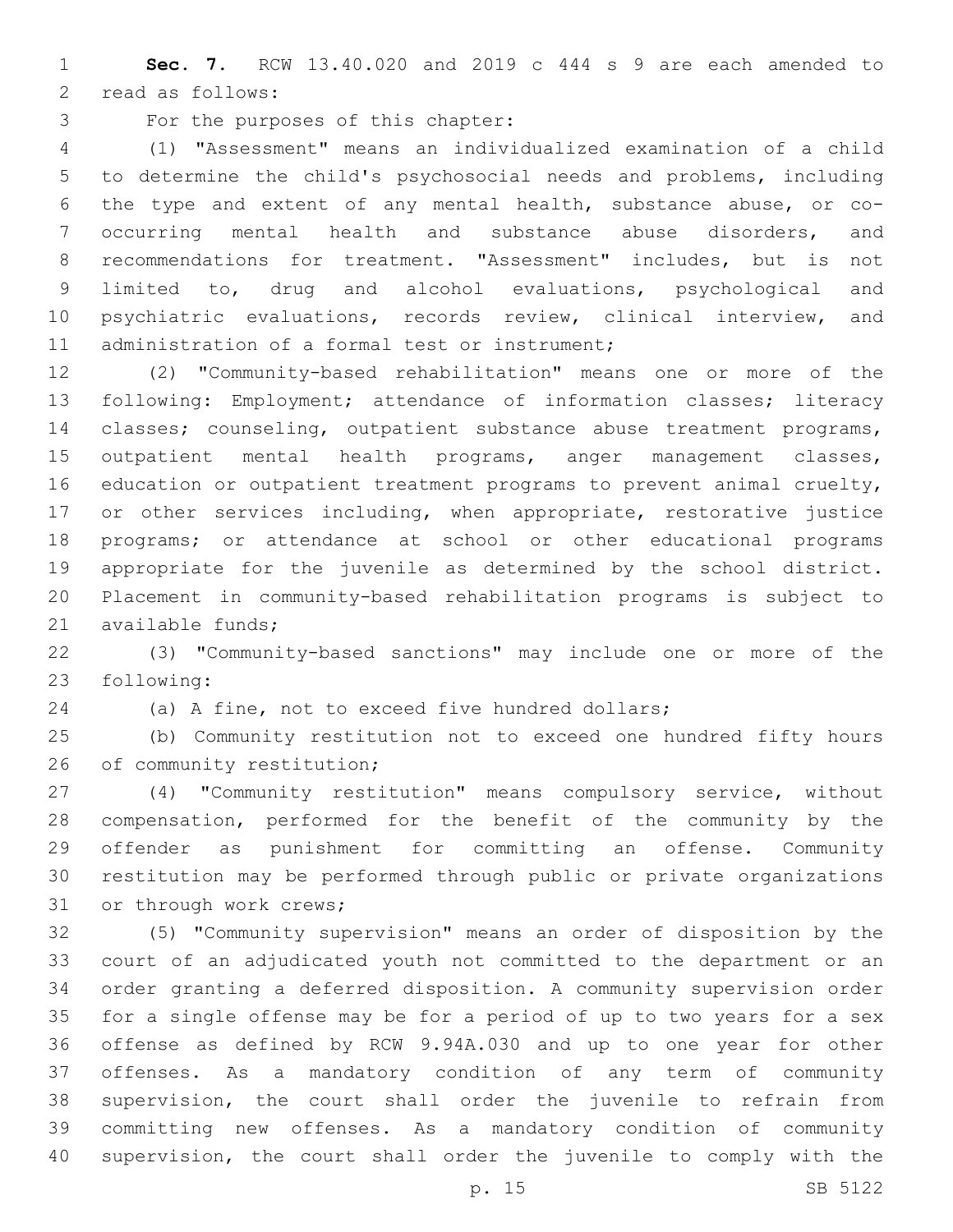mandatory school attendance provisions of chapter 28A.225 RCW and to inform the school of the existence of this requirement. Community supervision is an individualized program comprised of one or more of 4 the following:

- 5 (a) Community-based sanctions;
- (b) Community-based rehabilitation;6

7 (c) Monitoring and reporting requirements;

8 (d) Posting of a probation bond;

 (e) Residential treatment, where substance abuse, mental health, and/or co-occurring disorders have been identified in an assessment by a qualified mental health professional, psychologist, psychiatrist, co-occurring disorder specialist, or substance use disorder professional and a funded bed is available. If a child agrees to voluntary placement in a state-funded long-term evaluation 15 and treatment facility, the case must follow the existing placement procedure including consideration of less restrictive treatment 17 options and medical necessity.

 (i) A court may order residential treatment after consideration 19 and findings regarding whether:

(A) The referral is necessary to rehabilitate the child;

(B) The referral is necessary to protect the public or the child;

(C) The referral is in the child's best interest;

 (D) The child has been given the opportunity to engage in less restrictive treatment and has been unable or unwilling to comply; and

 (E) Inpatient treatment is the least restrictive action consistent with the child's needs and circumstances.

 (ii) In any case where a court orders a child to inpatient treatment under this section, the court must hold a review hearing no later than sixty days after the youth begins inpatient treatment, and every thirty days thereafter, as long as the youth is in inpatient 31 treatment;

 (6) "Confinement" means physical custody by the department of children, youth, and families in a facility operated by or pursuant to a contract with the state, or physical custody in a detention facility operated by or pursuant to a contract with any county. The county may operate or contract with vendors to operate county detention facilities. The department may operate or contract to operate detention facilities for juveniles committed to the department. Pretrial confinement or confinement of less than thirty-one days imposed as part of a disposition or modification order may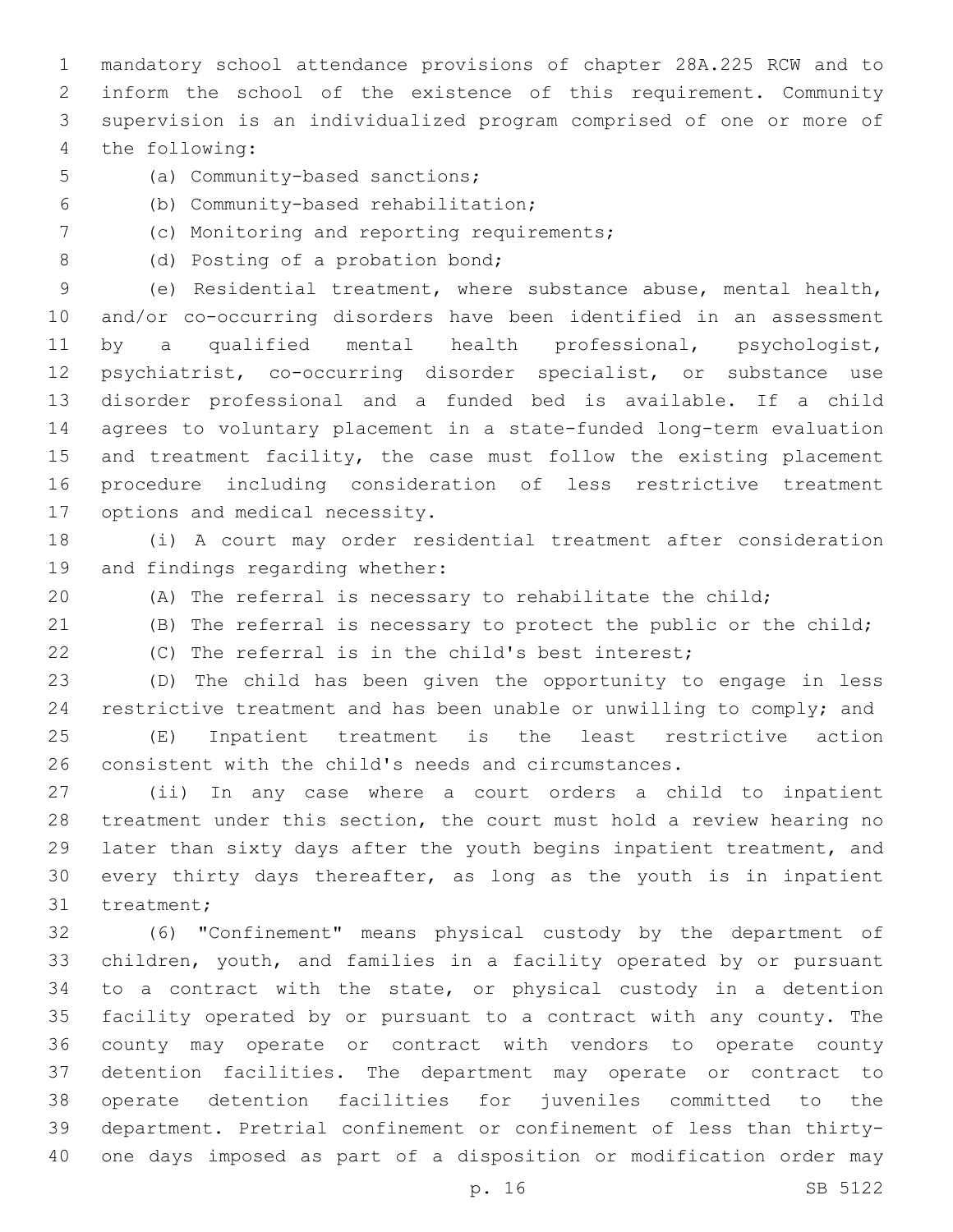be served consecutively or intermittently, in the discretion of the 2 court;

 (7) "Court," when used without further qualification, means the juvenile court judge(s) or commissioner(s);4

 (8) "Criminal history" includes all criminal complaints against the respondent for which, prior to the commission of a current 7 offense:

 (a) The allegations were found correct by a court. If a respondent is convicted of two or more charges arising out of the 10 same course of conduct, only the highest charge from among these 11 shall count as an offense for the purposes of this chapter; or

 (b) The criminal complaint was diverted by a prosecutor pursuant to the provisions of this chapter on agreement of the respondent and after an advisement to the respondent that the criminal complaint would be considered as part of the respondent's criminal history. A successfully completed deferred adjudication that was entered before July 1, 1998, or a deferred disposition shall not be considered part 18 of the respondent's criminal history;

 (9) "Department" means the department of children, youth, and 20 families;

 (10) "Detention facility" means a county facility, paid for by the county, for the physical confinement of a juvenile alleged to have committed an offense or an adjudicated offender subject to a disposition or modification order. "Detention facility" includes county group homes, inpatient substance abuse programs, juvenile 26 basic training camps, and electronic monitoring;

 (11) "Diversion unit" means any probation counselor who enters into a diversion agreement with an alleged youthful offender, or any other person, community accountability board, youth court under the supervision of the juvenile court, or other entity with whom the juvenile court administrator has contracted to arrange and supervise such agreements pursuant to RCW 13.40.080, or any person, community accountability board, or other entity specially funded by the legislature to arrange and supervise diversion agreements in accordance with the requirements of this chapter. For purposes of this subsection, "community accountability board" means a board comprised of members of the local community in which the juvenile offender resides. The superior court shall appoint the members. The boards shall consist of at least three and not more than seven members. If possible, the board should include a variety of

p. 17 SB 5122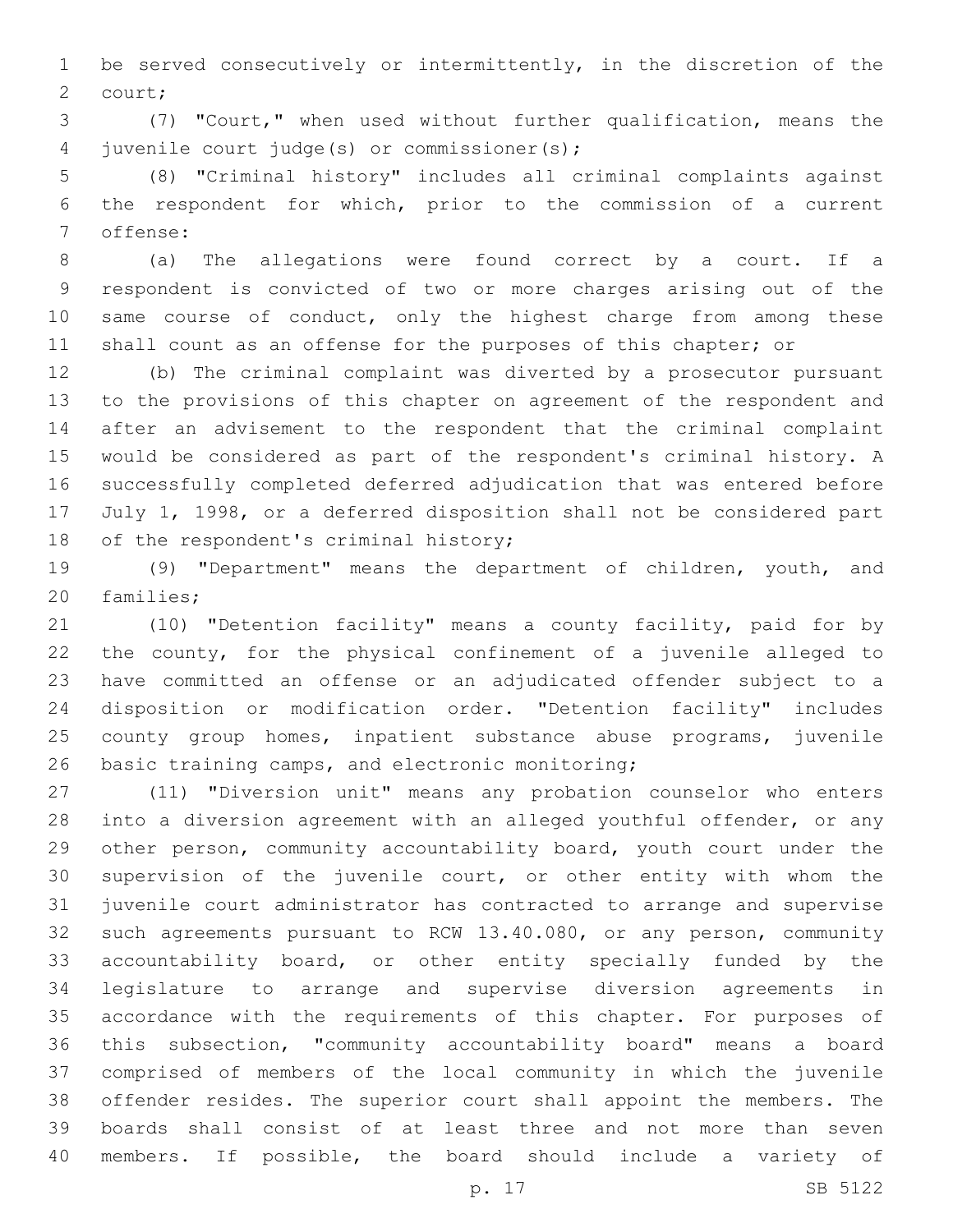representatives from the community, such as a law enforcement officer, teacher or school administrator, high school student, parent, and business owner, and should represent the cultural 4 diversity of the local community;

 (12) "Foster care" means temporary physical care in a foster family home or group care facility as defined in RCW 74.15.020 and 7 licensed by the department, or other legally authorized care;

 (13) "Institution" means a juvenile facility established pursuant 9 to chapters 72.05 and 72.16 through 72.20 RCW;

 (14) "Intensive supervision program" means a parole program that requires intensive supervision and monitoring, offers an array of individualized treatment and transitional services, and emphasizes community involvement and support in order to reduce the likelihood a 14 juvenile offender will commit further offenses;

 (15) "Juvenile," "youth," and "child" mean any individual who is 16 under the chronological age of ((eighteen)) twenty years and who has not been previously transferred to adult court pursuant to RCW 13.40.110, unless the individual was convicted of a lesser charge or acquitted of the charge for which he or she was previously transferred pursuant to RCW 13.40.110 or who is not otherwise under 21 adult court jurisdiction;

 (16) "Juvenile offender" means any juvenile who has been found by the juvenile court to have committed an offense, including a person 24 ((eighteen)) twenty years of age or older over whom jurisdiction has 25 been extended under RCW 13.40.300;

 (17) "Labor" means the period of time before a birth during which 27 contractions are of sufficient frequency, intensity, and duration to bring about effacement and progressive dilation of the cervix;

 (18) "Local sanctions" means one or more of the following: (a) 0-30 days of confinement; (b) 0-12 months of community supervision; (c) 0-150 hours of community restitution; or (d) \$0-\$500 fine;

 (19) "Manifest injustice" means a disposition that would either impose an excessive penalty on the juvenile or would impose a serious, and clear danger to society in light of the purposes of this 35 chapter;

 (20) "Monitoring and reporting requirements" means one or more of the following: Curfews; requirements to remain at home, school, work, or court-ordered treatment programs during specified hours; restrictions from leaving or entering specified geographical areas; requirements to report to the probation officer as directed and to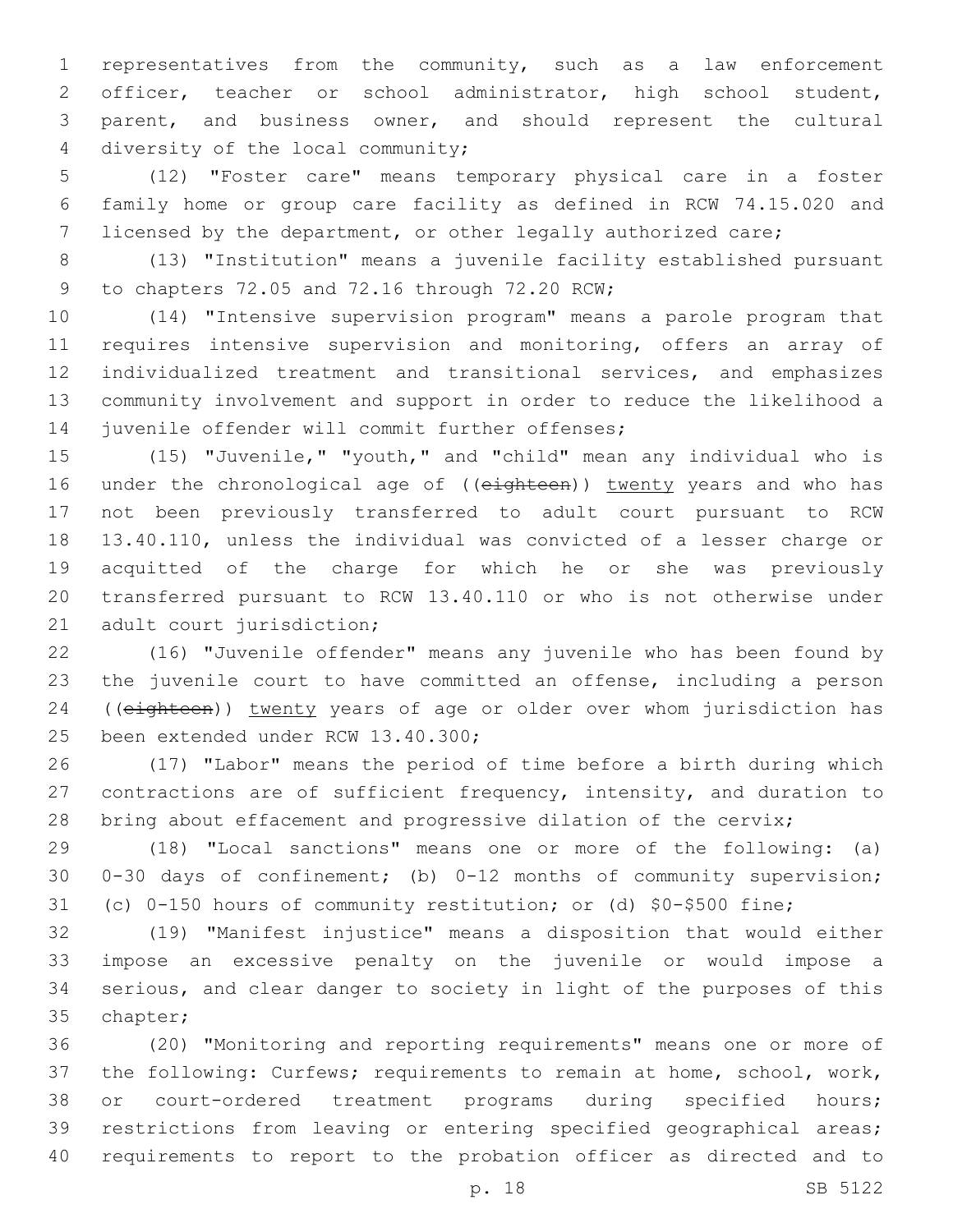remain under the probation officer's supervision; and other conditions or limitations as the court may require which may not 3 include confinement;

 (21) "Offense" means an act designated a violation or a crime if committed by an adult under the law of this state, under any ordinance of any city or county of this state, under any federal law, 7 or under the law of another state if the act occurred in that state;

 (22) "Physical restraint" means the use of any bodily force or physical intervention to control a juvenile offender or limit a juvenile offender's freedom of movement in a way that does not involve a mechanical restraint. Physical restraint does not include momentary periods of minimal physical restriction by direct person- to-person contact, without the aid of mechanical restraint, 14 accomplished with limited force and designed to:

 (a) Prevent a juvenile offender from completing an act that would 16 result in potential bodily harm to self or others or damage property;

 (b) Remove a disruptive juvenile offender who is unwilling to 18 leave the area voluntarily; or

(c) Guide a juvenile offender from one location to another;

 (23) "Postpartum recovery" means (a) the entire period a woman or youth is in the hospital, birthing center, or clinic after giving birth and (b) an additional time period, if any, a treating physician determines is necessary for healing after the youth leaves the 24 hospital, birthing center, or clinic;

 (24) "Probation bond" means a bond, posted with sufficient 26 security by a surety justified and approved by the court, to secure the offender's appearance at required court proceedings and compliance with court-ordered community supervision or conditions of release ordered pursuant to RCW 13.40.040 or 13.40.050. It also means a deposit of cash or posting of other collateral in lieu of a bond if 31 approved by the court;

 (25) "Respondent" means a juvenile who is alleged or proven to 33 have committed an offense;

 (26) "Restitution" means financial reimbursement by the offender to the victim, and shall be limited to easily ascertainable damages for injury to or loss of property, actual expenses incurred for medical treatment for physical injury to persons, lost wages resulting from physical injury, and costs of the victim's counseling reasonably related to the offense. Restitution shall not include reimbursement for damages for mental anguish, pain and suffering, or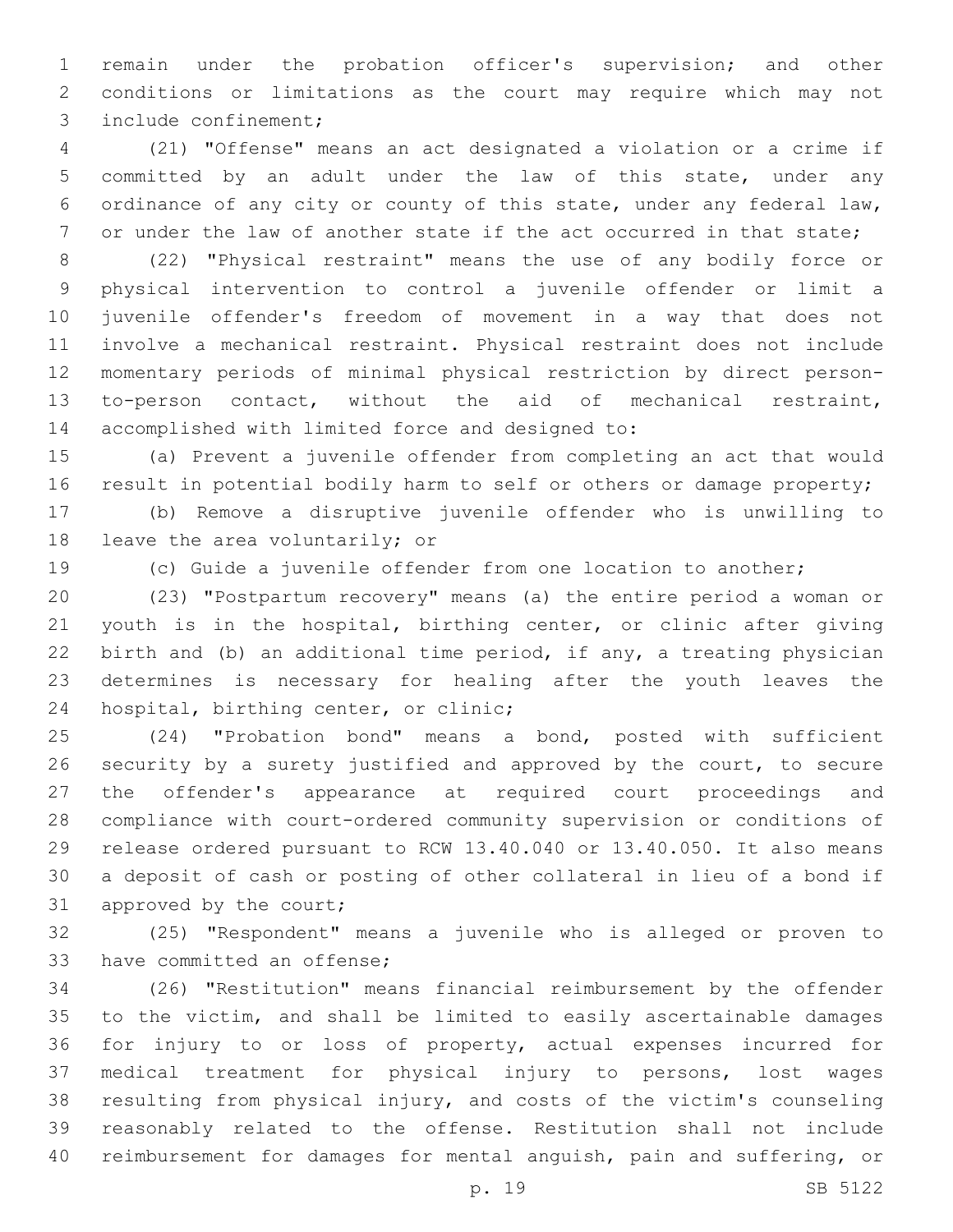other intangible losses. Nothing in this chapter shall limit or replace civil remedies or defenses available to the victim or offender;3

 (27) "Restorative justice" means practices, policies, and programs informed by and sensitive to the needs of crime victims that are designed to encourage offenders to accept responsibility for repairing the harm caused by their offense by providing safe and supportive opportunities for voluntary participation and communication between the victim, the offender, their families, and 10 relevant community members;

 (28) "Restraints" means anything used to control the movement of 12 a person's body or limbs and includes:

13 (a) Physical restraint; or

 (b) Mechanical device including but not limited to: Metal handcuffs, plastic ties, ankle restraints, leather cuffs, other 16 hospital-type restraints, tasers, or batons;

 (29) "Screening" means a process that is designed to identify a child who is at risk of having mental health, substance abuse, or co- occurring mental health and substance abuse disorders that warrant immediate attention, intervention, or more comprehensive assessment. A screening may be undertaken with or without the administration of a 22 formal instrument;

(30) "Secretary" means the secretary of the department;

 (31) "Services" means services which provide alternatives to incarceration for those juveniles who have pleaded or been adjudicated guilty of an offense or have signed a diversion agreement 27 pursuant to this chapter;

 (32) "Sex offense" means an offense defined as a sex offense in 29 RCW 9.94A.030;

 (33) "Sexual motivation" means that one of the purposes for which the respondent committed the offense was for the purpose of his or 32 her sexual gratification;

 (34) "Surety" means an entity licensed under state insurance laws or by the state department of licensing, to write corporate, property, or probation bonds within the state, and justified and approved by the superior court of the county having jurisdiction of 37 the case:

 (35) "Transportation" means the conveying, by any means, of an incarcerated pregnant youth from the institution or detention facility to another location from the moment she leaves the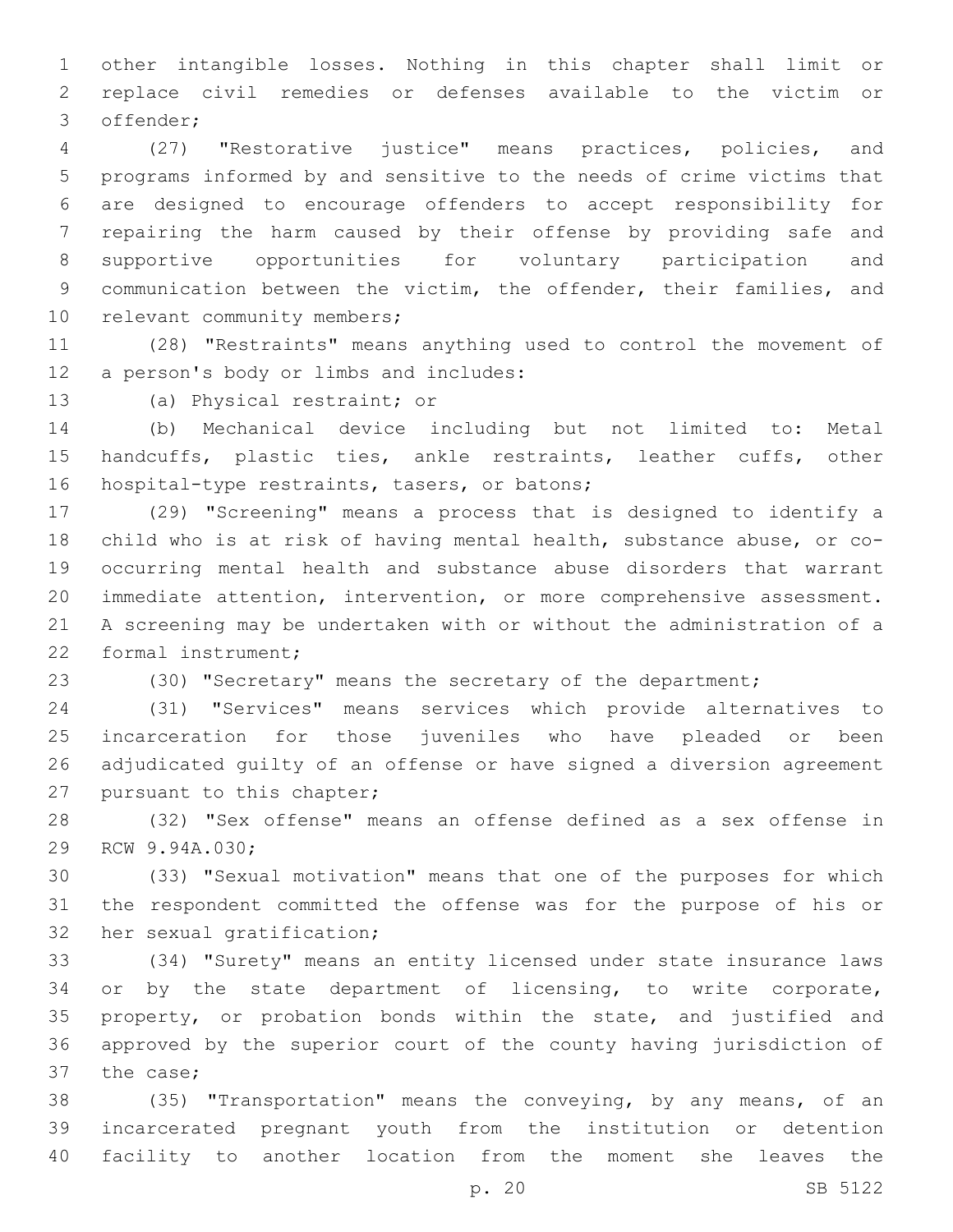institution or detention facility to the time of arrival at the other location, and includes the escorting of the pregnant incarcerated youth from the institution or detention facility to a transport vehicle and from the vehicle to the other location;

5 (36) "Violation" means an act or omission, which if committed by 6 an adult, must be proven beyond a reasonable doubt, and is punishable 7 by sanctions which do not include incarceration;

8 (37) "Violent offense" means a violent offense as defined in RCW 9.94A.030;

10 (38) "Youth court" means a diversion unit under the supervision 11 of the juvenile court.

12 **Sec. 8.** RCW 13.40.0357 and 2020 c 18 s 8 are each amended to 13 read as follows:

| 14 | <b>DESCRIPTION AND OFFENSE CATEGORY</b> |                                           |                      |  |  |
|----|-----------------------------------------|-------------------------------------------|----------------------|--|--|
| 15 |                                         |                                           | JUVENILE DISPOSITION |  |  |
| 16 | <b>JUVENILE</b>                         |                                           | <b>CATEGORY FOR</b>  |  |  |
| 17 | <b>DISPOSITION</b>                      |                                           | ATTEMPT, BAILJUMP,   |  |  |
| 18 | <b>OFFENSE</b>                          |                                           | CONSPIRACY, OR       |  |  |
| 19 | CATEGORY                                | DESCRIPTION (RCW CITATION)                | <b>SOLICITATION</b>  |  |  |
| 20 |                                         | <b>Arson and Malicious Mischief</b>       |                      |  |  |
| 21 | $\mathbf{A}$                            | Arson 1 (9A.48.020)                       | $B+$                 |  |  |
| 22 | B                                       | Arson 2 (9A.48.030)                       | $\mathcal{C}$        |  |  |
| 23 | $\mathcal{C}$                           | Reckless Burning 1 (9A.48.040)            | D                    |  |  |
| 24 | D                                       | Reckless Burning 2 (9A.48.050)            | E                    |  |  |
| 25 | B                                       | Malicious Mischief 1 (9A.48.070)          | $\mathcal{C}$        |  |  |
| 26 | $\mathbf C$                             | Malicious Mischief 2 (9A.48.080)          | D                    |  |  |
| 27 | D                                       | Malicious Mischief 3 (9A.48.090)          | Ε                    |  |  |
| 28 | E                                       | Tampering with Fire Alarm Apparatus       | Ε                    |  |  |
| 29 |                                         | (9.40.100)                                |                      |  |  |
| 30 | E                                       | Tampering with Fire Alarm Apparatus       | E                    |  |  |
| 31 |                                         | with Intent to Commit Arson (9.40.105)    |                      |  |  |
| 32 | $\mathsf{A}$                            | Possession of Incendiary Device           | $B+$                 |  |  |
| 33 |                                         | (9.40.120)                                |                      |  |  |
| 34 |                                         | <b>Assault and Other Crimes Involving</b> |                      |  |  |
| 35 |                                         | <b>Physical Harm</b>                      |                      |  |  |
| 36 | A                                       | Assault 1 (9A.36.011)                     | $B+$                 |  |  |
|    |                                         |                                           |                      |  |  |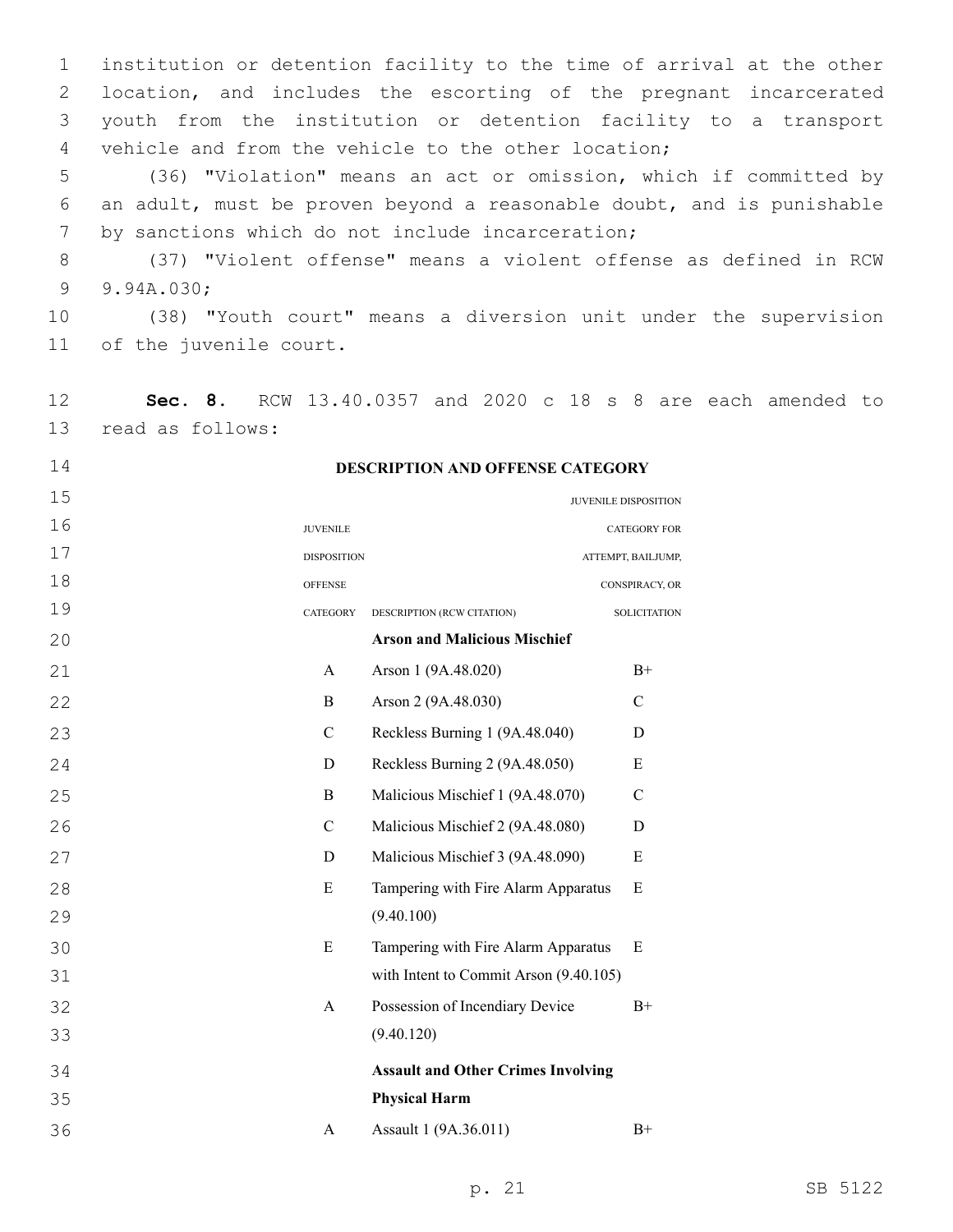| $\mathbf 1$    | $B+$          | Assault 2 (9A.36.021)                             | $C+$          |
|----------------|---------------|---------------------------------------------------|---------------|
| $\mathbf{2}$   | $C+$          | Assault 3 (9A.36.031)                             | $D+$          |
| 3              | $D+$          | Assault 4 (9A.36.041)                             | E             |
| $\overline{4}$ | $B+$          | Drive-By Shooting (9A.36.045)                     | $C+$          |
| 5              |               | committed at age 15 or under                      |               |
| 6              | $A++$         | Drive-By Shooting (9A.36.045)                     | A             |
| 7              |               | committed at age 16 (( $\sigma$ r 17)) through 18 |               |
| 8              | $D+$          | Reckless Endangerment (9A.36.050)                 | E             |
| $\mathcal{G}$  | $C+$          | Promoting Suicide Attempt (9A.36.060) D+          |               |
| 10             | $D+$          | Coercion (9A.36.070)                              | Ε             |
| 11             | $C+$          | Custodial Assault (9A.36.100)                     | $D+$          |
| 12             |               | <b>Burglary and Trespass</b>                      |               |
| 13             | $B+$          | Burglary 1 (9A.52.020) committed at               | $C+$          |
| 14             |               | age 15 or under                                   |               |
| 15             | $A-$          | Burglary 1 (9A.52.020) committed at               | $B+$          |
| 16             |               | age 16 $((or 17))$ through 18                     |               |
| 17             | $\, {\bf B}$  | Residential Burglary (9A.52.025)                  | $\mathbf C$   |
| 18             | B             | Burglary 2 (9A.52.030)                            | $\mathcal{C}$ |
| 19             | D             | Burglary Tools (Possession of)                    | Ε             |
| 20             |               | (9A.52.060)                                       |               |
| 21             | D             | Criminal Trespass 1 (9A.52.070)                   | E             |
| 22             | E             | Criminal Trespass 2 (9A.52.080)                   | Ε             |
| 23             | $\mathbf C$   | Mineral Trespass (78.44.330)                      | $\mathbf C$   |
| 24             | $\mathcal{C}$ | Vehicle Prowling 1 (9A.52.095)                    | D             |
| 25             | D             | Vehicle Prowling 2 (9A.52.100)                    | Ε             |
| 26             |               | <b>Drugs</b>                                      |               |
| 27             | E             | Possession/Consumption of Alcohol                 | E             |
| 28             |               | (66.44.270)                                       |               |
| 29             | $\mathcal{C}$ | <b>Illegally Obtaining Legend Drug</b>            | D             |
| 30             |               | (69.41.020)                                       |               |
| 31             | $C+$          | Sale, Delivery, Possession of Legend              | $D+$          |
| 32             |               | Drug with Intent to Sell $(69.41.030(2)(a))$      |               |
| 33             | E             | Possession of Legend                              | Ε             |
| 34             |               | Drug $(69.41.030(2)(b))$                          |               |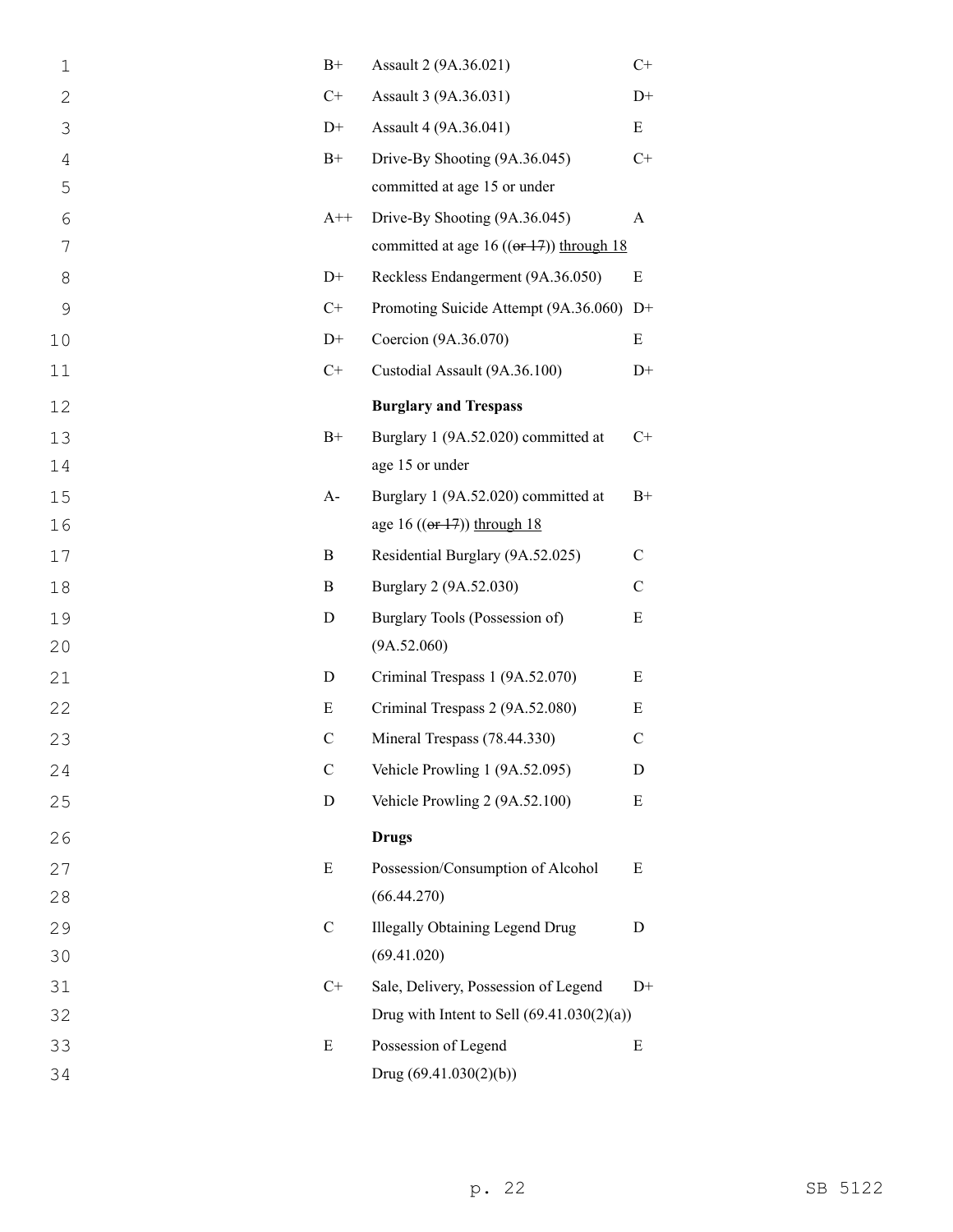| $\mathbf 1$  | $B+$          | Violation of Uniform Controlled             | $B+$          |
|--------------|---------------|---------------------------------------------|---------------|
| $\mathbf{2}$ |               | Substances Act - Narcotic,                  |               |
| 3            |               | Methamphetamine, or Flunitrazepam           |               |
| 4            |               | Sale $(69.50.401(2)$ (a) or (b))            |               |
| 5            | $\mathcal{C}$ | Violation of Uniform Controlled             | C             |
| 6            |               | Substances Act - Nonnarcotic Sale           |               |
| 7            |               | (69.50.401(2)(c))                           |               |
| 8            | E             | Possession of Marihuana <40 grams           | Ε             |
| 9            |               | (69.50.4014)                                |               |
| 10           | $\mathbf C$   | Fraudulently Obtaining Controlled           | $\mathbf C$   |
| 11           |               | Substance (69.50.403)                       |               |
| 12           | $C+$          | Sale of Controlled Substance for Profit     | $C+$          |
| 13           |               | (69.50.410)                                 |               |
| 14           | E             | Unlawful Inhalation (9.47A.020)             | Ε             |
| 15           | B             | Violation of Uniform Controlled             | B             |
| 16           |               | Substances Act - Narcotic,                  |               |
| 17           |               | Methamphetamine, or Flunitrazepam           |               |
| 18           |               | Counterfeit Substances (69.50.4011(2)       |               |
| 19           |               | $(a)$ or $(b)$ )                            |               |
| 20           | $\mathcal{C}$ | Violation of Uniform Controlled             | $\mathcal{C}$ |
| 21           |               | Substances Act - Nonnarcotic Counterfeit    |               |
| 22           |               | Substances (69.50.4011(2) (c), (d), or (e)) |               |
| 23           | $\mathbf C$   | Violation of Uniform Controlled             | $\mathcal{C}$ |
| 24           |               | Substances Act - Possession of a            |               |
| 25           |               | Controlled Substance (69.50.4013)           |               |
| 26           | $\mathsf{C}$  | Violation of Uniform Controlled             | $\mathbf C$   |
| 27           |               | Substances Act - Possession of a            |               |
| 28           |               | Controlled Substance (69.50.4012)           |               |
| 29           |               | <b>Firearms and Weapons</b>                 |               |
| 30           | В             | Theft of Firearm (9A.56.300)                | C             |
| 31           | B             | Possession of Stolen Firearm                | $\mathbf C$   |
| 32           |               | (9A.56.310)                                 |               |
| 33           | E             | Carrying Loaded Pistol Without Permit       | E             |
| 34           |               | (9.41.050)                                  |               |
| 35           | C             | Possession of Firearms by Minor $(\leq 18)$ | C             |
| 36           |               | (9.41.040(2)(a) (vi))                       |               |
| 37           | $D+$          | Possession of Dangerous Weapon              | Е             |
| 38           |               | (9.41.250)                                  |               |
|              |               |                                             |               |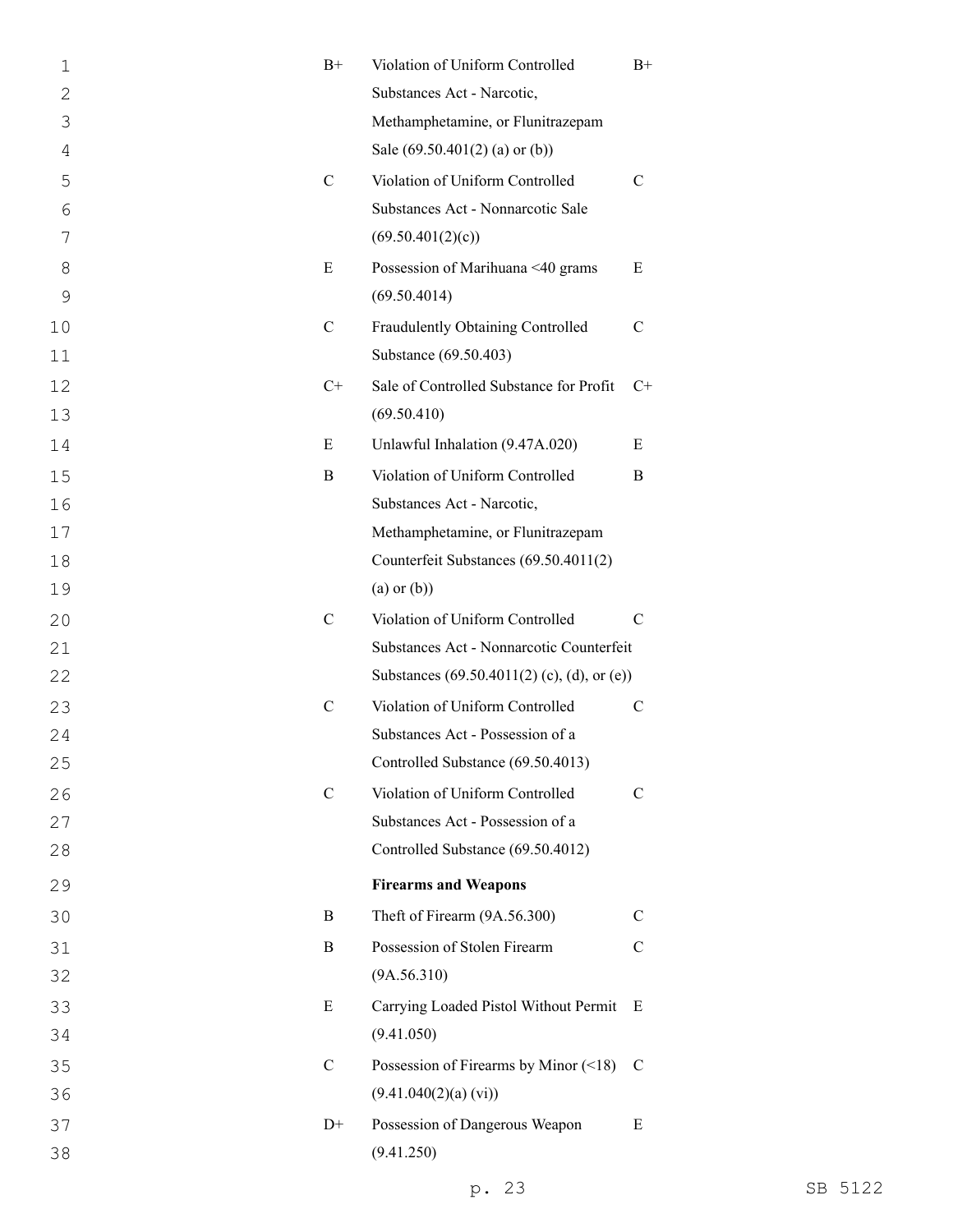| $\mathbf 1$<br>2 | $\mathbf D$  | Intimidating Another Person by use of<br>Weapon (9.41.270) | E            |
|------------------|--------------|------------------------------------------------------------|--------------|
| 3                |              | Homicide                                                   |              |
| 4                | $A+$         | Murder 1 (9A.32.030)                                       | $\mathbf{A}$ |
| 5                | $A+$         | Murder 2 (9A.32.050)                                       | $B+$         |
| 6                | $B+$         | Manslaughter 1 (9A.32.060)                                 | $C+$         |
| 7                | $C+$         | Manslaughter 2 (9A.32.070)                                 | $D+$         |
| 8                | $B+$         | Vehicular Homicide (46.61.520)                             | $C+$         |
| 9                |              | Kidnapping                                                 |              |
| 10               | $\mathbf{A}$ | Kidnap 1 (9A.40.020)                                       | $B+$         |
| 11               | $B+$         | Kidnap 2 (9A.40.030)                                       | $C+$         |
| 12               | $C+$         | Unlawful Imprisonment (9A.40.040)                          | $D+$         |
| 13               |              | <b>Obstructing Governmental Operation</b>                  |              |
| 14               | $\mathbf D$  | Obstructing a Law Enforcement Officer E                    |              |
| 15               |              | (9A.76.020)                                                |              |
| 16               | $\mathbf E$  | Resisting Arrest (9A.76.040)                               | $\mathbf E$  |
| 17               | $\bf{B}$     | Introducing Contraband 1 (9A.76.140)                       | ${\bf C}$    |
| 18               | ${\bf C}$    | Introducing Contraband 2 (9A.76.150)                       | $\mathbf D$  |
| 19               | $\mathbf E$  | Introducing Contraband 3 (9A.76.160)                       | E            |
| 20               | $B+$         | Intimidating a Public Servant                              | $C+$         |
| 21               |              | (9A.76.180)                                                |              |
| 22               | $B+$         | Intimidating a Witness (9A.72.110)                         | $C+$         |
| 23               |              | <b>Public Disturbance</b>                                  |              |
| 24               | $C+$         | Criminal Mischief with Weapon                              | $D+$         |
| 25               |              | (9A.84.010(2)(b))                                          |              |
| 26               | $D+$         | Criminal Mischief Without Weapon                           | $\mathbf E$  |
| 27               |              | (9A.84.010(2)(a))                                          |              |
| 28               | E            | Failure to Disperse (9A.84.020)                            | E            |
| 29               | E            | Disorderly Conduct (9A.84.030)                             | ${\bf E}$    |
| 30               |              | <b>Sex Crimes</b>                                          |              |
| 31               | $\mathbf{A}$ | Rape 1 (9A.44.040)                                         | $B+$         |
| 32               | $B++$        | Rape 2 (9A.44.050) committed at age 14 B+                  |              |
| 33               |              | or under                                                   |              |
| 34               | $A-$         | Rape 2 (9A.44.050) committed at age 15 B+                  |              |
| 35               |              | through age $((1.7))$ 18                                   |              |
| 36               | $C+$         | Rape 3 (9A.44.060)                                         | $D+$         |
|                  |              | p. 24                                                      | SB 5122      |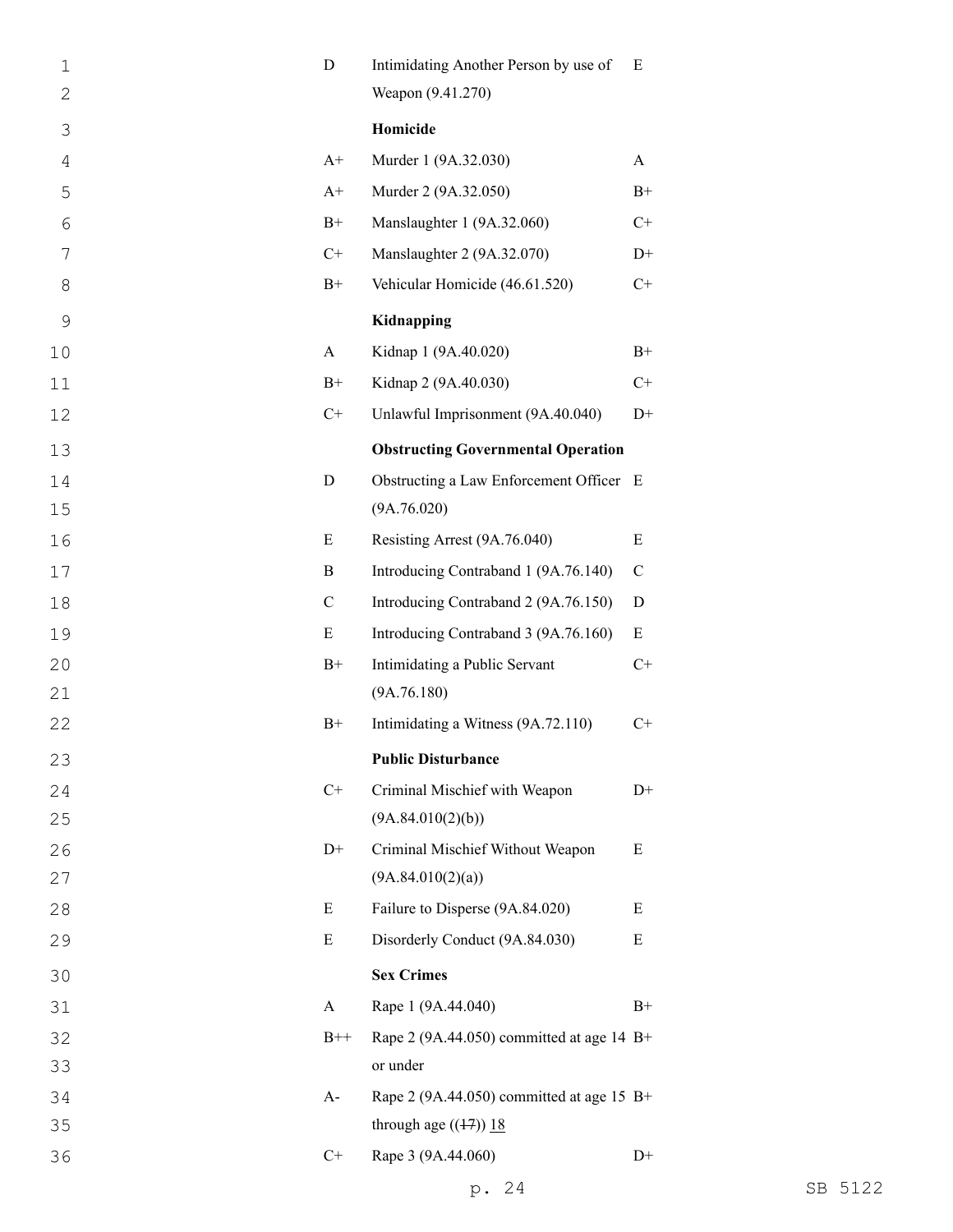| $\mathbf 1$    | $B++$         | Rape of a Child 1 (9A.44.073)            | $B+$          |
|----------------|---------------|------------------------------------------|---------------|
| 2              |               | committed at age 14 or under             |               |
| 3              | $A-$          | Rape of a Child 1 (9A.44.073)            | $B+$          |
| $\overline{4}$ |               | committed at age 15                      |               |
| 5              | $B+$          | Rape of a Child 2 (9A.44.076)            | $C+$          |
| 6              | B             | Incest $1(9A.64.020(1))$                 | $\mathcal{C}$ |
| 7              | $\mathcal{C}$ | Incest $2(9A.64.020(2))$                 | D             |
| 8              | $D+$          | Indecent Exposure (Victim <14)           | E             |
| 9              |               | (9A.88.010)                              |               |
| 10             | E             | Indecent Exposure (Victim 14 or over)    | E             |
| 11             |               | (9A.88.010)                              |               |
| 12             | $B+$          | Promoting Prostitution 1 (9A.88.070)     | $C+$          |
| 13             | $C+$          | Promoting Prostitution 2 (9A.88.080)     | $D+$          |
| 14             | E             | O & A (Prostitution) $(9A.88.030)$       | E             |
| 15             | $B+$          | Indecent Liberties (9A.44.100)           | $C+$          |
| 16             | $B++$         | Child Molestation 1 (9A.44.083)          | $B+$          |
| 17             |               | committed at age 14 or under             |               |
| 18             | $A-$          | Child Molestation 1 (9A.44.083)          | $B+$          |
| 19             |               | committed at age 15 through age $((17))$ |               |
|                |               |                                          |               |
| 20             |               | <u>18</u>                                |               |
| 21             | B             | Child Molestation 2 (9A.44.086)          | $C+$          |
| 22             | $\mathbf C$   | Failure to Register as a Sex Offender    | D             |
| 23             |               | (9A.44.132)                              |               |
| 24             |               | Theft, Robbery, Extortion, and           |               |
| 25             |               | Forgery                                  |               |
| 26             | B             | Theft 1 (9A.56.030)                      | $\mathcal{C}$ |
| 27             | $\mathbf C$   | Theft 2 (9A.56.040)                      | D             |
| 28             | D             | Theft 3 (9A.56.050)                      | ${\bf E}$     |
| 29             | $\bf{B}$      | Theft of Livestock 1 and 2 (9A.56.080    | $\mathcal{C}$ |
| 30             |               | and 9A.56.083)                           |               |
| 31             | $\mathbf C$   | Forgery (9A.60.020)                      | D             |
| 32             | A             | Robbery 1 (9A.56.200) committed at       | $B+$          |
| 33             |               | age 15 or under                          |               |
| 34             | $A++$         | Robbery 1 (9A.56.200) committed at       | A             |
| 35             |               | age 16 $((or 17))$ through 18            |               |
| 36             | $B+$          | Robbery 2 (9A.56.210)                    | $C+$          |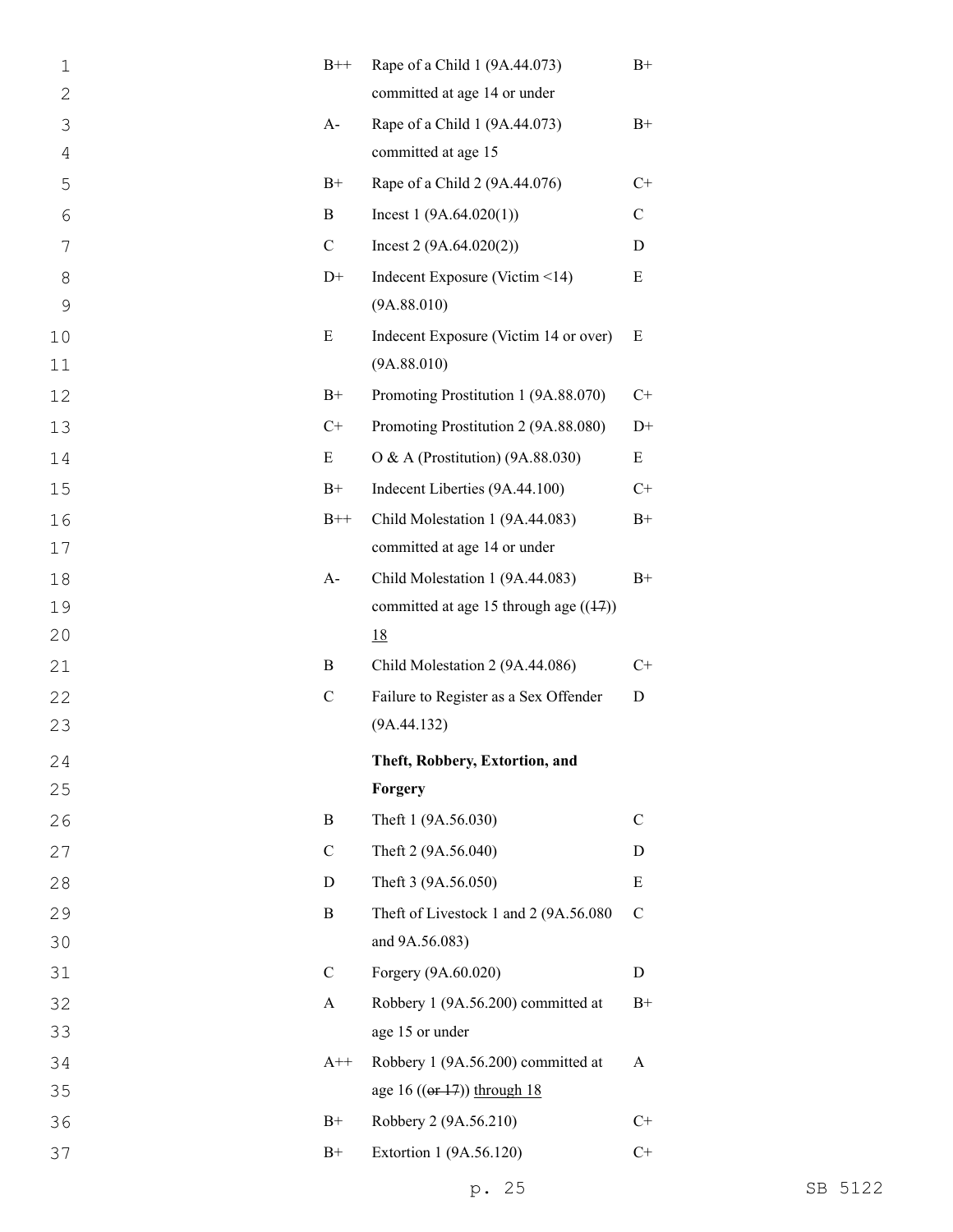| $\mathbf 1$ | $C+$          | Extortion 2 (9A.56.130)                    | $D+$             |
|-------------|---------------|--------------------------------------------|------------------|
| $\mathbf 2$ | $\mathbf C$   | Identity Theft 1 (9.35.020(2))             | D                |
| 3           | D             | Identity Theft 2 (9.35.020(3))             | E                |
| $\sqrt{4}$  | D             | <b>Improperly Obtaining Financial</b>      | Ε                |
| 5           |               | Information $(9.35.010)$                   |                  |
| 6           | B             | Possession of a Stolen Vehicle             | $\mathcal{C}$    |
| 7           |               | (9A.56.068)                                |                  |
| 8           | B             | Possession of Stolen Property 1            | $\mathcal{C}$    |
| 9           |               | (9A.56.150)                                |                  |
| 10          | $\mathcal{C}$ | Possession of Stolen Property 2            | D                |
| 11          |               | (9A.56.160)                                |                  |
| 12          | D             | Possession of Stolen Property 3            | E                |
| 13          |               | (9A.56.170)                                |                  |
| 14          | B             | Taking Motor Vehicle Without               | $\mathcal{C}$    |
| 15          |               | Permission 1 (9A.56.070)                   |                  |
| 16          | $\mathbf C$   | Taking Motor Vehicle Without               | D                |
| 17          |               | Permission 2 (9A.56.075)                   |                  |
| 18          | $\mathbf B$   | Theft of a Motor Vehicle (9A.56.065)       | $\mathcal{C}$    |
|             |               |                                            |                  |
| 19          |               | <b>Motor Vehicle Related Crimes</b>        |                  |
| 20          | E             | Driving Without a License (46.20.005)      | E                |
| 21          | $B+$          | Hit and Run - Death $(46.52.020(4)(a))$    | $\mathrm{C}^{+}$ |
| 22          | $\mathcal{C}$ | Hit and Run - Injury $(46.52.020(4)(b))$   | D                |
| 23          | D             | Hit and Run-Attended (46.52.020(5))        | Ε                |
| 24          | E             | Hit and Run-Unattended (46.52.010)         | Ε                |
| 25          | $\mathcal{C}$ | Vehicular Assault (46.61.522)              | D                |
| 26          | $\mathbf C$   | Attempting to Elude Pursuing Police        | D                |
| 27          |               | Vehicle (46.61.024)                        |                  |
| 28          | E             | Reckless Driving (46.61.500)               | Ε                |
| 29          | D             | Driving While Under the Influence          | Ε                |
| 30          |               | $(46.61.502$ and $46.61.504)$              |                  |
| 31          | $B+$          | Felony Driving While Under the             | B                |
| 32          |               | Influence $(46.61.502(6))$                 |                  |
| 33          | $B+$          | Felony Physical Control of a Vehicle       | B                |
| 34          |               | While Under the Influence $(46.61.504(6))$ |                  |
| 35          |               | Other                                      |                  |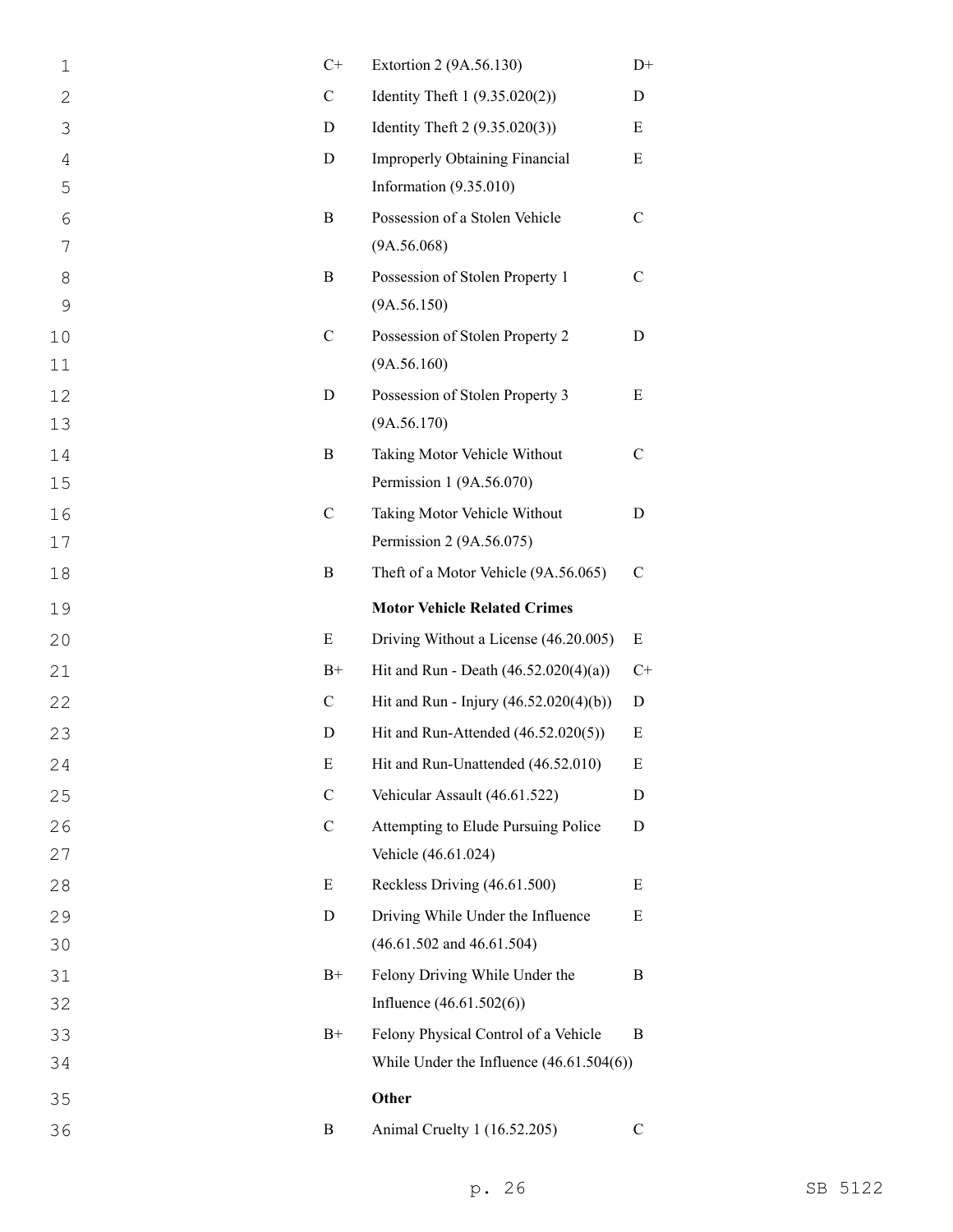| $\mathbf{2}$<br>$\mathbf C$<br>$\mathsf{C}$<br>Escape $1^1$ (9A.76.110)<br>3<br>Escape $2^1$ (9A.76.120)<br>$\mathbf C$<br>$\mathsf{C}$<br>Escape 3 (9A.76.130)<br>E<br>D<br>4<br>Obscene, Harassing, Etc., Phone Calls<br>E<br>E<br>5<br>(9.61.230)<br>6<br>Other Offense Equivalent to an Adult<br>7<br>$B+$<br>A<br>Class A Felony<br>8<br>Other Offense Equivalent to an Adult<br>$\mathsf 9$<br>$\mathcal{C}$<br>B<br>Class B Felony<br>10<br>Other Offense Equivalent to an Adult<br>$\mathbf C$<br>D<br>11<br>Class C Felony<br>12<br>Other Offense Equivalent to an Adult<br>E<br>13<br>D<br>Gross Misdemeanor<br>14<br>E<br>Other Offense Equivalent to an Adult<br>E<br>15<br>Misdemeanor<br>16<br>Violation of Order of Restitution,<br>V<br>V<br>17<br>Community Supervision, or Confinement<br>18<br>19<br>$(13.40.200)^2$<br>$1_{\text{Escape}}$ 1 and 2 and Attempted Escape 1 and 2 are classed as C offenses<br>20<br>21<br>and the standard range is established as follows:<br>1st escape or attempted escape during 12-month period - 28 days<br>22<br>23<br>confinement<br>24<br>2nd escape or attempted escape during 12-month period - 8 weeks<br>25<br>confinement<br>3rd and subsequent escape or attempted escape during 12-month<br>26<br>period - 12 weeks confinement<br>27<br>28<br>$^{2}$ If the court finds that a respondent has violated terms of an order,<br>29<br>it may impose a penalty of up to 30 days of confinement.<br>30<br>JUVENILE SENTENCING STANDARDS<br>31<br>This schedule must be used for juvenile offenders. The court may<br>32<br>select sentencing option A, B, C, or D.<br>33<br><b>OPTION A</b><br>34 | 1 | $\bf{B}$ | Bomb Threat (9.61.160) | $\mathbf C$ |
|------------------------------------------------------------------------------------------------------------------------------------------------------------------------------------------------------------------------------------------------------------------------------------------------------------------------------------------------------------------------------------------------------------------------------------------------------------------------------------------------------------------------------------------------------------------------------------------------------------------------------------------------------------------------------------------------------------------------------------------------------------------------------------------------------------------------------------------------------------------------------------------------------------------------------------------------------------------------------------------------------------------------------------------------------------------------------------------------------------------------------------------------------------------------------------------------------------------------------------------------------------------------------------------------------------------------------------------------------------------------------------------------------------------------------------------------------------------------------------------------------------------------------------------------------------------------------------------------------------------------------------------------------------------|---|----------|------------------------|-------------|
|                                                                                                                                                                                                                                                                                                                                                                                                                                                                                                                                                                                                                                                                                                                                                                                                                                                                                                                                                                                                                                                                                                                                                                                                                                                                                                                                                                                                                                                                                                                                                                                                                                                                  |   |          |                        |             |
|                                                                                                                                                                                                                                                                                                                                                                                                                                                                                                                                                                                                                                                                                                                                                                                                                                                                                                                                                                                                                                                                                                                                                                                                                                                                                                                                                                                                                                                                                                                                                                                                                                                                  |   |          |                        |             |
|                                                                                                                                                                                                                                                                                                                                                                                                                                                                                                                                                                                                                                                                                                                                                                                                                                                                                                                                                                                                                                                                                                                                                                                                                                                                                                                                                                                                                                                                                                                                                                                                                                                                  |   |          |                        |             |
|                                                                                                                                                                                                                                                                                                                                                                                                                                                                                                                                                                                                                                                                                                                                                                                                                                                                                                                                                                                                                                                                                                                                                                                                                                                                                                                                                                                                                                                                                                                                                                                                                                                                  |   |          |                        |             |
|                                                                                                                                                                                                                                                                                                                                                                                                                                                                                                                                                                                                                                                                                                                                                                                                                                                                                                                                                                                                                                                                                                                                                                                                                                                                                                                                                                                                                                                                                                                                                                                                                                                                  |   |          |                        |             |
|                                                                                                                                                                                                                                                                                                                                                                                                                                                                                                                                                                                                                                                                                                                                                                                                                                                                                                                                                                                                                                                                                                                                                                                                                                                                                                                                                                                                                                                                                                                                                                                                                                                                  |   |          |                        |             |
|                                                                                                                                                                                                                                                                                                                                                                                                                                                                                                                                                                                                                                                                                                                                                                                                                                                                                                                                                                                                                                                                                                                                                                                                                                                                                                                                                                                                                                                                                                                                                                                                                                                                  |   |          |                        |             |
|                                                                                                                                                                                                                                                                                                                                                                                                                                                                                                                                                                                                                                                                                                                                                                                                                                                                                                                                                                                                                                                                                                                                                                                                                                                                                                                                                                                                                                                                                                                                                                                                                                                                  |   |          |                        |             |
|                                                                                                                                                                                                                                                                                                                                                                                                                                                                                                                                                                                                                                                                                                                                                                                                                                                                                                                                                                                                                                                                                                                                                                                                                                                                                                                                                                                                                                                                                                                                                                                                                                                                  |   |          |                        |             |
|                                                                                                                                                                                                                                                                                                                                                                                                                                                                                                                                                                                                                                                                                                                                                                                                                                                                                                                                                                                                                                                                                                                                                                                                                                                                                                                                                                                                                                                                                                                                                                                                                                                                  |   |          |                        |             |
|                                                                                                                                                                                                                                                                                                                                                                                                                                                                                                                                                                                                                                                                                                                                                                                                                                                                                                                                                                                                                                                                                                                                                                                                                                                                                                                                                                                                                                                                                                                                                                                                                                                                  |   |          |                        |             |
|                                                                                                                                                                                                                                                                                                                                                                                                                                                                                                                                                                                                                                                                                                                                                                                                                                                                                                                                                                                                                                                                                                                                                                                                                                                                                                                                                                                                                                                                                                                                                                                                                                                                  |   |          |                        |             |
|                                                                                                                                                                                                                                                                                                                                                                                                                                                                                                                                                                                                                                                                                                                                                                                                                                                                                                                                                                                                                                                                                                                                                                                                                                                                                                                                                                                                                                                                                                                                                                                                                                                                  |   |          |                        |             |
|                                                                                                                                                                                                                                                                                                                                                                                                                                                                                                                                                                                                                                                                                                                                                                                                                                                                                                                                                                                                                                                                                                                                                                                                                                                                                                                                                                                                                                                                                                                                                                                                                                                                  |   |          |                        |             |
|                                                                                                                                                                                                                                                                                                                                                                                                                                                                                                                                                                                                                                                                                                                                                                                                                                                                                                                                                                                                                                                                                                                                                                                                                                                                                                                                                                                                                                                                                                                                                                                                                                                                  |   |          |                        |             |
|                                                                                                                                                                                                                                                                                                                                                                                                                                                                                                                                                                                                                                                                                                                                                                                                                                                                                                                                                                                                                                                                                                                                                                                                                                                                                                                                                                                                                                                                                                                                                                                                                                                                  |   |          |                        |             |
|                                                                                                                                                                                                                                                                                                                                                                                                                                                                                                                                                                                                                                                                                                                                                                                                                                                                                                                                                                                                                                                                                                                                                                                                                                                                                                                                                                                                                                                                                                                                                                                                                                                                  |   |          |                        |             |
|                                                                                                                                                                                                                                                                                                                                                                                                                                                                                                                                                                                                                                                                                                                                                                                                                                                                                                                                                                                                                                                                                                                                                                                                                                                                                                                                                                                                                                                                                                                                                                                                                                                                  |   |          |                        |             |
|                                                                                                                                                                                                                                                                                                                                                                                                                                                                                                                                                                                                                                                                                                                                                                                                                                                                                                                                                                                                                                                                                                                                                                                                                                                                                                                                                                                                                                                                                                                                                                                                                                                                  |   |          |                        |             |
|                                                                                                                                                                                                                                                                                                                                                                                                                                                                                                                                                                                                                                                                                                                                                                                                                                                                                                                                                                                                                                                                                                                                                                                                                                                                                                                                                                                                                                                                                                                                                                                                                                                                  |   |          |                        |             |
|                                                                                                                                                                                                                                                                                                                                                                                                                                                                                                                                                                                                                                                                                                                                                                                                                                                                                                                                                                                                                                                                                                                                                                                                                                                                                                                                                                                                                                                                                                                                                                                                                                                                  |   |          |                        |             |
|                                                                                                                                                                                                                                                                                                                                                                                                                                                                                                                                                                                                                                                                                                                                                                                                                                                                                                                                                                                                                                                                                                                                                                                                                                                                                                                                                                                                                                                                                                                                                                                                                                                                  |   |          |                        |             |
|                                                                                                                                                                                                                                                                                                                                                                                                                                                                                                                                                                                                                                                                                                                                                                                                                                                                                                                                                                                                                                                                                                                                                                                                                                                                                                                                                                                                                                                                                                                                                                                                                                                                  |   |          |                        |             |
|                                                                                                                                                                                                                                                                                                                                                                                                                                                                                                                                                                                                                                                                                                                                                                                                                                                                                                                                                                                                                                                                                                                                                                                                                                                                                                                                                                                                                                                                                                                                                                                                                                                                  |   |          |                        |             |
|                                                                                                                                                                                                                                                                                                                                                                                                                                                                                                                                                                                                                                                                                                                                                                                                                                                                                                                                                                                                                                                                                                                                                                                                                                                                                                                                                                                                                                                                                                                                                                                                                                                                  |   |          |                        |             |
|                                                                                                                                                                                                                                                                                                                                                                                                                                                                                                                                                                                                                                                                                                                                                                                                                                                                                                                                                                                                                                                                                                                                                                                                                                                                                                                                                                                                                                                                                                                                                                                                                                                                  |   |          |                        |             |
|                                                                                                                                                                                                                                                                                                                                                                                                                                                                                                                                                                                                                                                                                                                                                                                                                                                                                                                                                                                                                                                                                                                                                                                                                                                                                                                                                                                                                                                                                                                                                                                                                                                                  |   |          |                        |             |
|                                                                                                                                                                                                                                                                                                                                                                                                                                                                                                                                                                                                                                                                                                                                                                                                                                                                                                                                                                                                                                                                                                                                                                                                                                                                                                                                                                                                                                                                                                                                                                                                                                                                  |   |          |                        |             |
|                                                                                                                                                                                                                                                                                                                                                                                                                                                                                                                                                                                                                                                                                                                                                                                                                                                                                                                                                                                                                                                                                                                                                                                                                                                                                                                                                                                                                                                                                                                                                                                                                                                                  |   |          |                        |             |
|                                                                                                                                                                                                                                                                                                                                                                                                                                                                                                                                                                                                                                                                                                                                                                                                                                                                                                                                                                                                                                                                                                                                                                                                                                                                                                                                                                                                                                                                                                                                                                                                                                                                  |   |          |                        |             |
|                                                                                                                                                                                                                                                                                                                                                                                                                                                                                                                                                                                                                                                                                                                                                                                                                                                                                                                                                                                                                                                                                                                                                                                                                                                                                                                                                                                                                                                                                                                                                                                                                                                                  |   |          |                        |             |
| JUVENILE OFFENDER SENTENCING GRID                                                                                                                                                                                                                                                                                                                                                                                                                                                                                                                                                                                                                                                                                                                                                                                                                                                                                                                                                                                                                                                                                                                                                                                                                                                                                                                                                                                                                                                                                                                                                                                                                                |   |          |                        |             |
| 35<br>STANDARD RANGE                                                                                                                                                                                                                                                                                                                                                                                                                                                                                                                                                                                                                                                                                                                                                                                                                                                                                                                                                                                                                                                                                                                                                                                                                                                                                                                                                                                                                                                                                                                                                                                                                                             |   |          |                        |             |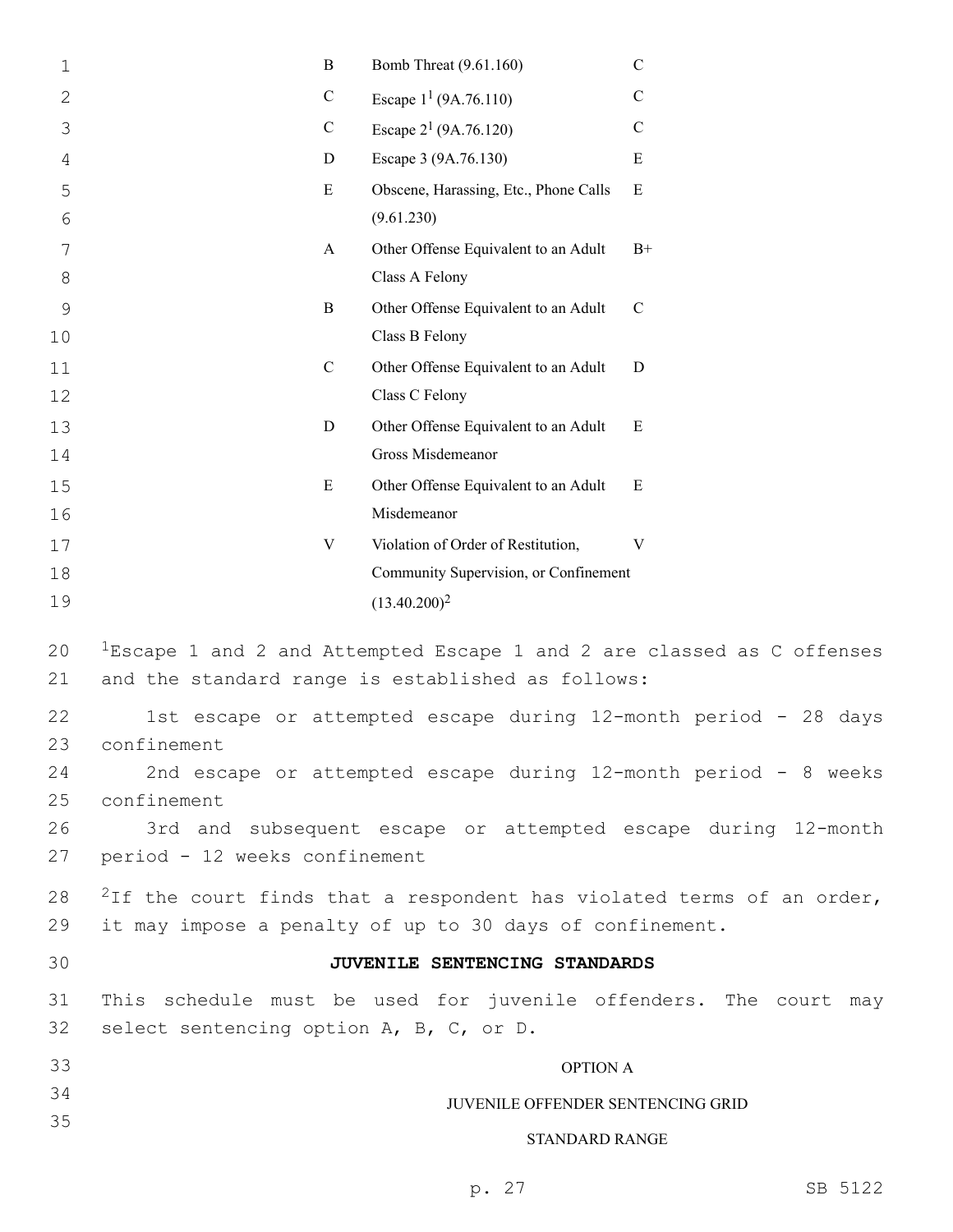| 1  |                 | $A++$         |                                                  | 129 to 260 weeks for all category A++ offenses |               |               |               |  |  |  |  |  |
|----|-----------------|---------------|--------------------------------------------------|------------------------------------------------|---------------|---------------|---------------|--|--|--|--|--|
| 2  |                 | $A+$          | 180 weeks to age 21 for all category A+ offenses |                                                |               |               |               |  |  |  |  |  |
| 3  |                 | $\mathbf{A}$  |                                                  | 103-129 weeks for all category A offenses      |               |               |               |  |  |  |  |  |
| 4  |                 | $A-$          | 30-40 weeks                                      | $52-65$ weeks                                  | 80-100 weeks  | 103-129 weeks | 103-129 weeks |  |  |  |  |  |
| 5  |                 | $B++$         | 15-36 weeks                                      | 52-65 weeks                                    | 80-100 weeks  | 103-129 weeks | 103-129 weeks |  |  |  |  |  |
| 6  | <b>CURRENT</b>  | $B+$          | 15-36 weeks                                      | 15-36 weeks                                    | $52-65$ weeks | 80-100 weeks  | 103-129 weeks |  |  |  |  |  |
| 7  | <b>OFFENSE</b>  | $\bf{B}$      | LS                                               | LS                                             | 15-36 weeks   | 15-36 weeks   | 52-65 weeks   |  |  |  |  |  |
| 8  | <b>CATEGORY</b> | $C+$          | LS                                               | LS                                             | LS            | 15-36 weeks   | 15-36 weeks   |  |  |  |  |  |
| 9  |                 | $\mathcal{C}$ | LS.                                              | LS                                             | LS            | LS.           | 15-36 weeks   |  |  |  |  |  |
| 10 |                 | $D+$          | LS                                               | LS                                             | LS            | LS.           | LS            |  |  |  |  |  |
| 11 |                 | D             | LS                                               | LS                                             | LS            | LS.           | LS            |  |  |  |  |  |
| 12 |                 | Ε             | LS                                               | LS                                             | LS            | LS.           | LS            |  |  |  |  |  |
| 13 | <b>PRIOR</b>    |               | $\theta$                                         |                                                | 2             | 3             | 4 or more     |  |  |  |  |  |

ADJUDICATIONS

 NOTE: References in the grid to days or weeks mean periods of confinement. "LS" means "local sanctions" as defined in RCW 13.40.020.

 (1) The vertical axis of the grid is the current offense category. The current offense category is determined by the offense 20 of adjudication.

 (2) The horizontal axis of the grid is the number of prior adjudications included in the juvenile's criminal history. Each prior felony adjudication shall count as one point. Each prior violation, misdemeanor, and gross misdemeanor adjudication shall count as 1/4 25 point. Fractional points shall be rounded down.

 (3) The standard range disposition for each offense is determined by the intersection of the column defined by the prior adjudications 28 and the row defined by the current offense category.

 (4) RCW 13.40.180 applies if the offender is being sentenced for 30 more than one offense.

 (5) A current offense that is a violation is equivalent to an offense category of E. However, a disposition for a violation shall 33 not include confinement.

**OR**

## **OPTION B**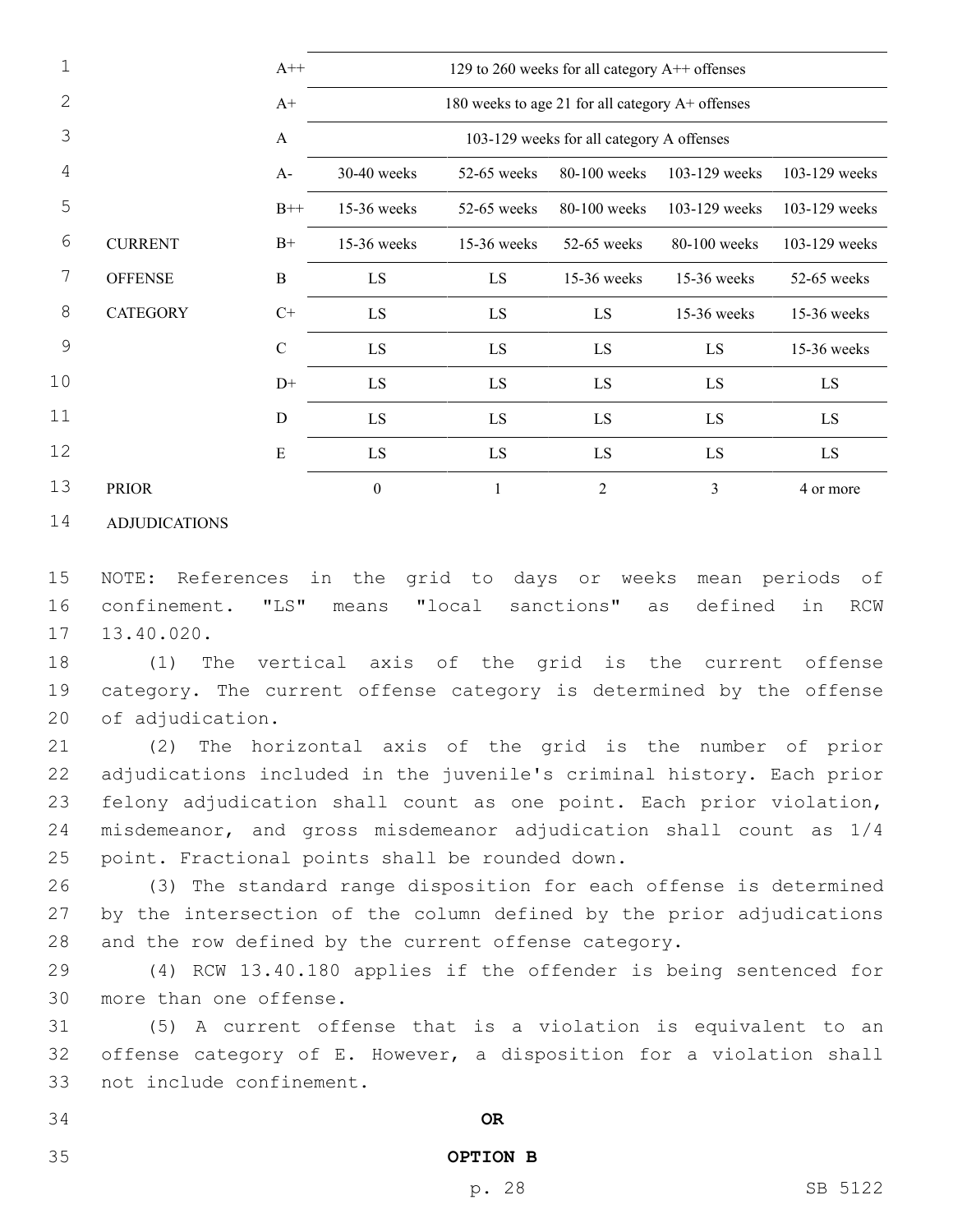## **SUSPENDED DISPOSITION ALTERNATIVE**

 (1) If the offender is subject to a standard range disposition involving confinement by the department, the court may impose the standard range and suspend the disposition on condition that the offender comply with one or more local sanctions and any educational or treatment requirement. The treatment programs provided to the offender must be either research-based best practice programs as identified by the Washington state institute for public policy or the joint legislative audit and review committee, or for chemical dependency treatment programs or services, they must be evidence- based or research-based best practice programs. For the purposes of 12 this subsection:

 (a) "Evidence-based" means a program or practice that has had multiple site random controlled trials across heterogeneous populations demonstrating that the program or practice is effective 16 for the population; and

 (b) "Research-based" means a program or practice that has some research demonstrating effectiveness, but that does not yet meet the 19 standard of evidence-based practices.

 (2) If the offender fails to comply with the suspended disposition, the court may impose sanctions pursuant to RCW 13.40.200 or may revoke the suspended disposition and order the disposition's 23 execution.

 (3) An offender is ineligible for the suspended disposition 25 option under this section if the offender:

26 (a) Is adjudicated of an A+ or A++ offense;

 (b) Is fourteen years of age or older and is adjudicated of one 28 or more of the following offenses:

 (i) A class A offense, or an attempt, conspiracy, or solicitation 30 to commit a class A offense:

(ii) Manslaughter in the first degree (RCW 9A.32.060);

 (iii) Assault in the second degree (RCW 9A.36.021), extortion in the first degree (RCW 9A.56.120), kidnapping in the second degree (RCW 9A.40.030), drive-by shooting (RCW 9A.36.045), vehicular homicide (RCW 46.61.520), hit and run death (RCW 46.52.020(4)(a)), or manslaughter 2 (RCW 9A.32.070); or36

 (iv) Violation of the uniform controlled substances act (RCW 69.50.401(2) (a) and (b)), when the offense includes infliction of bodily harm upon another or when during the commission or immediate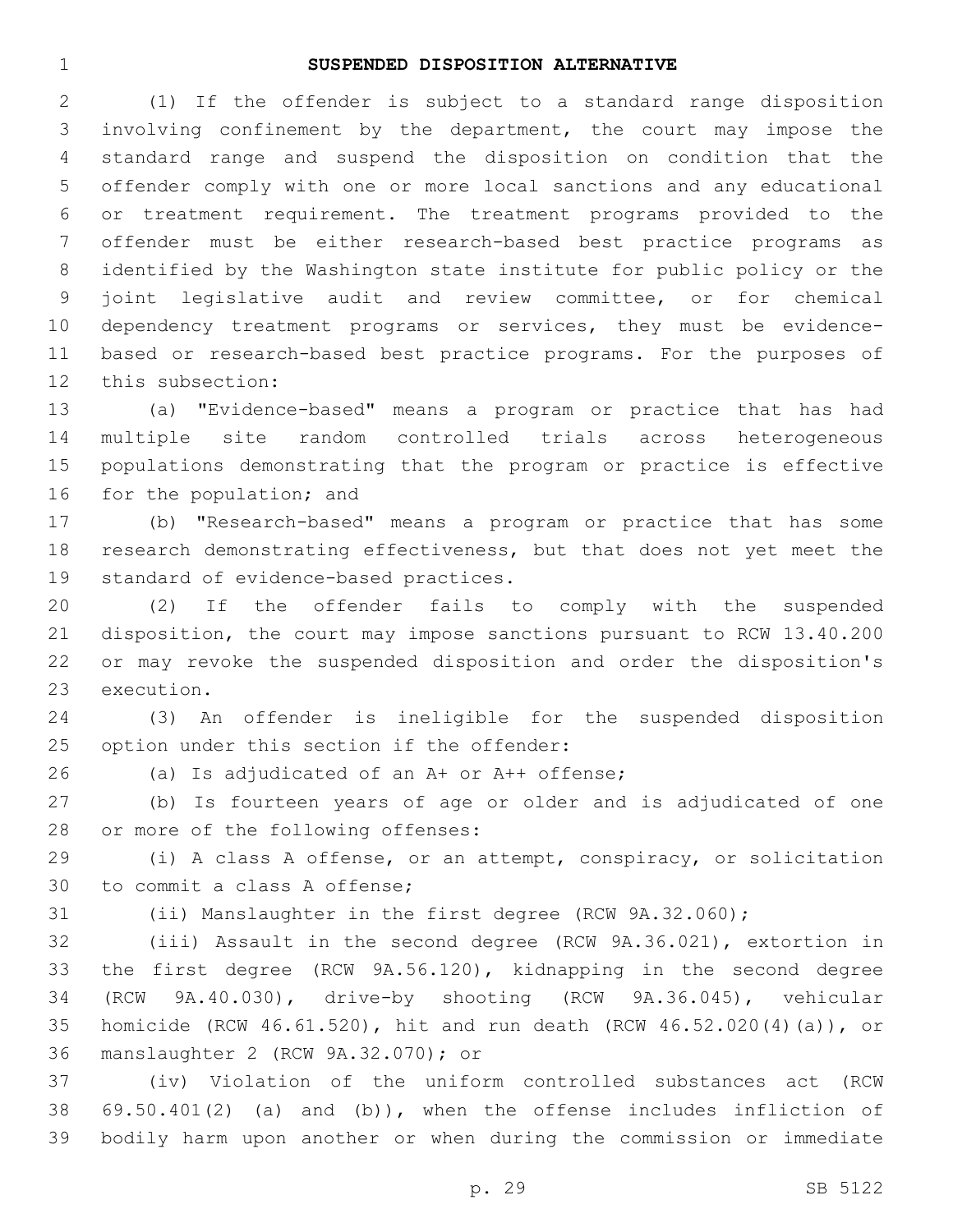| $\mathbf 1$    | withdrawal from the offense the respondent was armed with a deadly  |
|----------------|---------------------------------------------------------------------|
| 2              | weapon;                                                             |
| 3              | (c) Is ordered to serve a disposition for a firearm violation       |
| 4              | under RCW 13.40.193;                                                |
| 5              | (d) Is adjudicated of a sex offense as defined in RCW 9.94A.030;    |
| 6              | or.                                                                 |
| 7              | (e) Has a prior option B disposition.                               |
| 8              | <b>OR</b>                                                           |
| $\overline{9}$ | OPTION C                                                            |
| 10             | CHEMICAL DEPENDENCY/MENTAL HEALTH DISPOSITION ALTERNATIVE           |
| 11             | If the<br>juvenile offender is subject to a standard<br>range       |
| 12             | disposition of local sanctions or 15 to 36 weeks of confinement and |
| 13             | has not committed a B++ or B+ offense, the court may impose a       |
| 14             | disposition under RCW 13.40.160(4) and 13.40.165.                   |
| 15             | <b>OR</b>                                                           |
| 16             | OPTION D                                                            |
| 17             | MANIFEST INJUSTICE                                                  |
| 18             | If the court determines that a disposition under option A, B, or C  |
| 19             | would effectuate a manifest injustice, the court shall impose a     |
| 20             | disposition outside the standard range under RCW 13.40.160(2).      |
|                |                                                                     |
| 21             | Sec. 9. RCW 13.40.0357 and 2020 c 18 s 8 are each amended to        |
| 22             | read as follows:                                                    |
| 23             | DESCRIPTION AND OFFENSE CATEGORY                                    |
| 24             | <b>JUVENILE DISPOSITION</b>                                         |
| 25             | <b>JUVENILE</b><br><b>CATEGORY FOR</b>                              |
| 26             | <b>DISPOSITION</b><br>ATTEMPT, BAILJUMP,                            |
| 27             | <b>OFFENSE</b><br>CONSPIRACY, OR                                    |
| 28             | DESCRIPTION (RCW CITATION)<br>CATEGORY<br><b>SOLICITATION</b>       |
| 29             | <b>Arson and Malicious Mischief</b>                                 |
| 30             | Arson 1 (9A.48.020)<br>$B+$<br>A                                    |
| 31             | Arson 2 (9A.48.030)<br>$\mathcal{C}$<br>B                           |
| 32             | $\mathbf C$<br>Reckless Burning 1 (9A.48.040)<br>D                  |
| 33             | Reckless Burning 2 (9A.48.050)<br>Ε<br>D                            |
| 34             | Malicious Mischief 1 (9A.48.070)<br>$\mathcal{C}$<br>B              |
| 35             | Malicious Mischief 2 (9A.48.080)<br>$\mathbf D$<br>$\mathcal{C}$    |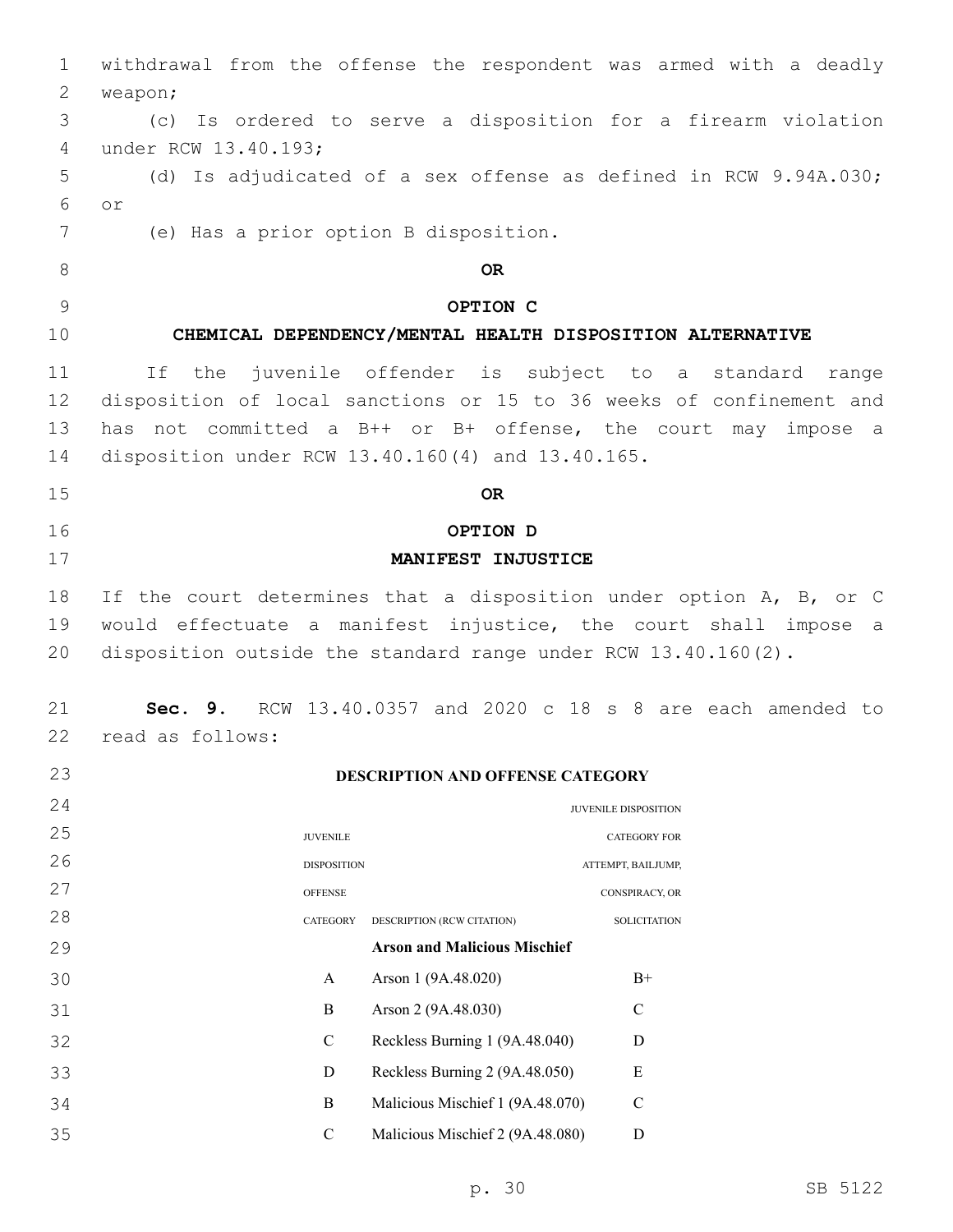| $\mathbf 1$  | D           | Malicious Mischief 3 (9A.48.090)           | Ε            |
|--------------|-------------|--------------------------------------------|--------------|
| $\mathbf{2}$ | E           | Tampering with Fire Alarm Apparatus        | ${\bf E}$    |
| 3            |             | (9.40.100)                                 |              |
| $\sqrt{4}$   | E           | Tampering with Fire Alarm Apparatus        | E            |
| 5            |             | with Intent to Commit Arson (9.40.105)     |              |
| 6            | A           | Possession of Incendiary Device            | $B+$         |
| 7            |             | (9.40.120)                                 |              |
| 8            |             | <b>Assault and Other Crimes Involving</b>  |              |
| 9            |             | <b>Physical Harm</b>                       |              |
| 10           | A           | Assault 1 (9A.36.011)                      | $B+$         |
| 11           | $B+$        | Assault 2 (9A.36.021)                      | $C+$         |
| 12           | $C+$        | Assault 3 (9A.36.031)                      | $D+$         |
| 13           | $D+$        | Assault 4 (9A.36.041)                      | Ε            |
| 14           | $B+$        | Drive-By Shooting (9A.36.045)              | $C+$         |
| 15           |             | committed at age 15 or under               |              |
| 16           | $A++$       | Drive-By Shooting (9A.36.045)              | $\mathsf{A}$ |
| 17           |             | committed at age 16 $((or 17))$ through 19 |              |
| 18           | $D+$        | Reckless Endangerment (9A.36.050)          | ${\bf E}$    |
| 19           | $C+$        | Promoting Suicide Attempt (9A.36.060) D+   |              |
| 20           | $D+$        | Coercion (9A.36.070)                       | E            |
| 21           | $C+$        | Custodial Assault (9A.36.100)              | $D+$         |
| 22           |             | <b>Burglary and Trespass</b>               |              |
| 23           | $B+$        | Burglary 1 (9A.52.020) committed at        | $C+$         |
| 24           |             | age 15 or under                            |              |
| 25           | $A-$        | Burglary 1 (9A.52.020) committed at        | $B+$         |
| 26           |             | age 16 $((or 17))$ through 19              |              |
| 27           | B           | Residential Burglary (9A.52.025)           | $\mathbf C$  |
| 28           | B           | Burglary 2 (9A.52.030)                     | $\mathbf C$  |
| 29           | D           | Burglary Tools (Possession of)             | ${\bf E}$    |
| 30           |             | (9A.52.060)                                |              |
| 31           | D           | Criminal Trespass 1 (9A.52.070)            | E            |
| 32           | E           | Criminal Trespass 2 (9A.52.080)            | Ε            |
| 33           | $\mathbf C$ | Mineral Trespass (78.44.330)               | $\mathbf C$  |
| 34           | $\mathbf C$ | Vehicle Prowling 1 (9A.52.095)             | D            |
| 35           | D           | Vehicle Prowling 2 (9A.52.100)             | ${\bf E}$    |
| 36           |             | <b>Drugs</b>                               |              |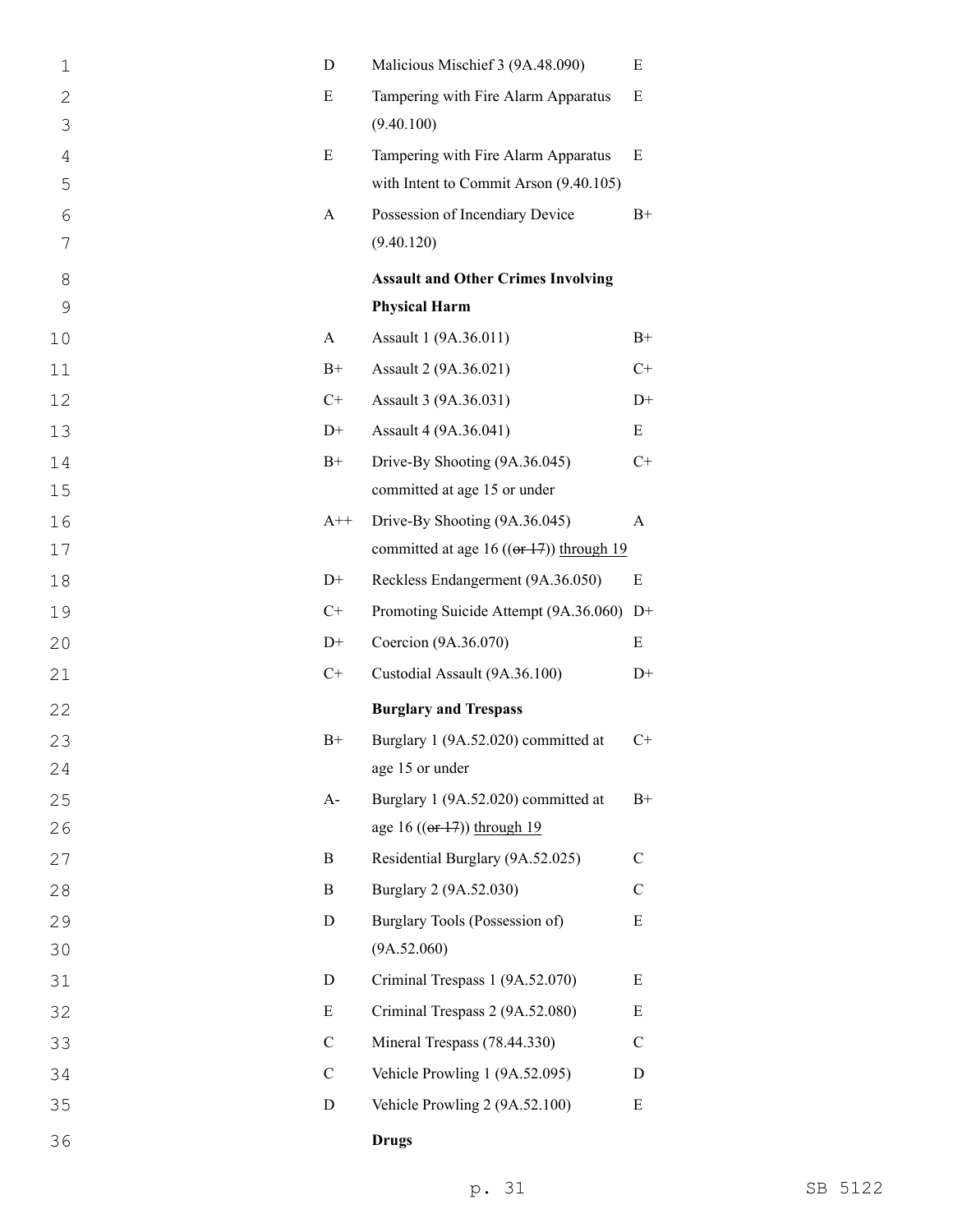| $\mathbf 1$    | E             | Possession/Consumption of Alcohol            | E             |
|----------------|---------------|----------------------------------------------|---------------|
| $\overline{2}$ |               | (66.44.270)                                  |               |
| 3              | $\mathcal{C}$ | <b>Illegally Obtaining Legend Drug</b>       | D             |
| 4              |               | (69.41.020)                                  |               |
| 5              | $C+$          | Sale, Delivery, Possession of Legend         | $D+$          |
| 6              |               | Drug with Intent to Sell $(69.41.030(2)(a))$ |               |
| 7              | E             | Possession of Legend                         | E             |
| 8              |               | Drug $(69.41.030(2)(b))$                     |               |
| 9              | $B+$          | Violation of Uniform Controlled              | $B+$          |
| 10             |               | Substances Act - Narcotic,                   |               |
| 11             |               | Methamphetamine, or Flunitrazepam            |               |
| 12             |               | Sale $(69.50.401(2)$ (a) or (b))             |               |
| 13             | $\mathcal{C}$ | Violation of Uniform Controlled              | $\mathcal{C}$ |
| 14             |               | Substances Act - Nonnarcotic Sale            |               |
| 15             |               | (69.50.401(2)(c))                            |               |
| 16             | E             | Possession of Marihuana <40 grams            | E             |
| 17             |               | (69.50.4014)                                 |               |
| 18             | $\mathcal{C}$ | Fraudulently Obtaining Controlled            | $\mathcal{C}$ |
| 19             |               | Substance (69.50.403)                        |               |
| 20             | $C+$          | Sale of Controlled Substance for Profit      | $C+$          |
| 21             |               | (69.50.410)                                  |               |
| 22             | E             | Unlawful Inhalation (9.47A.020)              | E             |
| 23             | B             | Violation of Uniform Controlled              | B             |
| 24             |               | Substances Act - Narcotic,                   |               |
| 25             |               | Methamphetamine, or Flunitrazepam            |               |
| 26             |               | Counterfeit Substances (69.50.4011(2)        |               |
| 27             |               | $(a)$ or $(b)$ )                             |               |
| 28             | $\mathcal{C}$ | Violation of Uniform Controlled              | C             |
| 29             |               | Substances Act - Nonnarcotic Counterfeit     |               |
| 30             |               | Substances (69.50.4011(2) (c), (d), or (e))  |               |
| 31             | $\mathcal{C}$ | Violation of Uniform Controlled              | $\mathbf C$   |
| 32             |               | Substances Act - Possession of a             |               |
| 33             |               | Controlled Substance (69.50.4013)            |               |
| 34             | $\mathcal{C}$ | Violation of Uniform Controlled              | C             |
| 35             |               | Substances Act - Possession of a             |               |
| 36             |               | Controlled Substance (69.50.4012)            |               |
| 37             |               | <b>Firearms and Weapons</b>                  |               |
| 38             | B             | Theft of Firearm (9A.56.300)                 | $\mathsf{C}$  |
|                |               |                                              |               |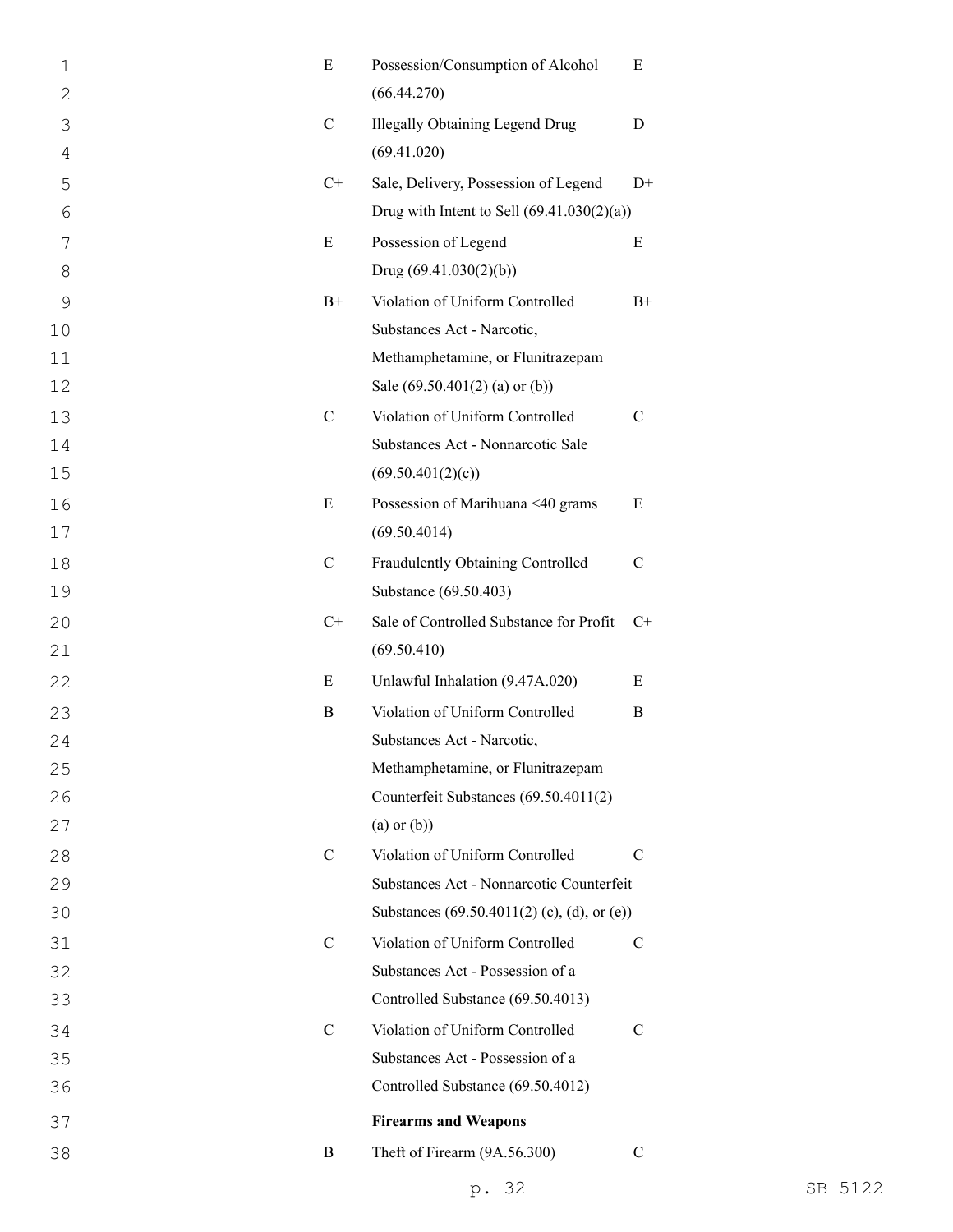| $\mathbf 1$    | B           | Possession of Stolen Firearm              | C             |
|----------------|-------------|-------------------------------------------|---------------|
| $\mathbf{2}$   |             | (9A.56.310)                               |               |
| 3              | E           | Carrying Loaded Pistol Without Permit     | E             |
| $\overline{4}$ |             | (9.41.050)                                |               |
| 5              | $\mathbf C$ | Possession of Firearms by Minor (<18)     | C             |
| 6              |             | (9.41.040(2)(a) (vi))                     |               |
| 7              | $D+$        | Possession of Dangerous Weapon            | E             |
| 8              |             | (9.41.250)                                |               |
| $\mathcal{G}$  | D           | Intimidating Another Person by use of     | E             |
| 10             |             | Weapon (9.41.270)                         |               |
| 11             |             | Homicide                                  |               |
| 12             | $A+$        | Murder 1 (9A.32.030)                      | A             |
| 13             | $A+$        | Murder 2 (9A.32.050)                      | $B+$          |
| 14             | $B+$        | Manslaughter 1 (9A.32.060)                | $C+$          |
| 15             | $C+$        | Manslaughter 2 (9A.32.070)                | $D+$          |
| 16             | $B+$        | Vehicular Homicide (46.61.520)            | $C+$          |
| 17             |             | Kidnapping                                |               |
| 18             | A           | Kidnap 1 (9A.40.020)                      | $B+$          |
| 19             | $B+$        | Kidnap 2 (9A.40.030)                      | $C+$          |
| 20             | $C+$        | Unlawful Imprisonment (9A.40.040)         | $D+$          |
| 21             |             | <b>Obstructing Governmental Operation</b> |               |
| 22             | D           | Obstructing a Law Enforcement Officer E   |               |
| 23             |             | (9A.76.020)                               |               |
| 24             | E           | Resisting Arrest (9A.76.040)              | E             |
| 25             | B           | Introducing Contraband 1 (9A.76.140)      | $\mathcal{C}$ |
| 26             | $\mathbf C$ | Introducing Contraband 2 (9A.76.150)      | D             |
| 27             | E           | Introducing Contraband 3 (9A.76.160)      | E             |
| 28             | $B+$        | Intimidating a Public Servant             | $C+$          |
| 29             |             | (9A.76.180)                               |               |
| 30             | $B+$        | Intimidating a Witness (9A.72.110)        | $C+$          |
| 31             |             | <b>Public Disturbance</b>                 |               |
| 32             | $C+$        | Criminal Mischief with Weapon             | $D+$          |
| 33             |             | (9A.84.010(2)(b))                         |               |
| 34             | $D+$        | Criminal Mischief Without Weapon          | E             |
| 35             |             | (9A.84.010(2)(a))                         |               |
| 36             | E           | Failure to Disperse (9A.84.020)           | Ε             |
|                |             |                                           |               |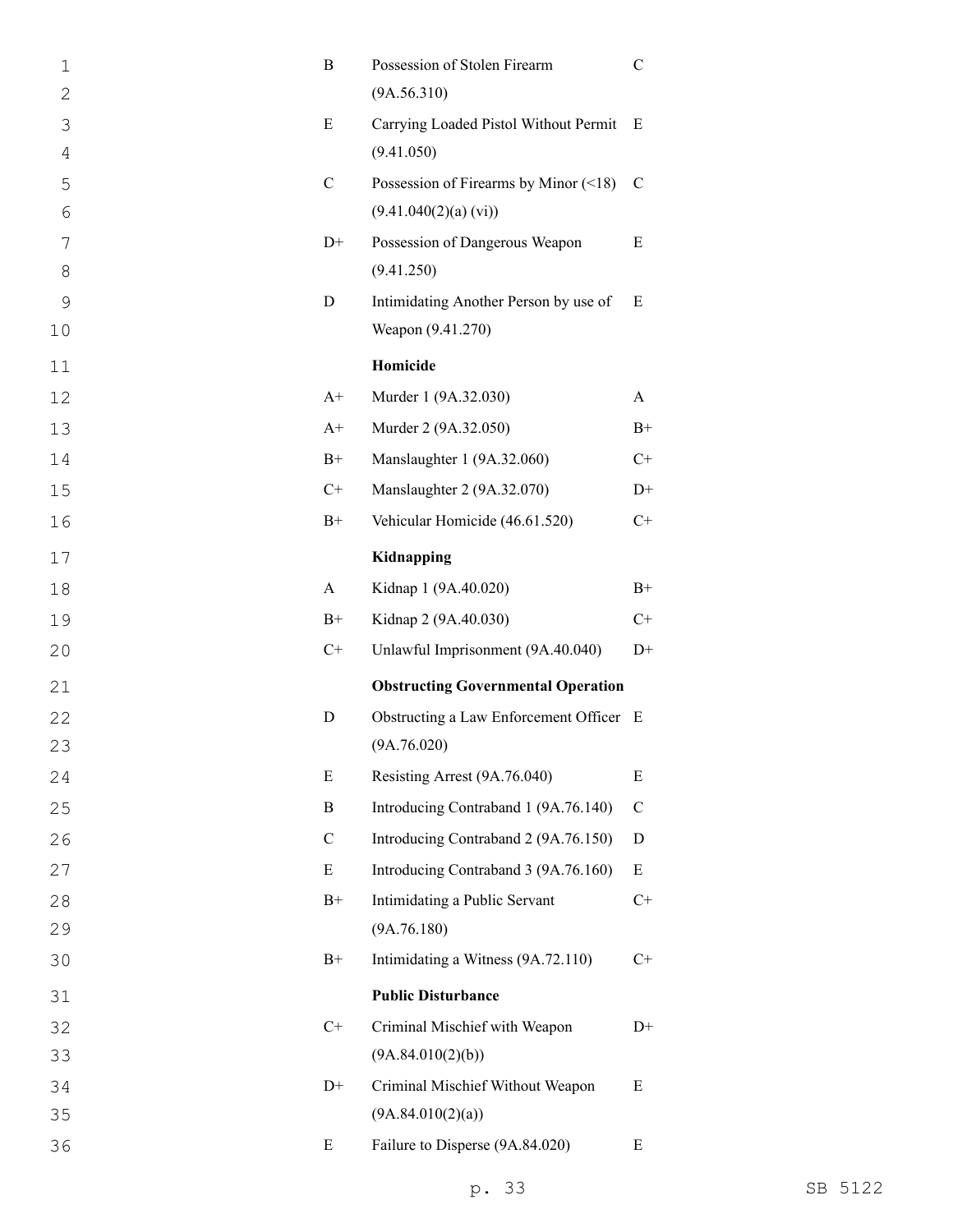| $\mathbf 1$    | E             | Disorderly Conduct (9A.84.030)<br>E         |               |
|----------------|---------------|---------------------------------------------|---------------|
| $\mathbf{2}$   |               | <b>Sex Crimes</b>                           |               |
| 3              | A             | Rape 1 (9A.44.040)                          | $B+$          |
| $\overline{4}$ | $B++$         | Rape 2 (9A.44.050) committed at age 14 B+   |               |
| 5              |               | or under                                    |               |
| 6              | $A-$          | Rape 2 (9A.44.050) committed at age 15 $B+$ |               |
| 7              |               | through age $((17))$ 19                     |               |
| 8              | $C+$          | Rape 3 (9A.44.060)                          | $D+$          |
| $\mathcal{G}$  | $B++$         | Rape of a Child 1 (9A.44.073)               | $B+$          |
| 10             |               | committed at age 14 or under                |               |
| 11             | $A-$          | Rape of a Child 1 (9A.44.073)               | $B+$          |
| 12             |               | committed at age 15                         |               |
| 13             | $B+$          | Rape of a Child 2 (9A.44.076)               | $C+$          |
| 14             | B             | Incest $1(9A.64.020(1))$                    | $\mathcal{C}$ |
| 15             | $\mathbf C$   | Incest $2(9A.64.020(2))$                    | D             |
| 16             | $D+$          | Indecent Exposure (Victim <14)              | Ε             |
| 17             |               | (9A.88.010)                                 |               |
| 18             | E             | Indecent Exposure (Victim 14 or over)       | E             |
| 19             |               | (9A.88.010)                                 |               |
| 20             | $B+$          | Promoting Prostitution 1 (9A.88.070)        | $C+$          |
| 21             | $C+$          | Promoting Prostitution 2 (9A.88.080)        | $D+$          |
| 22             | E             | O & A (Prostitution) (9A.88.030)            | E             |
| 23             | $B+$          | Indecent Liberties (9A.44.100)              | $C+$          |
| 24             | $B++$         | Child Molestation 1 (9A.44.083)             | $B+$          |
| 25             |               | committed at age 14 or under                |               |
| 26             | A-            | Child Molestation 1 (9A.44.083)             | $B+$          |
| 27             |               | committed at age 15 through age $((17))$    |               |
| 28             |               | 19                                          |               |
| 29             | B             | Child Molestation 2 (9A.44.086)             | $C+$          |
| 30             | $\mathcal{C}$ | Failure to Register as a Sex Offender       | D             |
| 31             |               | (9A.44.132)                                 |               |
| 32             |               | Theft, Robbery, Extortion, and              |               |
| 33             |               | Forgery                                     |               |
| 34             | B             | Theft 1 (9A.56.030)                         | $\mathsf{C}$  |
| 35             | $\mathbf C$   | Theft 2 (9A.56.040)                         | D             |
| 36             | D             | Theft 3 (9A.56.050)                         | E             |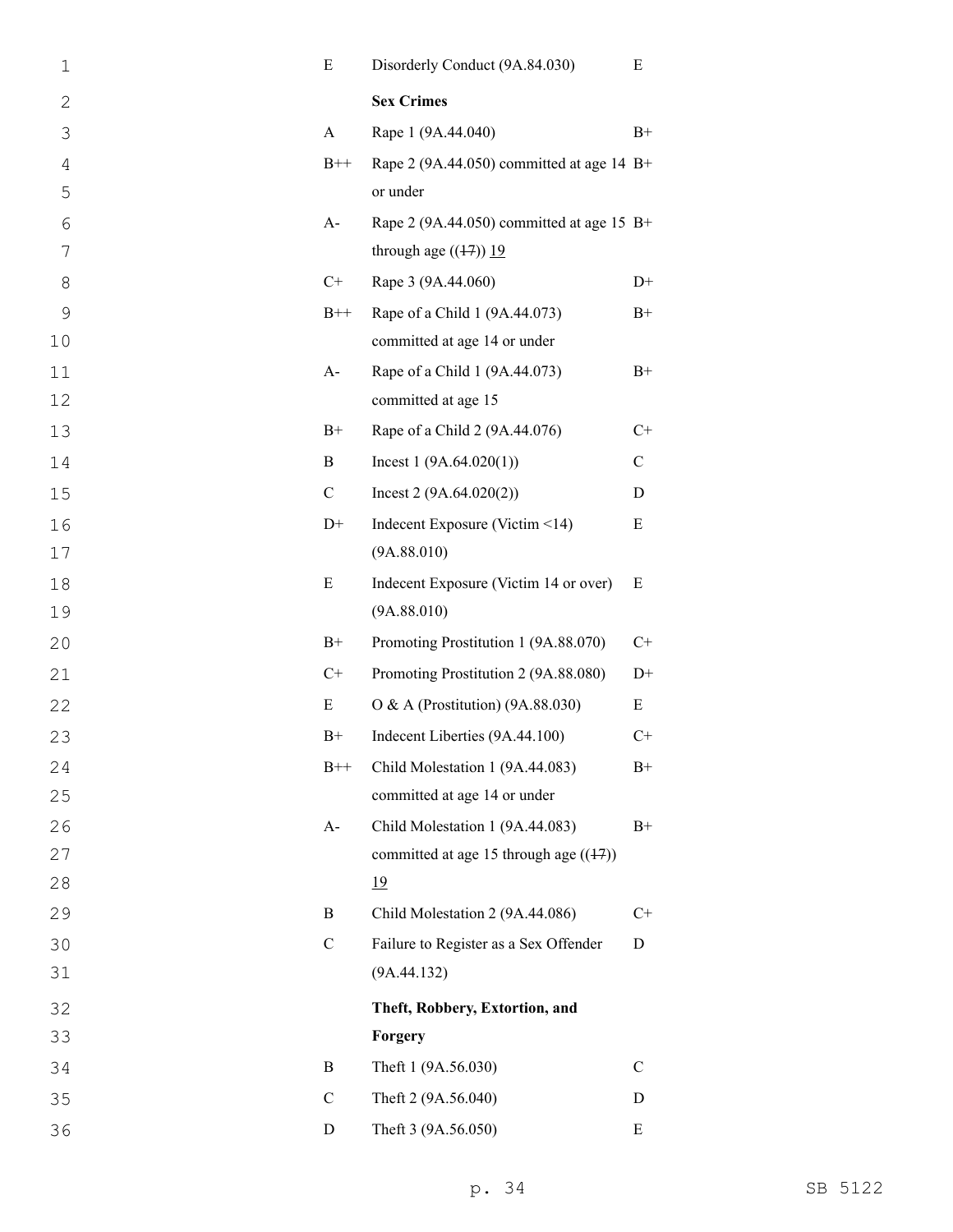| $\mathbf 1$    | $\boldsymbol{B}$ | Theft of Livestock 1 and 2 (9A.56.080   | $\mathcal{C}$ |
|----------------|------------------|-----------------------------------------|---------------|
| $\mathbf{2}$   |                  | and 9A.56.083)                          |               |
| 3              | $\mathbf C$      | Forgery (9A.60.020)                     | D             |
| $\overline{4}$ | A                | Robbery 1 (9A.56.200) committed at      | $B+$          |
| 5              |                  | age 15 or under                         |               |
| 6              | $A++$            | Robbery 1 (9A.56.200) committed at      | A             |
| 7              |                  | age 16 $((er 17))$ through 19           |               |
| 8              | $B+$             | Robbery 2 (9A.56.210)                   | $C+$          |
| 9              | $B+$             | Extortion 1 (9A.56.120)                 | $C+$          |
| 10             | $C+$             | Extortion 2 (9A.56.130)                 | $D+$          |
| 11             | $\mathbf C$      | Identity Theft 1 (9.35.020(2))          | D             |
| 12             | D                | Identity Theft $2(9.35.020(3))$         | Ε             |
| 13             | D                | Improperly Obtaining Financial          | E             |
| 14             |                  | Information $(9.35.010)$                |               |
| 15             | B                | Possession of a Stolen Vehicle          | $\mathbf C$   |
| 16             |                  | (9A.56.068)                             |               |
| 17             | B                | Possession of Stolen Property 1         | $\mathsf{C}$  |
| 18             |                  | (9A.56.150)                             |               |
| 19             | $\mathbf C$      | Possession of Stolen Property 2         | D             |
| 20             |                  | (9A.56.160)                             |               |
| 21             | D                | Possession of Stolen Property 3         | Ε             |
| 22             |                  | (9A.56.170)                             |               |
| 23             | $\bf{B}$         | Taking Motor Vehicle Without            | $\mathbf C$   |
| 24             |                  | Permission 1 (9A.56.070)                |               |
| 25             | $\mathcal{C}$    | Taking Motor Vehicle Without            | D             |
| 26             |                  | Permission 2 (9A.56.075)                |               |
| 27             | B                | Theft of a Motor Vehicle (9A.56.065)    | $\mathsf{C}$  |
| 28             |                  | <b>Motor Vehicle Related Crimes</b>     |               |
| 29             | E                | Driving Without a License (46.20.005)   | E             |
| 30             | $B+$             | Hit and Run - Death $(46.52.020(4)(a))$ | $C+$          |
| 31             | $\mathcal{C}$    | Hit and Run - Injury (46.52.020(4)(b))  | D             |
| 32             | D                | Hit and Run-Attended (46.52.020(5))     | E             |
| 33             | E                | Hit and Run-Unattended (46.52.010)      | E             |
| 34             | $\mathcal{C}$    | Vehicular Assault (46.61.522)           | D             |
| 35             | $\mathbf C$      | Attempting to Elude Pursuing Police     | D             |
| 36             |                  | Vehicle (46.61.024)                     |               |
| 37             | E                | Reckless Driving (46.61.500)            | Ε             |
|                |                  |                                         |               |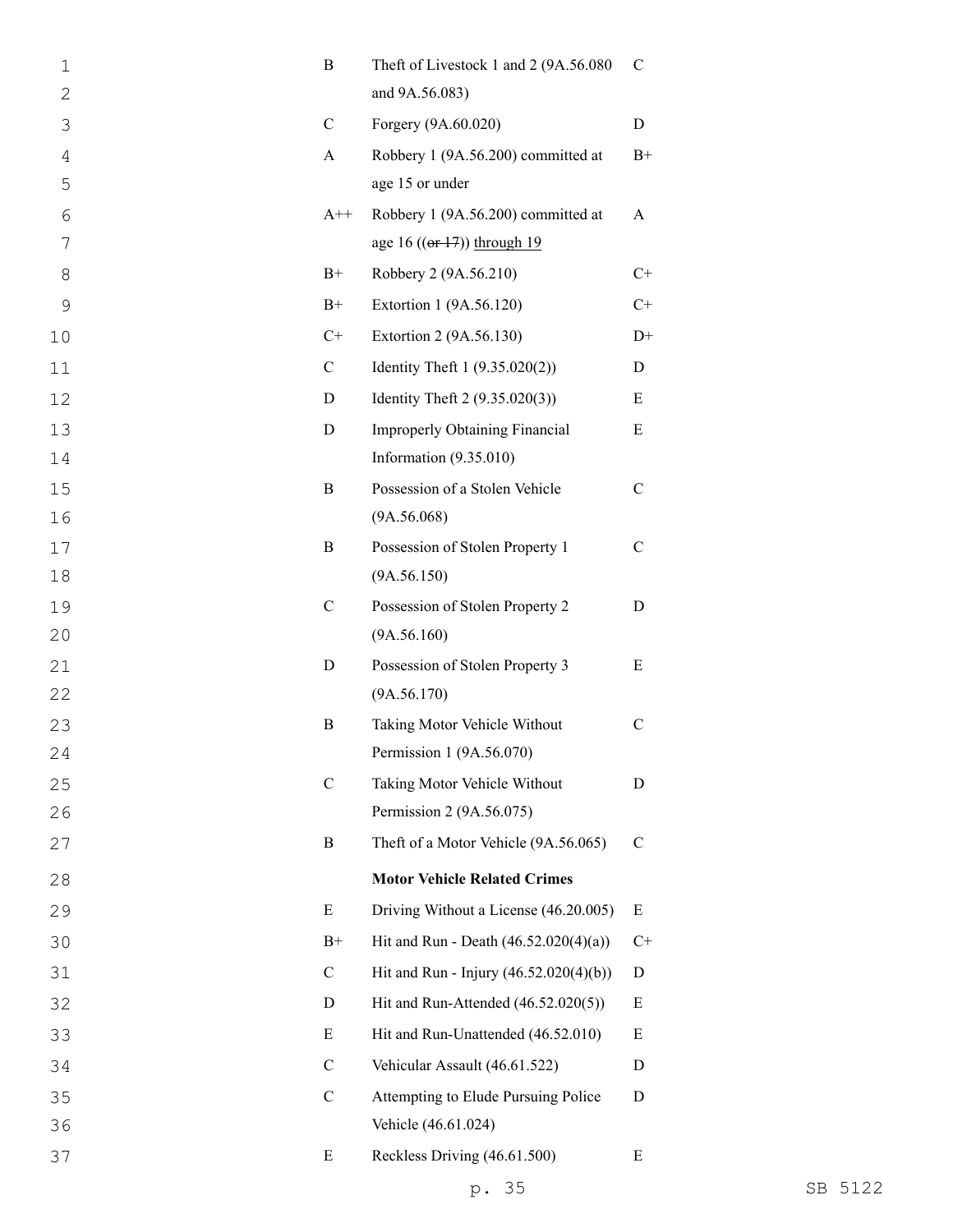| $\mathbf 1$<br>2                    | $\mathbf D$                                                     | Driving While Under the Influence<br>$(46.61.502$ and $46.61.504)$ | ${\bf E}$                                                                 |  |  |  |
|-------------------------------------|-----------------------------------------------------------------|--------------------------------------------------------------------|---------------------------------------------------------------------------|--|--|--|
| 3                                   | $B+$                                                            | Felony Driving While Under the                                     | $\bf{B}$                                                                  |  |  |  |
| 4                                   |                                                                 | Influence $(46.61.502(6))$                                         |                                                                           |  |  |  |
| 5                                   | $B+$                                                            | Felony Physical Control of a Vehicle                               | $\bf{B}$                                                                  |  |  |  |
| 6                                   |                                                                 | While Under the Influence $(46.61.504(6))$                         |                                                                           |  |  |  |
| 7                                   |                                                                 | Other                                                              |                                                                           |  |  |  |
| 8                                   | B                                                               | Animal Cruelty 1 (16.52.205)                                       | $\mathbf C$                                                               |  |  |  |
| 9                                   | $\mathbf B$                                                     | Bomb Threat (9.61.160)                                             | $\mathbf C$                                                               |  |  |  |
| 10                                  | $\mathbf C$                                                     | Escape $1^1$ (9A.76.110)                                           | $\mathbf C$                                                               |  |  |  |
| 11                                  | $\mathbf C$                                                     | Escape $2^1$ (9A.76.120)                                           | $\mathbf C$                                                               |  |  |  |
| 12                                  | D                                                               | Escape 3 (9A.76.130)                                               | E                                                                         |  |  |  |
| 13                                  | ${\bf E}$                                                       | Obscene, Harassing, Etc., Phone Calls                              | E                                                                         |  |  |  |
| 14                                  |                                                                 | (9.61.230)                                                         |                                                                           |  |  |  |
| 15                                  | A                                                               | Other Offense Equivalent to an Adult                               | $B+$                                                                      |  |  |  |
| 16                                  |                                                                 | Class A Felony                                                     |                                                                           |  |  |  |
| 17                                  | $\mathbf B$                                                     | Other Offense Equivalent to an Adult                               | $\mathbf C$                                                               |  |  |  |
| 18                                  |                                                                 | Class B Felony                                                     |                                                                           |  |  |  |
| 19                                  | $\mathbf C$                                                     | Other Offense Equivalent to an Adult                               | D                                                                         |  |  |  |
| 20                                  |                                                                 | Class C Felony                                                     |                                                                           |  |  |  |
| 21                                  | D                                                               | Other Offense Equivalent to an Adult                               | E                                                                         |  |  |  |
| 22                                  |                                                                 | Gross Misdemeanor                                                  |                                                                           |  |  |  |
| 23                                  | E                                                               | Other Offense Equivalent to an Adult                               | E                                                                         |  |  |  |
| 24                                  |                                                                 | Misdemeanor                                                        |                                                                           |  |  |  |
| 25                                  | V                                                               | Violation of Order of Restitution,                                 | V                                                                         |  |  |  |
| 26                                  |                                                                 | Community Supervision, or Confinement                              |                                                                           |  |  |  |
| 27                                  |                                                                 | $(13.40.200)^2$                                                    |                                                                           |  |  |  |
| 28                                  |                                                                 |                                                                    | $1$ Escape 1 and 2 and Attempted Escape 1 and 2 are classed as C offenses |  |  |  |
| 29                                  | and the standard range is established as follows:               |                                                                    |                                                                           |  |  |  |
| 30                                  |                                                                 |                                                                    | 1st escape or attempted escape during 12-month period - 28 days           |  |  |  |
| 31                                  | confinement                                                     |                                                                    |                                                                           |  |  |  |
| 32                                  | 2nd escape or attempted escape during 12-month period - 8 weeks |                                                                    |                                                                           |  |  |  |
| 33                                  | confinement                                                     |                                                                    |                                                                           |  |  |  |
| 34                                  | 3rd and subsequent escape or attempted escape during 12-month   |                                                                    |                                                                           |  |  |  |
| 35<br>period - 12 weeks confinement |                                                                 |                                                                    |                                                                           |  |  |  |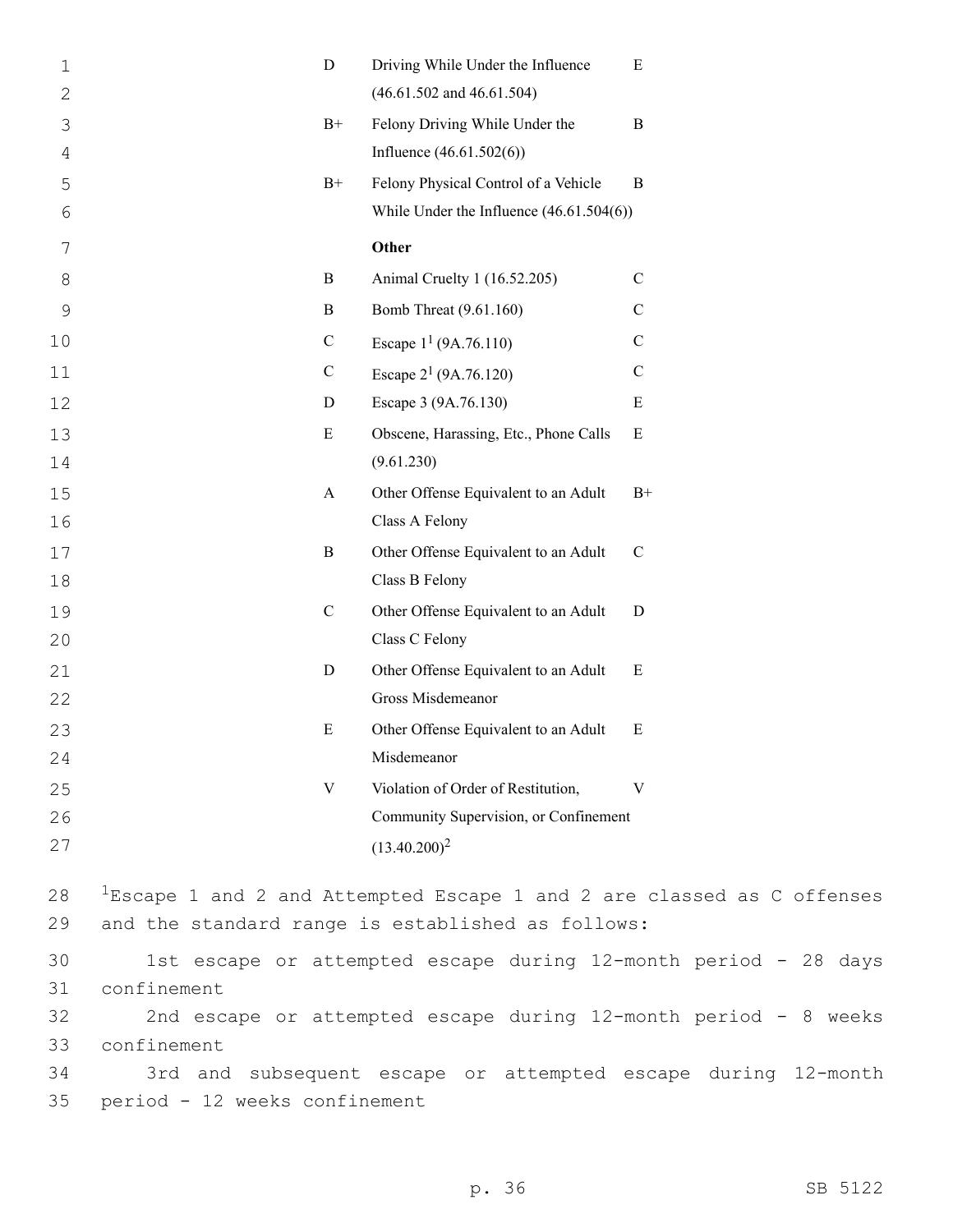| $\mathbf 1$<br>2 | <sup>2</sup> If the court finds that a respondent has violated terms of an order,<br>it may impose a penalty of up to 30 days of confinement. |                                                                                                              |                                                  |              |                |               |               |  |  |
|------------------|-----------------------------------------------------------------------------------------------------------------------------------------------|--------------------------------------------------------------------------------------------------------------|--------------------------------------------------|--------------|----------------|---------------|---------------|--|--|
| 3                | JUVENILE SENTENCING STANDARDS                                                                                                                 |                                                                                                              |                                                  |              |                |               |               |  |  |
| 4<br>5           | This                                                                                                                                          | schedule must be used for juvenile offenders.<br>The court<br>may<br>select sentencing option A, B, C, or D. |                                                  |              |                |               |               |  |  |
| 6<br>7<br>8      | <b>OPTION A</b><br>JUVENILE OFFENDER SENTENCING GRID<br><b>STANDARD RANGE</b>                                                                 |                                                                                                              |                                                  |              |                |               |               |  |  |
| 9                |                                                                                                                                               | $A++$                                                                                                        | 129 to 260 weeks for all category A++ offenses   |              |                |               |               |  |  |
| 10               |                                                                                                                                               | $A+$                                                                                                         | 180 weeks to age 21 for all category A+ offenses |              |                |               |               |  |  |
| 11               |                                                                                                                                               | $\mathbf{A}$                                                                                                 | 103-129 weeks for all category A offenses        |              |                |               |               |  |  |
| 12               |                                                                                                                                               | $A-$                                                                                                         | 30-40 weeks                                      | 52-65 weeks  | 80-100 weeks   | 103-129 weeks | 103-129 weeks |  |  |
| 13               |                                                                                                                                               | $B++$                                                                                                        | 15-36 weeks                                      | 52-65 weeks  | 80-100 weeks   | 103-129 weeks | 103-129 weeks |  |  |
| 14               | <b>CURRENT</b>                                                                                                                                | $B+$                                                                                                         | 15-36 weeks                                      | 15-36 weeks  | 52-65 weeks    | 80-100 weeks  | 103-129 weeks |  |  |
| 15               | <b>OFFENSE</b>                                                                                                                                | $\mathbf B$                                                                                                  | LS                                               | LS           | 15-36 weeks    | 15-36 weeks   | 52-65 weeks   |  |  |
| 16               | <b>CATEGORY</b>                                                                                                                               | $C+$                                                                                                         | LS                                               | LS           | LS             | 15-36 weeks   | 15-36 weeks   |  |  |
| 17               |                                                                                                                                               | $\mathbf C$                                                                                                  | LS                                               | LS           | LS             | LS            | 15-36 weeks   |  |  |
| 18               |                                                                                                                                               | $D+$                                                                                                         | LS                                               | LS           | LS             | LS            | LS            |  |  |
| 19               |                                                                                                                                               | D                                                                                                            | LS                                               | LS           | LS             | LS            | LS            |  |  |
| 20               |                                                                                                                                               | $\mathbf E$                                                                                                  | LS                                               | LS           | LS             | LS            | LS            |  |  |
| 21               | <b>PRIOR</b>                                                                                                                                  |                                                                                                              | $\boldsymbol{0}$                                 | $\mathbf{1}$ | $\overline{2}$ | 3             | 4 or more     |  |  |

22 ADJUDICATIONS

23 NOTE: References in the grid to days or weeks mean periods of 24 confinement. "LS" means "local sanctions" as defined in RCW 25 13.40.020.

26 (1) The vertical axis of the grid is the current offense 27 category. The current offense category is determined by the offense 28 of adjudication.

 (2) The horizontal axis of the grid is the number of prior adjudications included in the juvenile's criminal history. Each prior felony adjudication shall count as one point. Each prior violation, misdemeanor, and gross misdemeanor adjudication shall count as 1/4 33 point. Fractional points shall be rounded down.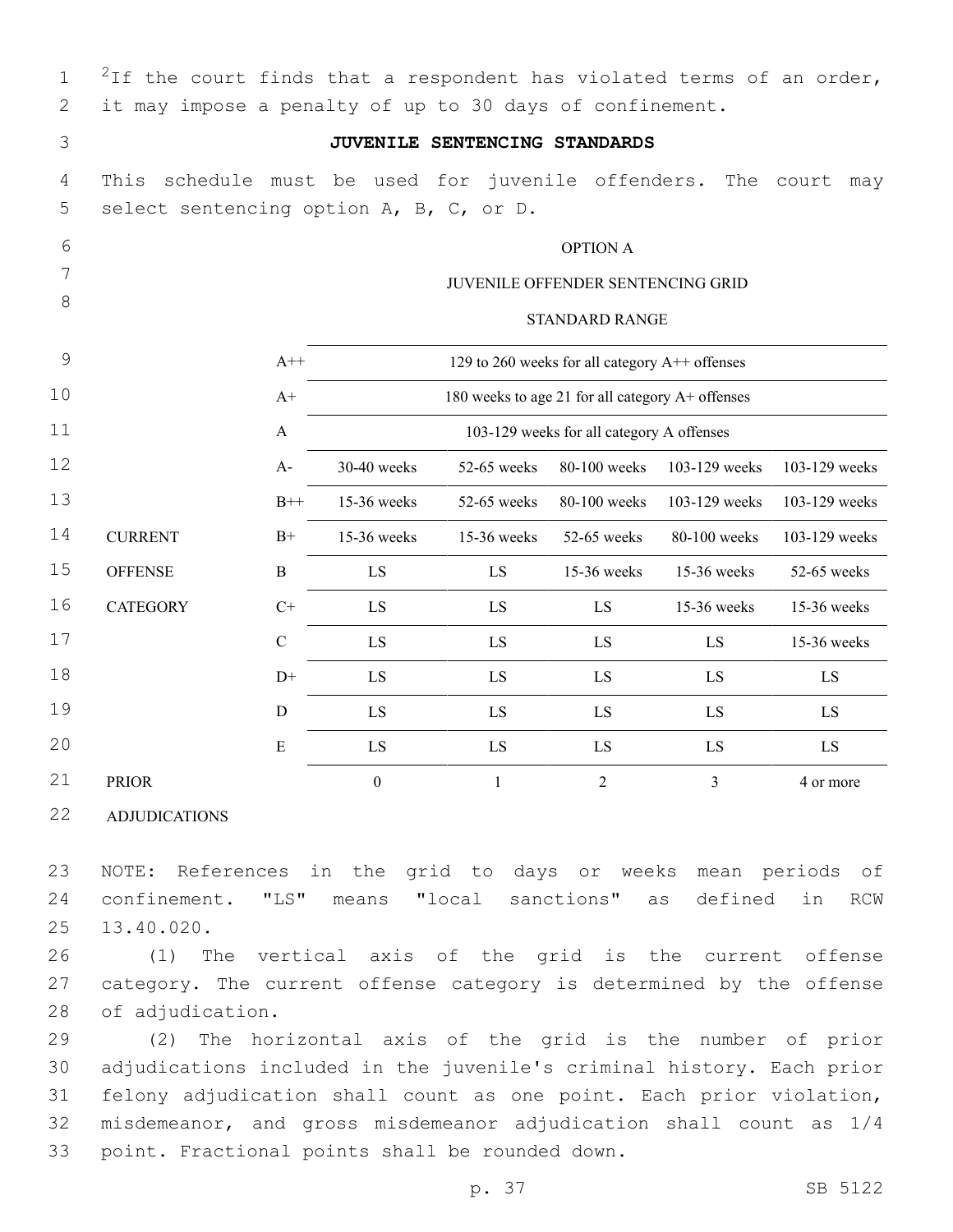(3) The standard range disposition for each offense is determined by the intersection of the column defined by the prior adjudications and the row defined by the current offense category. (4) RCW 13.40.180 applies if the offender is being sentenced for 5 more than one offense. (5) A current offense that is a violation is equivalent to an offense category of E. However, a disposition for a violation shall 8 not include confinement. **OR OPTION B SUSPENDED DISPOSITION ALTERNATIVE** (1) If the offender is subject to a standard range disposition 13 involving confinement by the department, the court may impose the standard range and suspend the disposition on condition that the offender comply with one or more local sanctions and any educational or treatment requirement. The treatment programs provided to the offender must be either research-based best practice programs as identified by the Washington state institute for public policy or the joint legislative audit and review committee, or for chemical dependency treatment programs or services, they must be evidence- based or research-based best practice programs. For the purposes of 22 this subsection: (a) "Evidence-based" means a program or practice that has had multiple site random controlled trials across heterogeneous populations demonstrating that the program or practice is effective 26 for the population; and (b) "Research-based" means a program or practice that has some research demonstrating effectiveness, but that does not yet meet the 29 standard of evidence-based practices. (2) If the offender fails to comply with the suspended disposition, the court may impose sanctions pursuant to RCW 13.40.200

33 execution. (3) An offender is ineligible for the suspended disposition 35 option under this section if the offender:

or may revoke the suspended disposition and order the disposition's

36 (a) Is adjudicated of an A+ or A++ offense;

 (b) Is fourteen years of age or older and is adjudicated of one 38 or more of the following offenses: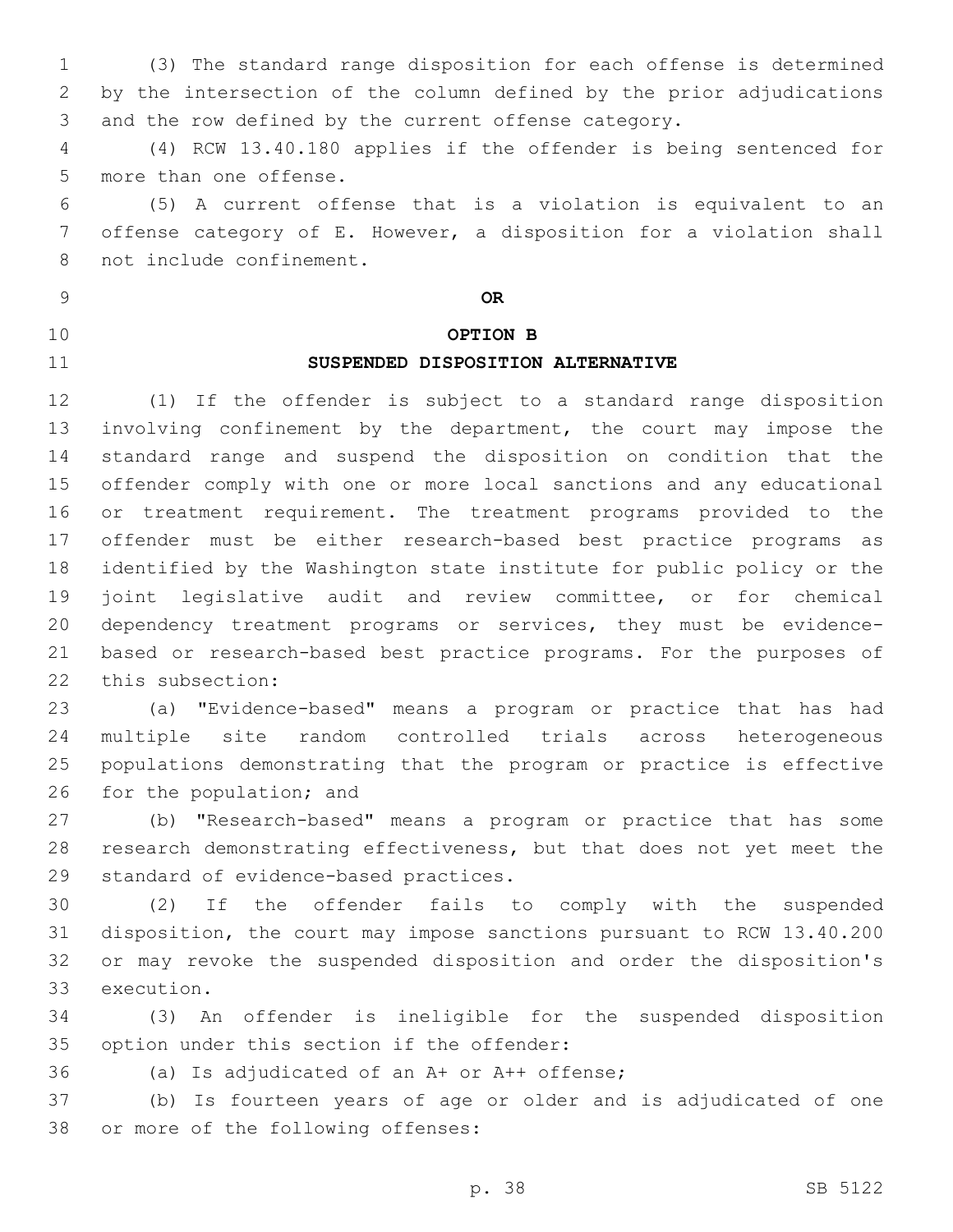(i) A class A offense, or an attempt, conspiracy, or solicitation 2 to commit a class A offense; (ii) Manslaughter in the first degree (RCW 9A.32.060); (iii) Assault in the second degree (RCW 9A.36.021), extortion in the first degree (RCW 9A.56.120), kidnapping in the second degree (RCW 9A.40.030), drive-by shooting (RCW 9A.36.045), vehicular homicide (RCW 46.61.520), hit and run death (RCW 46.52.020(4)(a)), or 8 manslaughter 2 (RCW 9A.32.070); or (iv) Violation of the uniform controlled substances act (RCW 69.50.401(2) (a) and (b)), when the offense includes infliction of bodily harm upon another or when during the commission or immediate withdrawal from the offense the respondent was armed with a deadly 13 weapon; (c) Is ordered to serve a disposition for a firearm violation 15 under RCW 13.40.193; (d) Is adjudicated of a sex offense as defined in RCW 9.94A.030; 17 or 18 (e) Has a prior option B disposition. **OR OPTION C CHEMICAL DEPENDENCY/MENTAL HEALTH DISPOSITION ALTERNATIVE** If the juvenile offender is subject to a standard range disposition of local sanctions or 15 to 36 weeks of confinement and has not committed a B++ or B+ offense, the court may impose a 25 disposition under RCW 13.40.160(4) and 13.40.165. **OR OPTION D MANIFEST INJUSTICE** If the court determines that a disposition under option A, B, or C would effectuate a manifest injustice, the court shall impose a disposition outside the standard range under RCW 13.40.160(2). **Sec. 10.** RCW 13.40.080 and 2018 c 82 s 4 are each amended to 33 read as follows: (1) A diversion agreement shall be a contract between a juvenile accused of an offense and a diversion unit whereby the juvenile agrees to fulfill certain conditions in lieu of prosecution. Such 37 agreements may be entered into only after the prosecutor, or

p. 39 SB 5122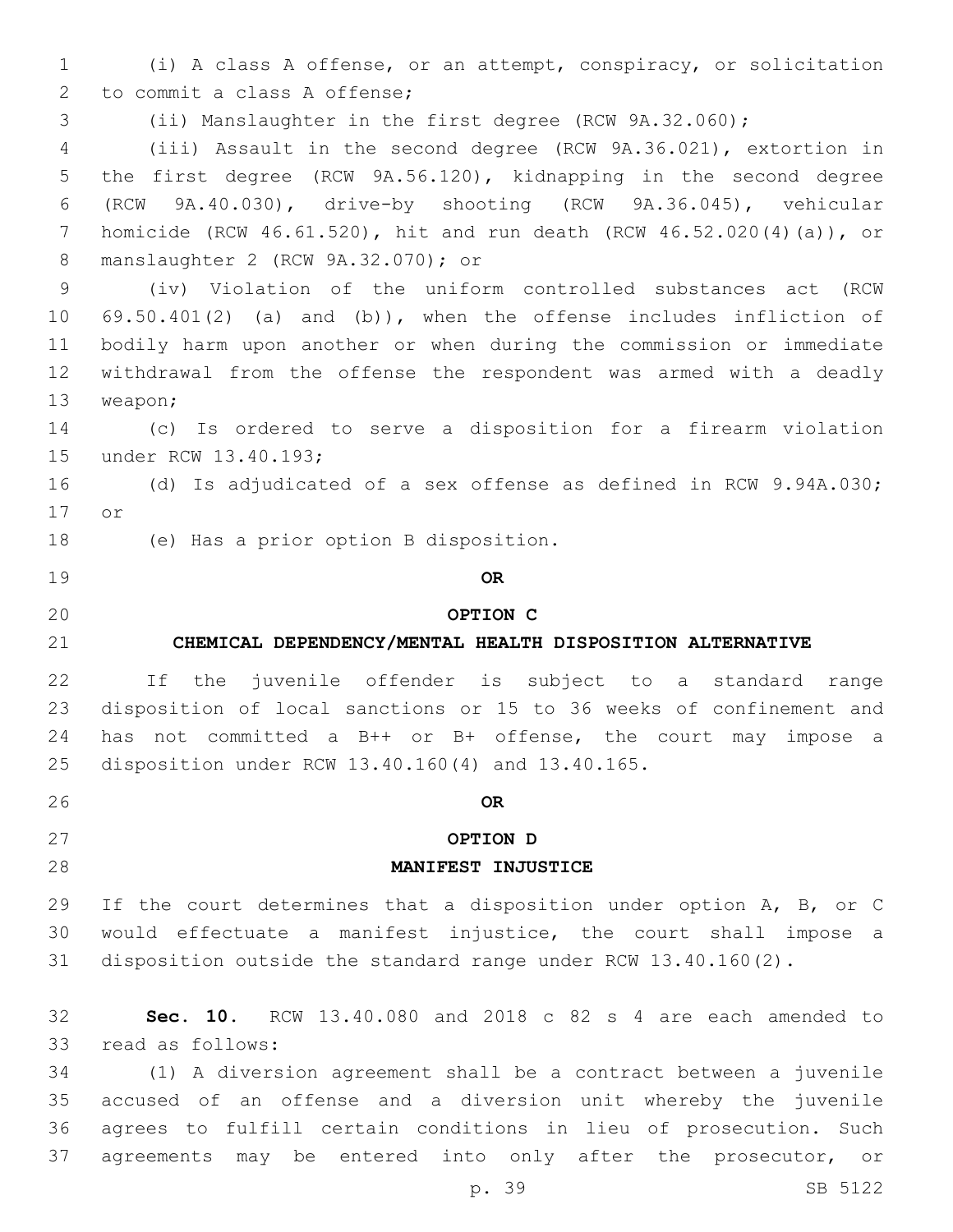probation counselor pursuant to this chapter, has determined that probable cause exists to believe that a crime has been committed and that the juvenile committed it. Such agreements shall be entered into 4 as expeditiously as possible.

 (2) A diversion agreement shall be limited to one or more of the following:6

 (a) Community restitution not to exceed one hundred fifty hours, not to be performed during school hours if the juvenile is attending 9 school;

 (b) Restitution limited to the amount of actual loss incurred by any victim, excluding restitution owed to any insurance provider 12 under Title 48 RCW;

 (c) Attendance at up to ten hours of counseling and/or up to twenty hours of positive youth development, educational or informational sessions at a community agency. The educational or informational sessions may include sessions relating to respect for self, others, and authority; victim awareness; accountability; self-18 worth; responsibility; work ethics; good citizenship; literacy; and life skills. If an assessment identifies mental health or chemical dependency needs, a youth may access up to thirty hours of counseling. The counseling sessions may include services demonstrated to improve behavioral health and reduce recidivism. For purposes of this section, "community agency" may also mean a community-based nonprofit organization, a physician, a counselor, a school, or a treatment provider, if approved by the diversion unit. The state shall not be liable for costs resulting from the diversion unit exercising the option to permit diversion agreements to mandate attendance at up to thirty hours of counseling and/or up to twenty 29 hours of educational or informational sessions;

 (d) Requirements to remain during specified hours at home, school, or work, and restrictions on leaving or entering specified 32 geographical areas; and

 (e) Upon request of any victim or witness, requirements to refrain from any contact with victims or witnesses of offenses 35 committed by the juvenile.

 (3) Notwithstanding the provisions of subsection (2) of this section, youth courts are not limited to the conditions imposed by subsection (2) of this section in imposing sanctions on juveniles 39 pursuant to RCW 13.40.630.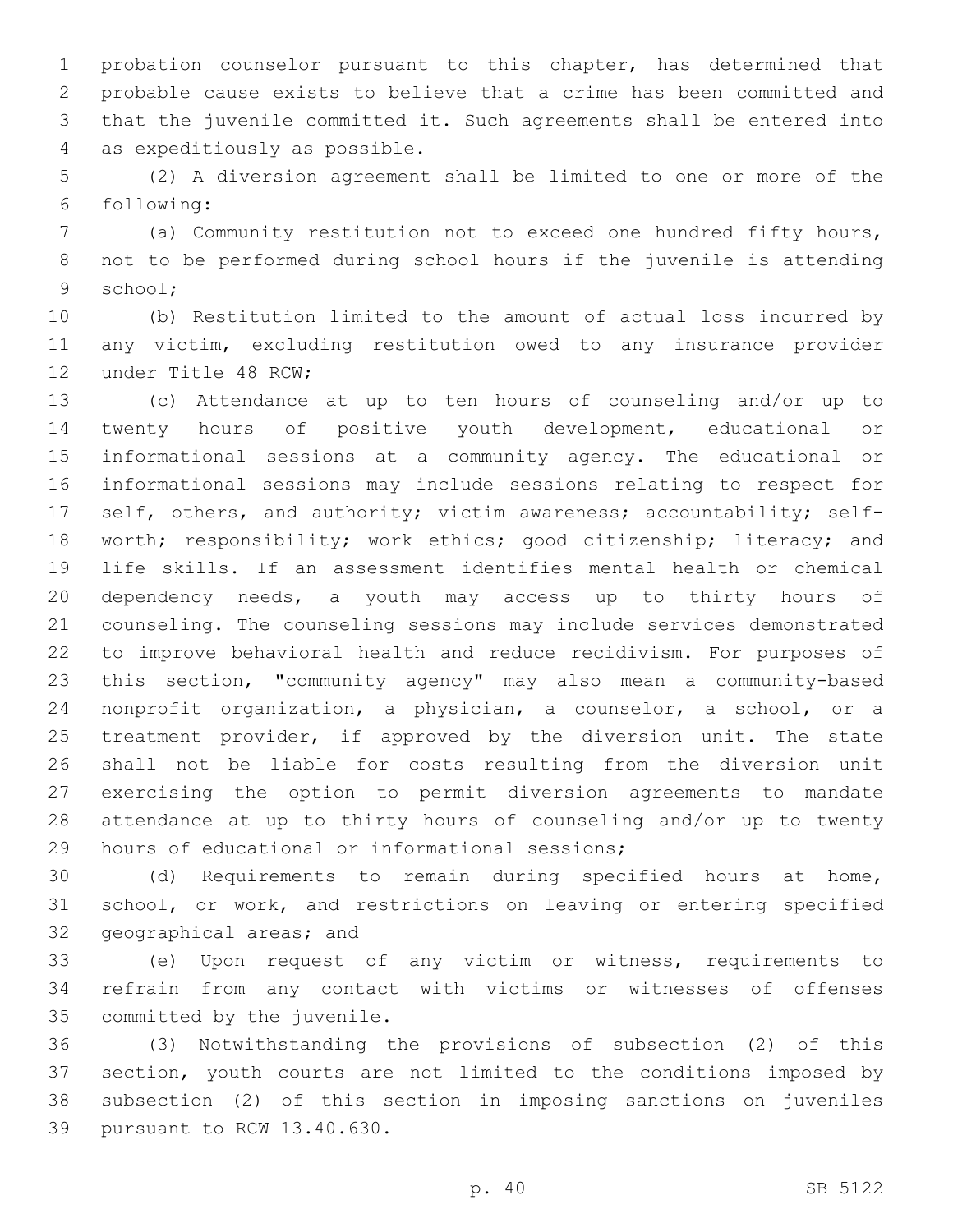(4) In assessing periods of community restitution to be performed and restitution to be paid by a juvenile who has entered into a diversion agreement, the court officer to whom this task is assigned shall consult with the juvenile's custodial parent or parents or guardian. To the extent possible, the court officer shall advise the victims of the juvenile offender of the diversion process, offer victim impact letter forms and restitution claim forms, and involve members of the community. Such members of the community may meet with the juvenile and may advise the court officer as to the terms of the diversion agreement and may supervise the juvenile in carrying out 11 its terms.

 (5)(a) A diversion agreement may not exceed a period of six 13 months and may include a period extending beyond the ((eighteenth)) 14 nineteenth birthday of the divertee.

 (b) If additional time is necessary for the juvenile to complete restitution to a victim, the time period limitations of this subsection may be extended by an additional six months.

 (c) If the juvenile has not paid the full amount of restitution by the end of the additional six-month period, then the juvenile shall be referred to the juvenile court for entry of a civil order establishing the amount of restitution still owed to the victim. In this order, the court shall also determine the terms and conditions of the restitution, including a payment plan extending up to ten years if the court determines that the juvenile does not have the means to make full restitution over a shorter period. For the purposes of this subsection (5)(c), the juvenile shall remain under the court's jurisdiction for a maximum term of ten years after the juvenile's eighteenth birthday. Prior to the expiration of the initial ten-year period, the juvenile court may extend the judgment for restitution an additional ten years. The court may relieve the juvenile of the requirement to pay full or partial restitution if the juvenile reasonably satisfies the court that he or she does not have the means to make full or partial restitution and could not reasonably acquire the means to pay the restitution over a ten-year period. If the court relieves the juvenile of the requirement to pay full or partial restitution, the court may order an amount of community restitution that the court deems appropriate. The county clerk shall make disbursements to victims named in the order. The restitution to victims named in the order shall be paid prior to any payment for other penalties or monetary assessments. A juvenile under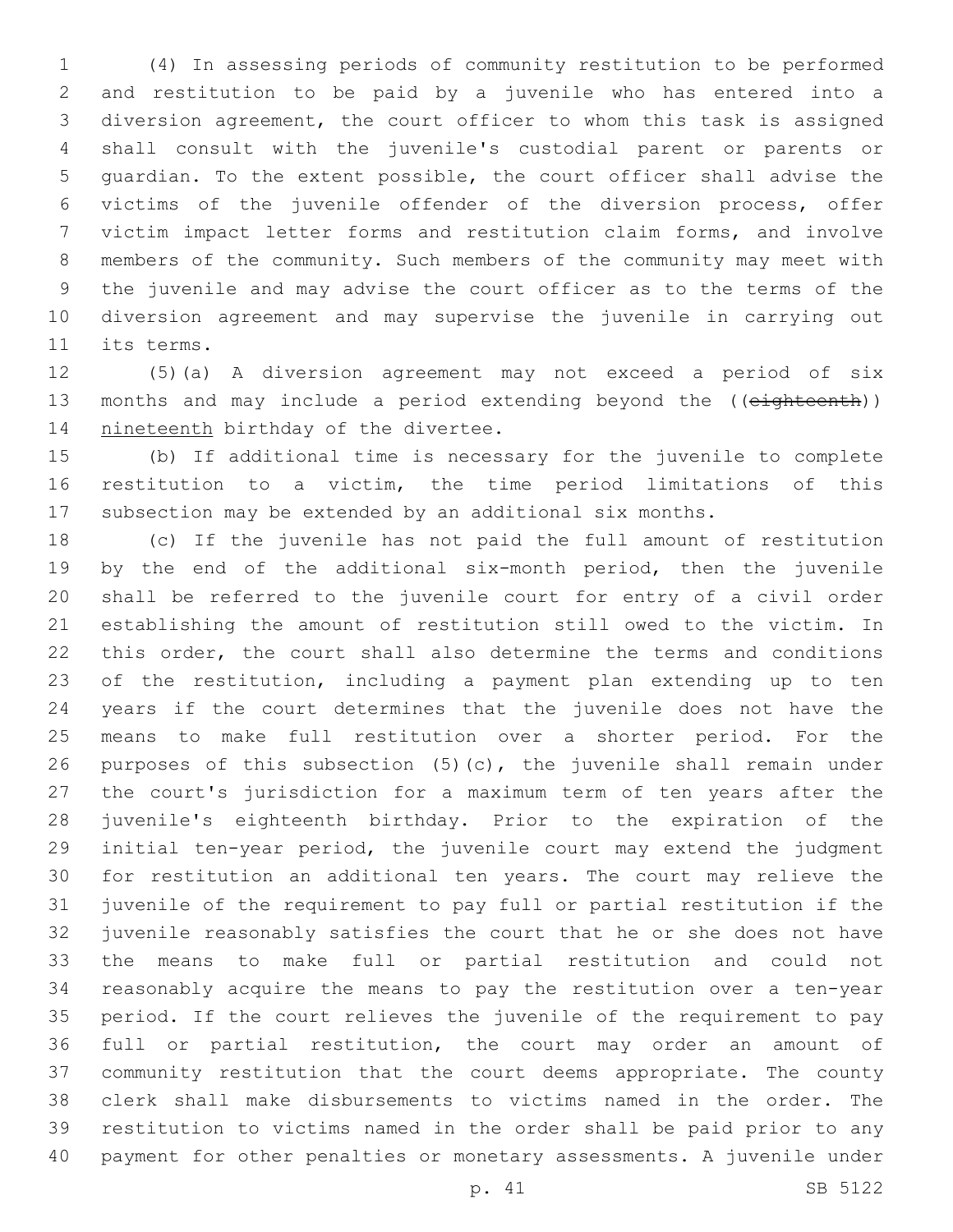obligation to pay restitution may petition the court for modification 2 of the restitution order.

 (6) The juvenile shall retain the right to be referred to the court at any time prior to the signing of the diversion agreement.

 (7) Divertees and potential divertees shall be afforded due process in all contacts with a diversion unit regardless of whether the juveniles are accepted for diversion or whether the diversion program is successfully completed. Such due process shall include, 9 but not be limited to, the following:

 (a) A written diversion agreement shall be executed stating all 11 conditions in clearly understandable language;

 (b) Violation of the terms of the agreement shall be the only 13 grounds for termination;

 (c) No divertee may be terminated from a diversion program without being given a court hearing, which hearing shall be preceded 16 by:

 (i) Written notice of alleged violations of the conditions of the 18 diversion program; and

 (ii) Disclosure of all evidence to be offered against the 20 divertee;

 (d) The hearing shall be conducted by the juvenile court and 22 shall include:

(i) Opportunity to be heard in person and to present evidence;

 (ii) The right to confront and cross-examine all adverse 25 witnesses;

 (iii) A written statement by the court as to the evidence relied on and the reasons for termination, should that be the decision; and

 (iv) Demonstration by evidence that the divertee has substantially violated the terms of his or her diversion agreement;

 (e) The prosecutor may file an information on the offense for 31 which the divertee was diverted:

32 (i) In juvenile court if the divertee is under ((eighteen)) 33 nineteen years of age; or

 (ii) In superior court or the appropriate court of limited 35 jurisdiction if the divertee is ((eighteen)) nineteen years of age or 36 older.

 (8) The diversion unit shall, subject to available funds, be responsible for providing interpreters when juveniles need interpreters to effectively communicate during diversion unit 40 hearings or negotiations.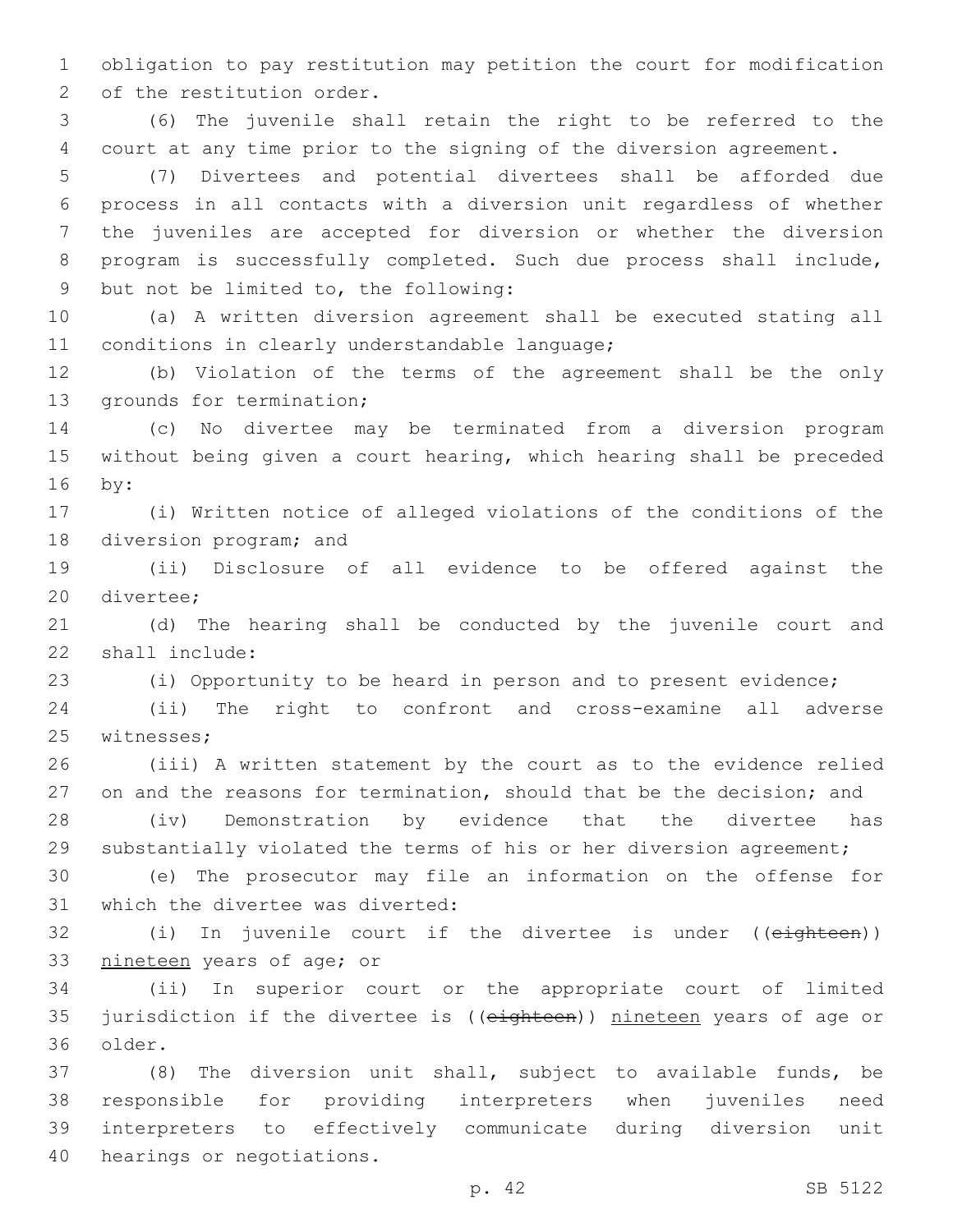(9) The diversion unit shall be responsible for advising a divertee of his or her rights as provided in this chapter.

 (10) The diversion unit may refer a juvenile to a restorative justice program, community-based counseling, or treatment programs.

 (11) The right to counsel shall inure prior to the initial interview for purposes of advising the juvenile as to whether he or she desires to participate in the diversion process or to appear in the juvenile court. The juvenile may be represented by counsel at any critical stage of the diversion process, including intake interviews and termination hearings. The juvenile shall be fully advised at the intake of his or her right to an attorney and of the relevant services an attorney can provide. For the purpose of this section, intake interviews mean all interviews regarding the diversion 14 agreement process.

 The juvenile shall be advised that a diversion agreement shall constitute a part of the juvenile's criminal history as defined by RCW 13.40.020(8). A signed acknowledgment of such advisement shall be obtained from the juvenile, and the document shall be maintained by the diversion unit together with the diversion agreement, and a copy of both documents shall be delivered to the prosecutor if requested by the prosecutor. The supreme court shall promulgate rules setting forth the content of such advisement in simple language.

 (12) When a juvenile enters into a diversion agreement, the juvenile court may receive only the following information for 25 dispositional purposes:

(a) The fact that a charge or charges were made;

(b) The fact that a diversion agreement was entered into;

(c) The juvenile's obligations under such agreement;

 (d) Whether the alleged offender performed his or her obligations 30 under such agreement; and

31 (e) The facts of the alleged offense.

 (13) A diversion unit may refuse to enter into a diversion agreement with a juvenile. When a diversion unit refuses to enter a diversion agreement with a juvenile, it shall immediately refer such juvenile to the court for action and shall forward to the court the criminal complaint and a detailed statement of its reasons for refusing to enter into a diversion agreement. The diversion unit shall also immediately refer the case to the prosecuting attorney for action if such juvenile violates the terms of the diversion 40 agreement.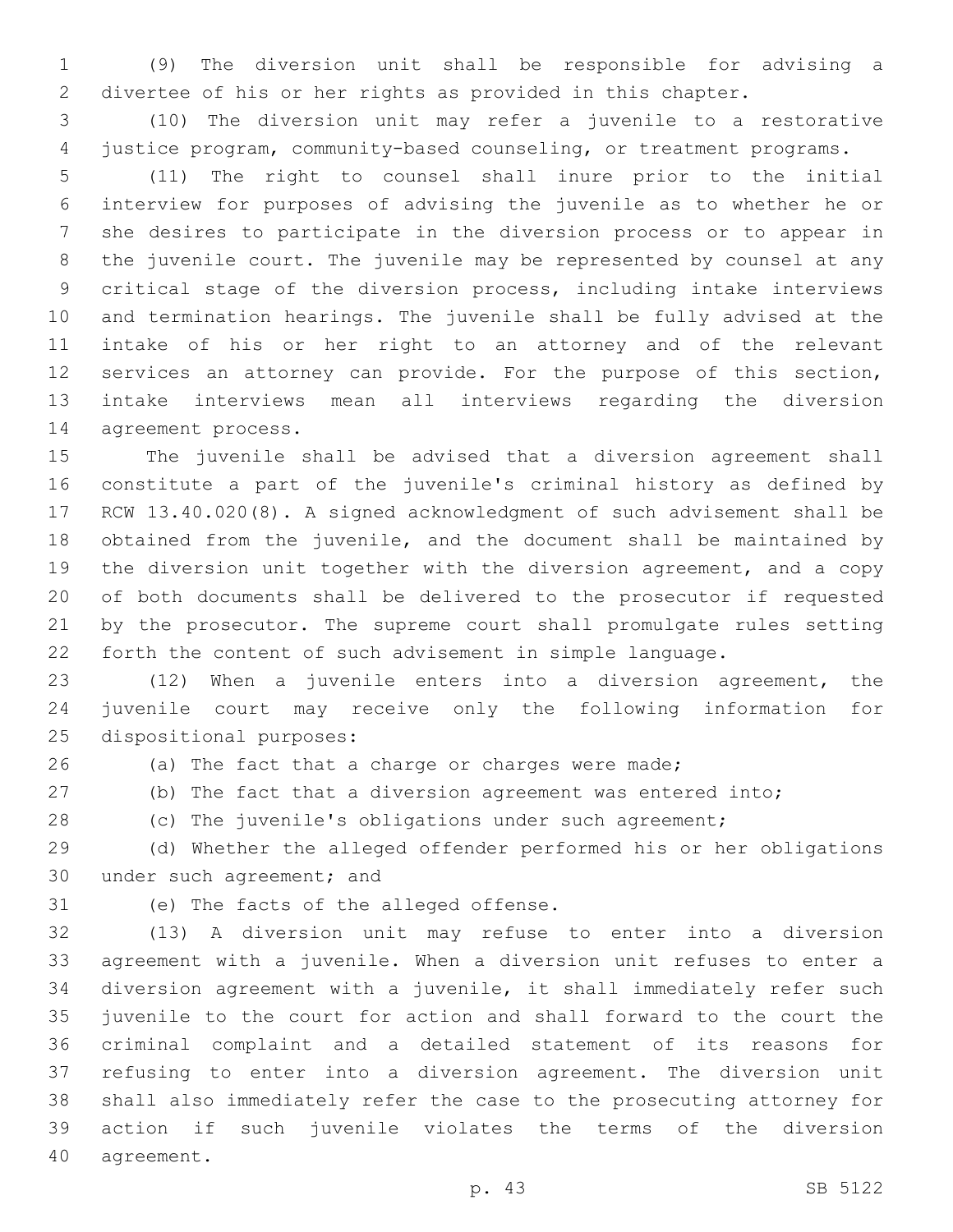(14) A diversion unit may, in instances where it determines that the act or omission of an act for which a juvenile has been referred to it involved no victim, or where it determines that the juvenile referred to it has no prior criminal history and is alleged to have committed an illegal act involving no threat of or instance of actual physical harm and involving not more than fifty dollars in property loss or damage and that there is no loss outstanding to the person or firm suffering such damage or loss, counsel and release or release such a juvenile without entering into a diversion agreement. A diversion unit's authority to counsel and release a juvenile under this subsection includes the authority to refer the juvenile to community-based counseling or treatment programs or a restorative justice program. Any juvenile released under this subsection shall be advised that the act or omission of any act for which he or she had been referred shall constitute a part of the juvenile's criminal history as defined by RCW 13.40.020(8). A signed acknowledgment of such advisement shall be obtained from the juvenile, and the document shall be maintained by the unit, and a copy of the document shall be delivered to the prosecutor if requested by the prosecutor. The supreme court shall promulgate rules setting forth the content of such advisement in simple language. A juvenile determined to be eligible by a diversion unit for release as provided in this subsection shall retain the same right to counsel and right to have his or her case referred to the court for formal action as any other 25 juvenile referred to the unit.

 (15) A diversion unit may supervise the fulfillment of a 27 diversion agreement entered into before the juvenile's ((eighteenth)) nineteenth birthday and which includes a period extending beyond the 29 divertee's ((eighteenth)) nineteenth birthday.

 (16) If restitution required by a diversion agreement cannot reasonably be paid due to a change of circumstance, the diversion agreement may be modified at the request of the divertee and with the concurrence of the diversion unit to convert unpaid restitution into community restitution. The modification of the diversion agreement shall be in writing and signed by the divertee and the diversion unit. The number of hours of community restitution in lieu of a monetary penalty shall be converted at the rate of the prevailing 38 state minimum wage per hour.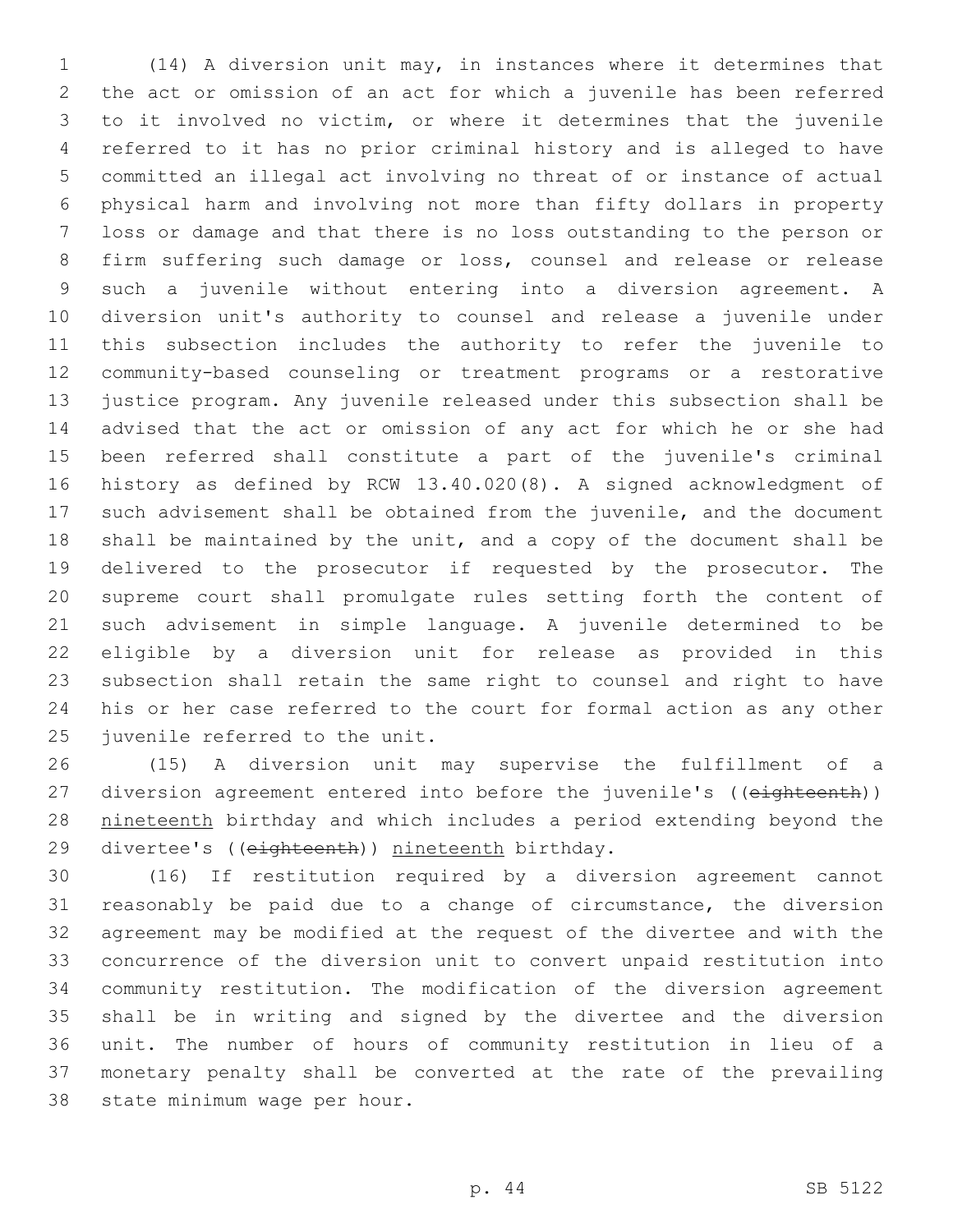**Sec. 11.** RCW 13.40.080 and 2018 c 82 s 4 are each amended to 2 read as follows:

 (1) A diversion agreement shall be a contract between a juvenile accused of an offense and a diversion unit whereby the juvenile agrees to fulfill certain conditions in lieu of prosecution. Such agreements may be entered into only after the prosecutor, or probation counselor pursuant to this chapter, has determined that probable cause exists to believe that a crime has been committed and that the juvenile committed it. Such agreements shall be entered into 10 as expeditiously as possible.

 (2) A diversion agreement shall be limited to one or more of the 12 following:

 (a) Community restitution not to exceed one hundred fifty hours, not to be performed during school hours if the juvenile is attending 15 school;

 (b) Restitution limited to the amount of actual loss incurred by any victim, excluding restitution owed to any insurance provider 18 under Title 48 RCW;

 (c) Attendance at up to ten hours of counseling and/or up to twenty hours of positive youth development, educational or informational sessions at a community agency. The educational or informational sessions may include sessions relating to respect for self, others, and authority; victim awareness; accountability; self-24 worth; responsibility; work ethics; good citizenship; literacy; and life skills. If an assessment identifies mental health or chemical 26 dependency needs, a youth may access up to thirty hours of counseling. The counseling sessions may include services demonstrated to improve behavioral health and reduce recidivism. For purposes of this section, "community agency" may also mean a community-based nonprofit organization, a physician, a counselor, a school, or a treatment provider, if approved by the diversion unit. The state shall not be liable for costs resulting from the diversion unit exercising the option to permit diversion agreements to mandate attendance at up to thirty hours of counseling and/or up to twenty 35 hours of educational or informational sessions;

 (d) Requirements to remain during specified hours at home, school, or work, and restrictions on leaving or entering specified 38 geographical areas; and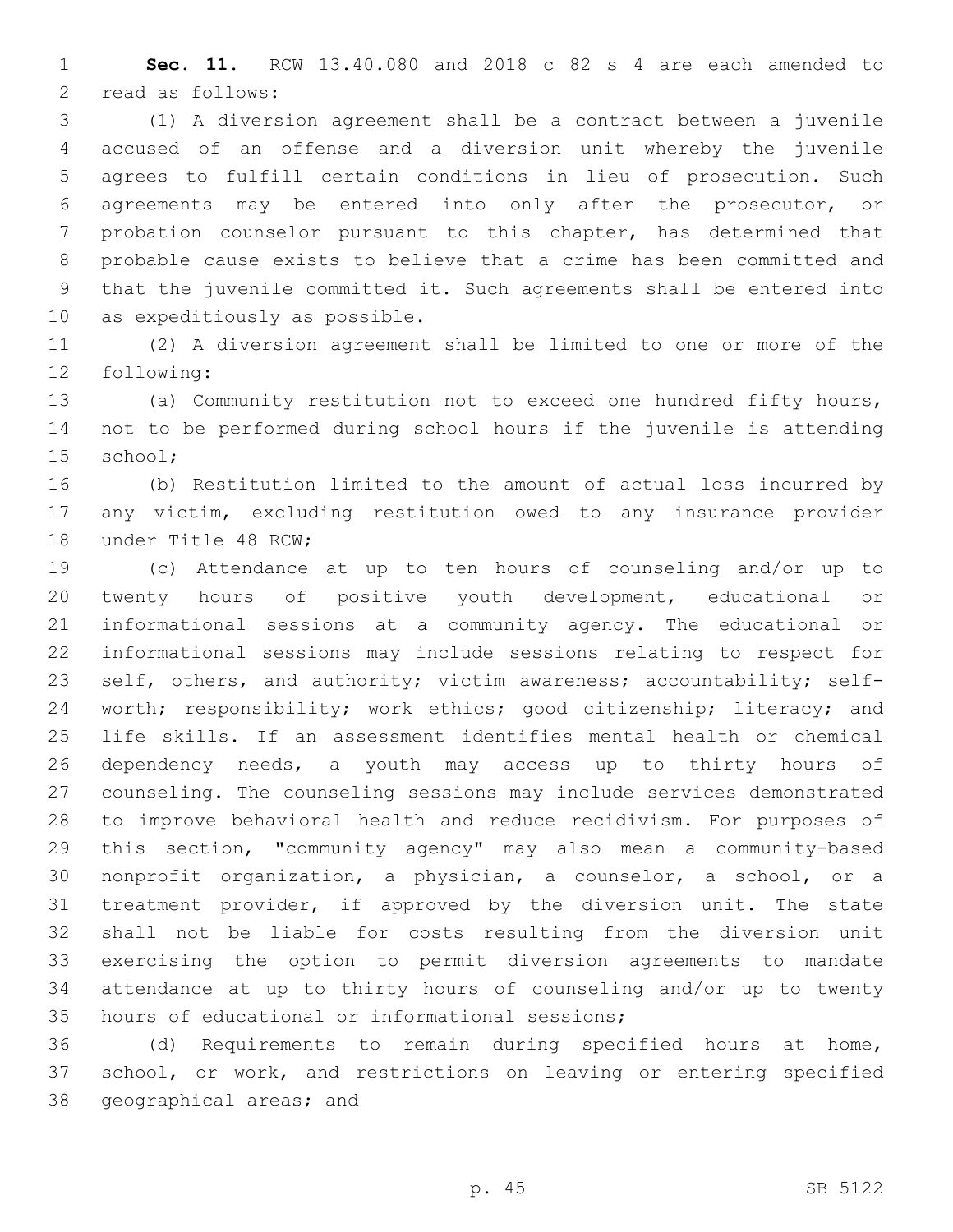(e) Upon request of any victim or witness, requirements to refrain from any contact with victims or witnesses of offenses 3 committed by the juvenile.

 (3) Notwithstanding the provisions of subsection (2) of this section, youth courts are not limited to the conditions imposed by subsection (2) of this section in imposing sanctions on juveniles 7 pursuant to RCW 13.40.630.

 (4) In assessing periods of community restitution to be performed and restitution to be paid by a juvenile who has entered into a diversion agreement, the court officer to whom this task is assigned shall consult with the juvenile's custodial parent or parents or guardian. To the extent possible, the court officer shall advise the victims of the juvenile offender of the diversion process, offer victim impact letter forms and restitution claim forms, and involve members of the community. Such members of the community may meet with the juvenile and may advise the court officer as to the terms of the diversion agreement and may supervise the juvenile in carrying out 18 its terms.

 (5)(a) A diversion agreement may not exceed a period of six months and may include a period extending beyond the ((eighteenth)) 21 twentieth birthday of the divertee.

 (b) If additional time is necessary for the juvenile to complete restitution to a victim, the time period limitations of this subsection may be extended by an additional six months.

 (c) If the juvenile has not paid the full amount of restitution 26 by the end of the additional six-month period, then the juvenile shall be referred to the juvenile court for entry of a civil order establishing the amount of restitution still owed to the victim. In this order, the court shall also determine the terms and conditions of the restitution, including a payment plan extending up to ten years if the court determines that the juvenile does not have the means to make full restitution over a shorter period. For the purposes of this subsection (5)(c), the juvenile shall remain under the court's jurisdiction for a maximum term of ten years after the juvenile's eighteenth birthday. Prior to the expiration of the initial ten-year period, the juvenile court may extend the judgment for restitution an additional ten years. The court may relieve the juvenile of the requirement to pay full or partial restitution if the juvenile reasonably satisfies the court that he or she does not have the means to make full or partial restitution and could not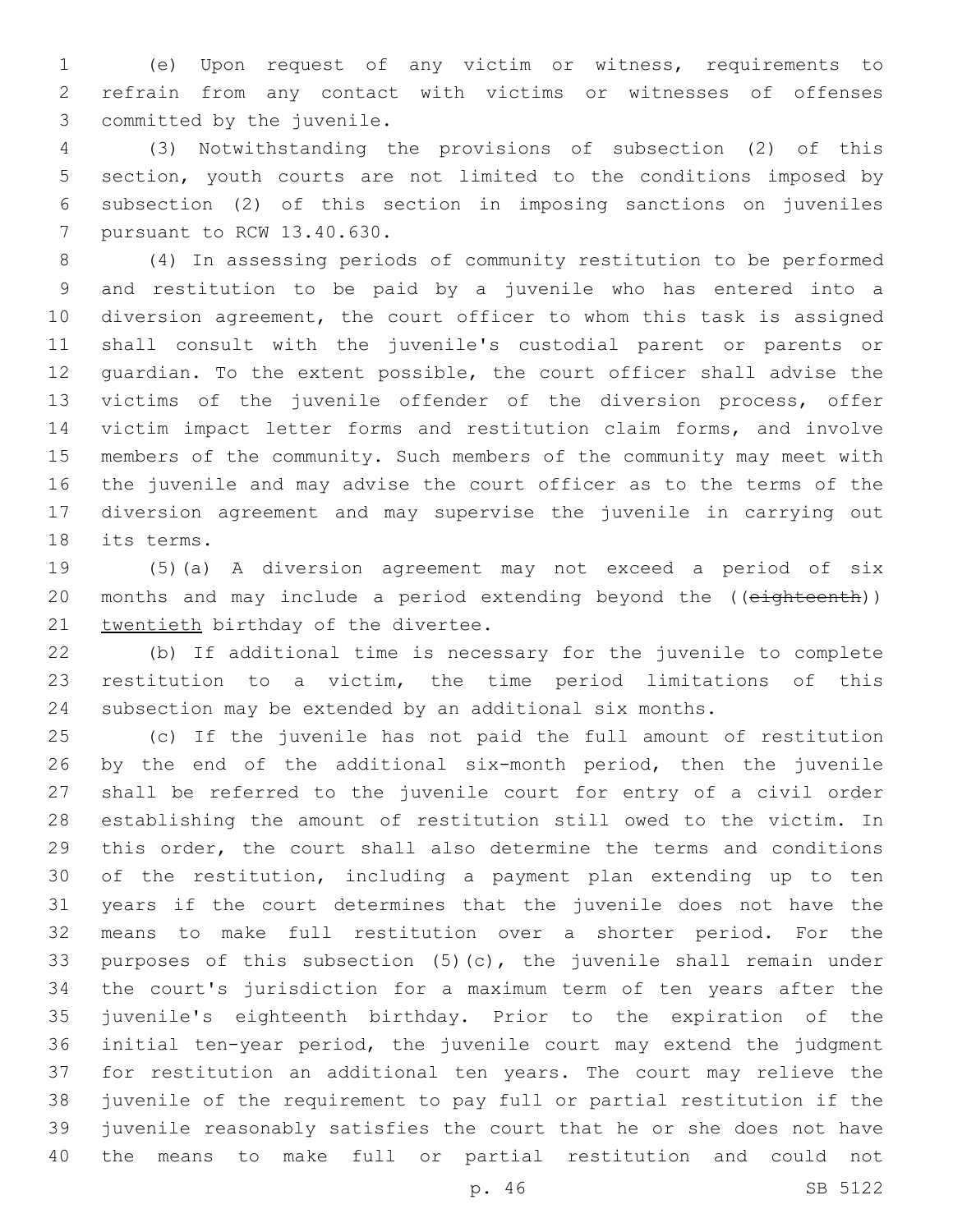reasonably acquire the means to pay the restitution over a ten-year period. If the court relieves the juvenile of the requirement to pay full or partial restitution, the court may order an amount of community restitution that the court deems appropriate. The county clerk shall make disbursements to victims named in the order. The restitution to victims named in the order shall be paid prior to any payment for other penalties or monetary assessments. A juvenile under obligation to pay restitution may petition the court for modification 9 of the restitution order.

 (6) The juvenile shall retain the right to be referred to the court at any time prior to the signing of the diversion agreement.

 (7) Divertees and potential divertees shall be afforded due process in all contacts with a diversion unit regardless of whether the juveniles are accepted for diversion or whether the diversion program is successfully completed. Such due process shall include, 16 but not be limited to, the following:

 (a) A written diversion agreement shall be executed stating all 18 conditions in clearly understandable language;

 (b) Violation of the terms of the agreement shall be the only 20 grounds for termination;

 (c) No divertee may be terminated from a diversion program without being given a court hearing, which hearing shall be preceded by:23

 (i) Written notice of alleged violations of the conditions of the 25 diversion program; and

 (ii) Disclosure of all evidence to be offered against the 27 divertee;

 (d) The hearing shall be conducted by the juvenile court and shall include:29

(i) Opportunity to be heard in person and to present evidence;

 (ii) The right to confront and cross-examine all adverse 32 witnesses;

 (iii) A written statement by the court as to the evidence relied on and the reasons for termination, should that be the decision; and

 (iv) Demonstration by evidence that the divertee has substantially violated the terms of his or her diversion agreement;

 (e) The prosecutor may file an information on the offense for 38 which the divertee was diverted:

39 (i) In juvenile court if the divertee is under ((eighteen)) 40 twenty years of age; or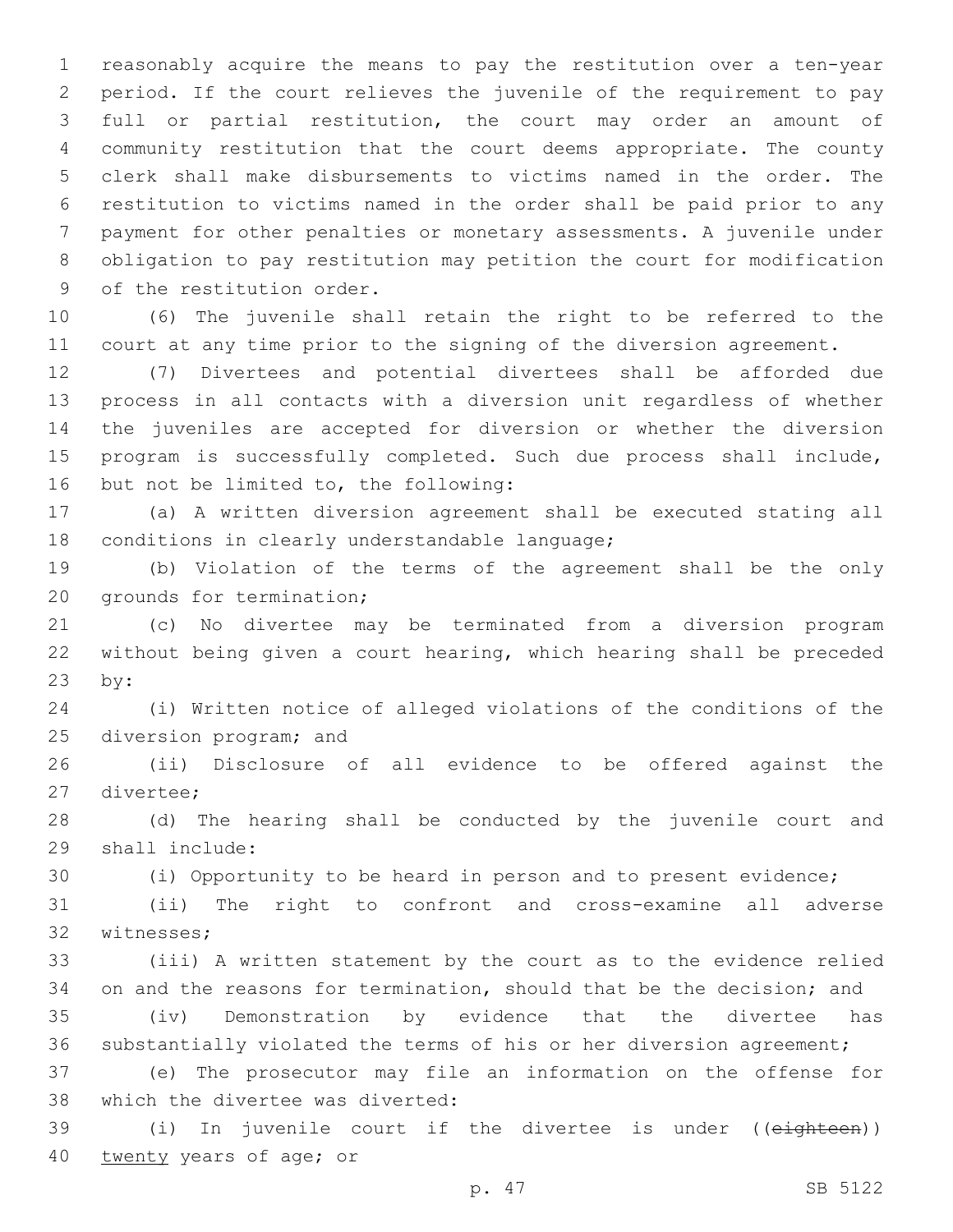(ii) In superior court or the appropriate court of limited 2 jurisdiction if the divertee is ((eighteen)) twenty years of age or older.3

 (8) The diversion unit shall, subject to available funds, be responsible for providing interpreters when juveniles need interpreters to effectively communicate during diversion unit 7 hearings or negotiations.

 (9) The diversion unit shall be responsible for advising a divertee of his or her rights as provided in this chapter.

 (10) The diversion unit may refer a juvenile to a restorative justice program, community-based counseling, or treatment programs.

 (11) The right to counsel shall inure prior to the initial interview for purposes of advising the juvenile as to whether he or she desires to participate in the diversion process or to appear in the juvenile court. The juvenile may be represented by counsel at any critical stage of the diversion process, including intake interviews and termination hearings. The juvenile shall be fully advised at the intake of his or her right to an attorney and of the relevant services an attorney can provide. For the purpose of this section, intake interviews mean all interviews regarding the diversion 21 agreement process.

 The juvenile shall be advised that a diversion agreement shall constitute a part of the juvenile's criminal history as defined by RCW 13.40.020(8). A signed acknowledgment of such advisement shall be 25 obtained from the juvenile, and the document shall be maintained by the diversion unit together with the diversion agreement, and a copy of both documents shall be delivered to the prosecutor if requested by the prosecutor. The supreme court shall promulgate rules setting forth the content of such advisement in simple language.

 (12) When a juvenile enters into a diversion agreement, the juvenile court may receive only the following information for 32 dispositional purposes:

(a) The fact that a charge or charges were made;

(b) The fact that a diversion agreement was entered into;

(c) The juvenile's obligations under such agreement;

 (d) Whether the alleged offender performed his or her obligations 37 under such agreement; and

38 (e) The facts of the alleged offense.

 (13) A diversion unit may refuse to enter into a diversion agreement with a juvenile. When a diversion unit refuses to enter a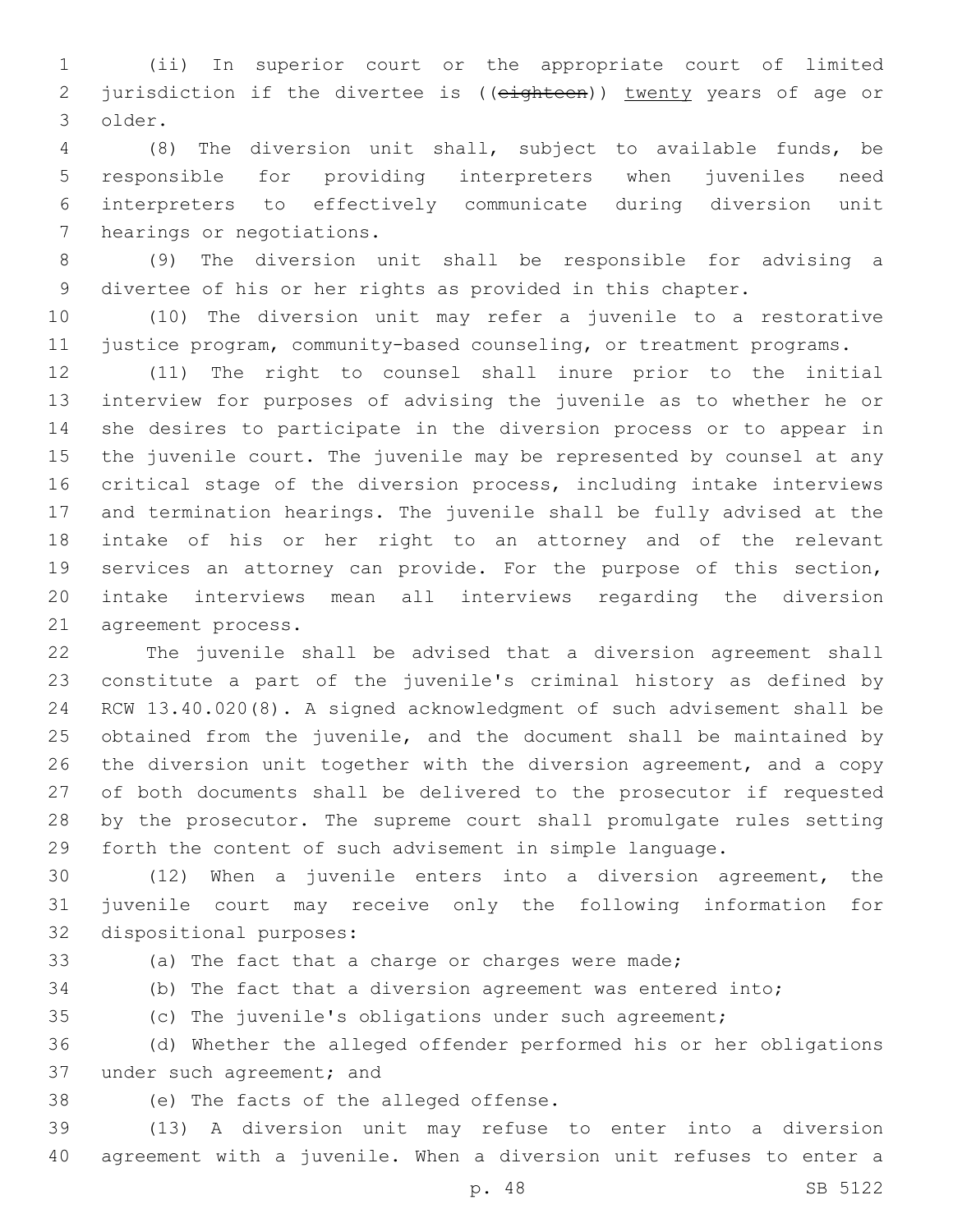diversion agreement with a juvenile, it shall immediately refer such juvenile to the court for action and shall forward to the court the criminal complaint and a detailed statement of its reasons for refusing to enter into a diversion agreement. The diversion unit shall also immediately refer the case to the prosecuting attorney for action if such juvenile violates the terms of the diversion 7 agreement.

 (14) A diversion unit may, in instances where it determines that the act or omission of an act for which a juvenile has been referred to it involved no victim, or where it determines that the juvenile referred to it has no prior criminal history and is alleged to have committed an illegal act involving no threat of or instance of actual physical harm and involving not more than fifty dollars in property loss or damage and that there is no loss outstanding to the person or firm suffering such damage or loss, counsel and release or release such a juvenile without entering into a diversion agreement. A diversion unit's authority to counsel and release a juvenile under this subsection includes the authority to refer the juvenile to community-based counseling or treatment programs or a restorative justice program. Any juvenile released under this subsection shall be advised that the act or omission of any act for which he or she had been referred shall constitute a part of the juvenile's criminal history as defined by RCW 13.40.020(8). A signed acknowledgment of such advisement shall be obtained from the juvenile, and the document shall be maintained by the unit, and a copy of the document shall be delivered to the prosecutor if requested by the prosecutor. The supreme court shall promulgate rules setting forth the content of such advisement in simple language. A juvenile determined to be eligible by a diversion unit for release as provided in this subsection shall retain the same right to counsel and right to have his or her case referred to the court for formal action as any other 32 juvenile referred to the unit.

 (15) A diversion unit may supervise the fulfillment of a diversion agreement entered into before the juvenile's ((eighteenth)) twentieth birthday and which includes a period extending beyond the 36 divertee's ((eighteenth)) twentieth birthday.

 (16) If restitution required by a diversion agreement cannot reasonably be paid due to a change of circumstance, the diversion agreement may be modified at the request of the divertee and with the concurrence of the diversion unit to convert unpaid restitution into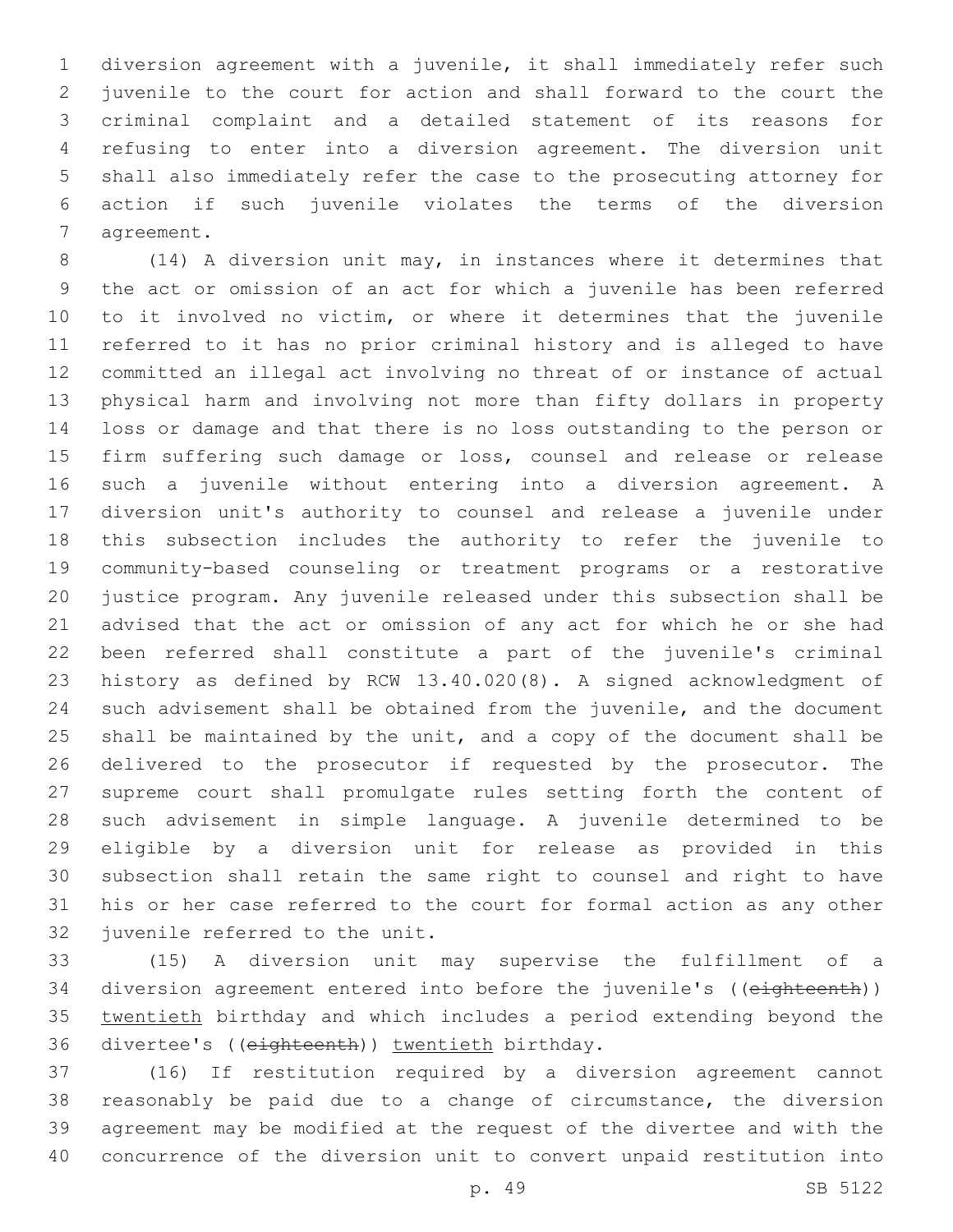community restitution. The modification of the diversion agreement shall be in writing and signed by the divertee and the diversion unit. The number of hours of community restitution in lieu of a monetary penalty shall be converted at the rate of the prevailing 5 state minimum wage per hour.

 **Sec. 12.** RCW 13.40.193 and 2020 c 18 s 10 are each amended to 7 read as follows:

 (1) If a respondent is found to have been in possession of a firearm in violation of RCW 9.41.040(2)(a)(vi), the court shall impose a minimum disposition of ten days of confinement. If the offender's standard range of disposition for the offense as indicated in RCW 13.40.0357 is more than thirty days of confinement, the court shall commit the offender to the department for the standard range disposition. The offender shall not be released until the offender 15 has served a minimum of ten days in confinement.

 (2)(a) If a respondent is found to have been in possession of a firearm in violation of RCW 9.41.040, the disposition must include a requirement that the respondent participate in a qualifying program as described in (b) of this subsection, when available, unless the court makes a written finding based on the outcome of the juvenile court risk assessment that participation in a qualifying program 22 would not be appropriate.

 (b) For purposes of this section, "qualifying program" means an aggression replacement training program, a functional family therapy program, or another program applicable to the juvenile firearm offender population that has been identified as evidence-based or research-based and cost-beneficial in the current list prepared at the direction of the legislature by the Washington state institute 29 for public policy.

 (3) If the court finds that the respondent or an accomplice was armed with a firearm, the court shall determine the standard range disposition for the offense pursuant to RCW 13.40.160. If the offender or an accomplice was armed with a firearm when the offender committed any felony other than possession of a machine gun or bump- fire stock, possession of a stolen firearm, drive-by shooting, theft of a firearm, unlawful possession of a firearm in the first and second degree, or use of a machine gun or bump-fire stock in a felony, the following periods of total confinement must be added to the sentence: (a) Except for (b) of this subsection, for a class A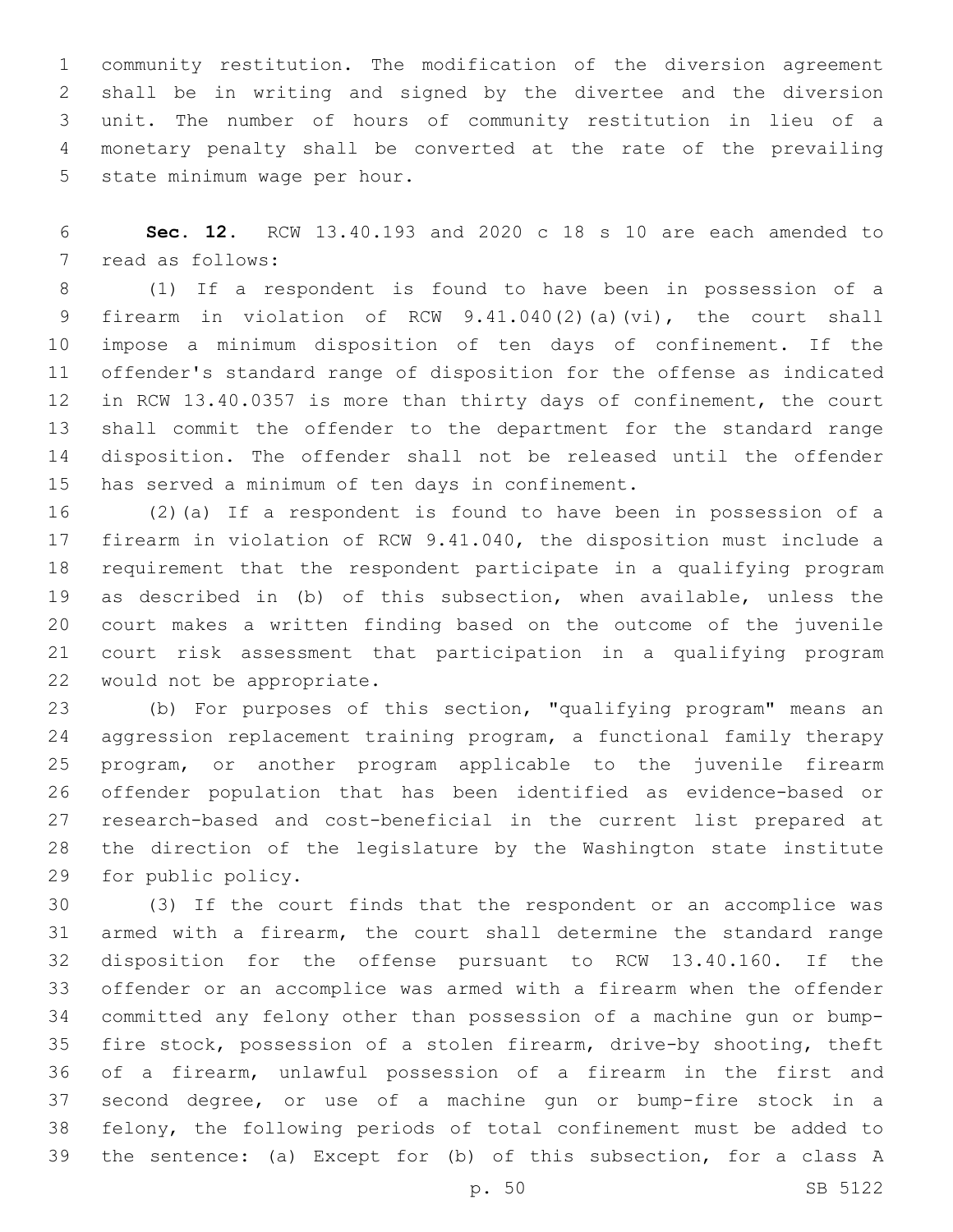felony, six months; for a class B felony, four months; and for a class C felony, two months; (b) for any violent offense as defined in 3 RCW 9.94A.030, committed by a respondent who is sixteen ((or 4 seventeen)) through eighteen years old at the time of the offense, a period of twelve months. The additional time shall be imposed regardless of the offense's juvenile disposition offense category as 7 designated in RCW 13.40.0357.

8 (4)(a) If the court finds that the respondent who is sixteen (( $\theta$ f) 9 seventeen)) through eighteen years old and committed the offense of robbery in the first degree, drive-by shooting, rape of a child in the first degree, burglary in the first degree, or any violent offense as defined in RCW 9.94A.030 and was armed with a firearm, and the court finds that the respondent's participation was related to membership in a criminal street gang or advancing the benefit, aggrandizement, gain, profit, or other advantage for a criminal street gang, a period of three months total confinement must be added to the sentence. The additional time must be imposed regardless of the offense's juvenile disposition offense category as designated in RCW 13.40.0357 and must be served consecutively with any other 20 sentencing enhancement.

 (b) For the purposes of this section, "criminal street gang" means any ongoing organization, association, or group of three or more persons, whether formal or informal, having a common name or common identifying sign or symbol, having as one of its primary activities the commission of criminal acts, and whose members or associates individually or collectively engage in or have engaged in a pattern of criminal street gang activity. This definition does not apply to employees engaged in concerted activities for their mutual aid and protection, or to the activities of labor and bona fide nonprofit organizations or their members or agents.

 (5) When a disposition under this section would effectuate a manifest injustice, the court may impose another disposition. When a judge finds a manifest injustice and imposes a disposition of confinement exceeding thirty days, the court shall commit the juvenile to a maximum term, and the provisions of RCW 13.40.030(2) shall be used to determine the range. When a judge finds a manifest injustice and imposes a disposition of confinement less than thirty days, the disposition shall be comprised of confinement or community 39 supervision or both.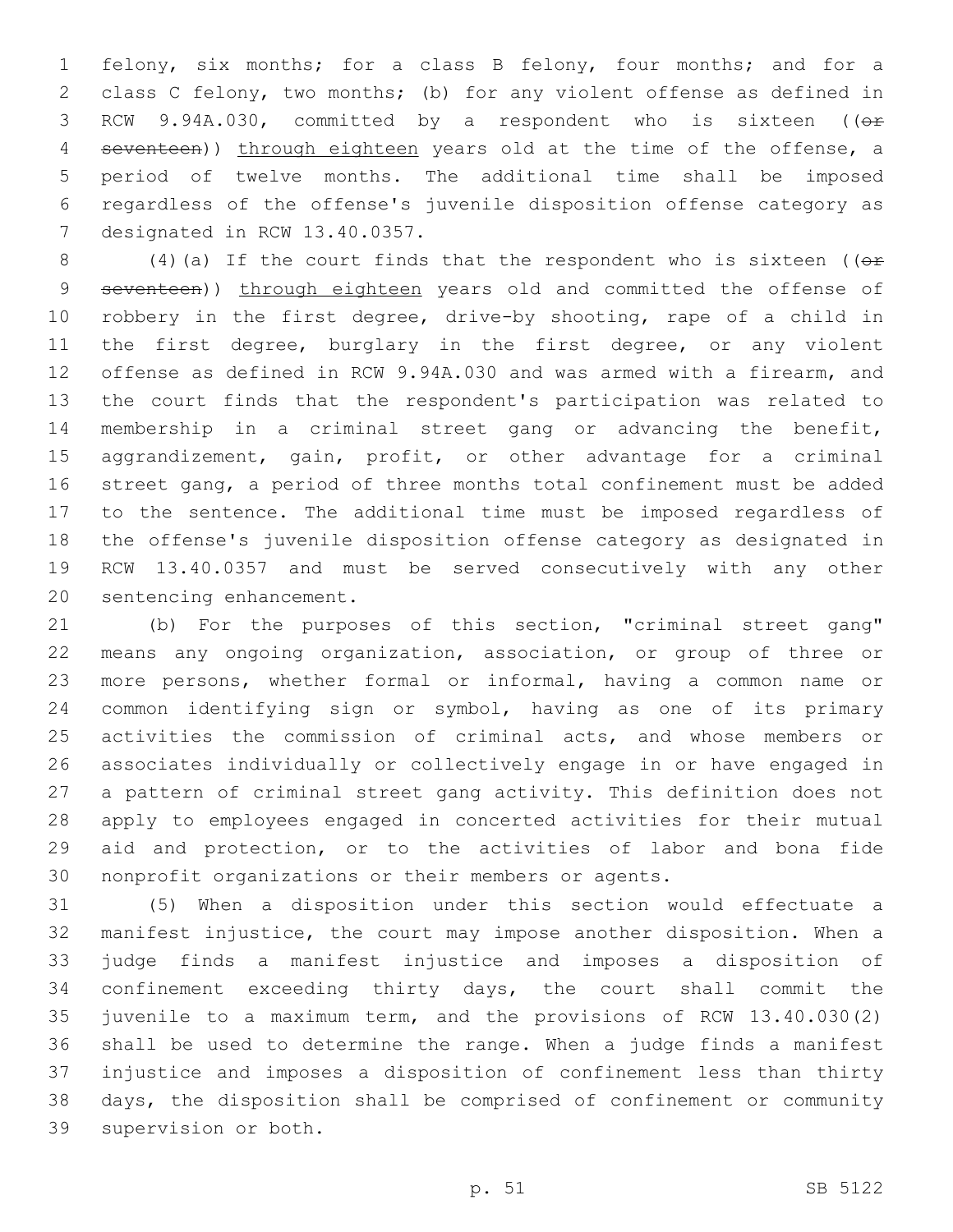(6) Any term of confinement ordered pursuant to this section shall run consecutively to any term of confinement imposed in the 3 same disposition for other offenses.

 **Sec. 13.** RCW 13.40.193 and 2020 c 18 s 10 are each amended to 5 read as follows:

 (1) If a respondent is found to have been in possession of a firearm in violation of RCW 9.41.040(2)(a)(vi), the court shall impose a minimum disposition of ten days of confinement. If the offender's standard range of disposition for the offense as indicated in RCW 13.40.0357 is more than thirty days of confinement, the court shall commit the offender to the department for the standard range disposition. The offender shall not be released until the offender 13 has served a minimum of ten days in confinement.

 (2)(a) If a respondent is found to have been in possession of a firearm in violation of RCW 9.41.040, the disposition must include a requirement that the respondent participate in a qualifying program as described in (b) of this subsection, when available, unless the court makes a written finding based on the outcome of the juvenile court risk assessment that participation in a qualifying program 20 would not be appropriate.

 (b) For purposes of this section, "qualifying program" means an aggression replacement training program, a functional family therapy program, or another program applicable to the juvenile firearm offender population that has been identified as evidence-based or research-based and cost-beneficial in the current list prepared at the direction of the legislature by the Washington state institute 27 for public policy.

 (3) If the court finds that the respondent or an accomplice was armed with a firearm, the court shall determine the standard range disposition for the offense pursuant to RCW 13.40.160. If the offender or an accomplice was armed with a firearm when the offender committed any felony other than possession of a machine gun or bump- fire stock, possession of a stolen firearm, drive-by shooting, theft of a firearm, unlawful possession of a firearm in the first and second degree, or use of a machine gun or bump-fire stock in a felony, the following periods of total confinement must be added to the sentence: (a) Except for (b) of this subsection, for a class A felony, six months; for a class B felony, four months; and for a class C felony, two months; (b) for any violent offense as defined in

p. 52 SB 5122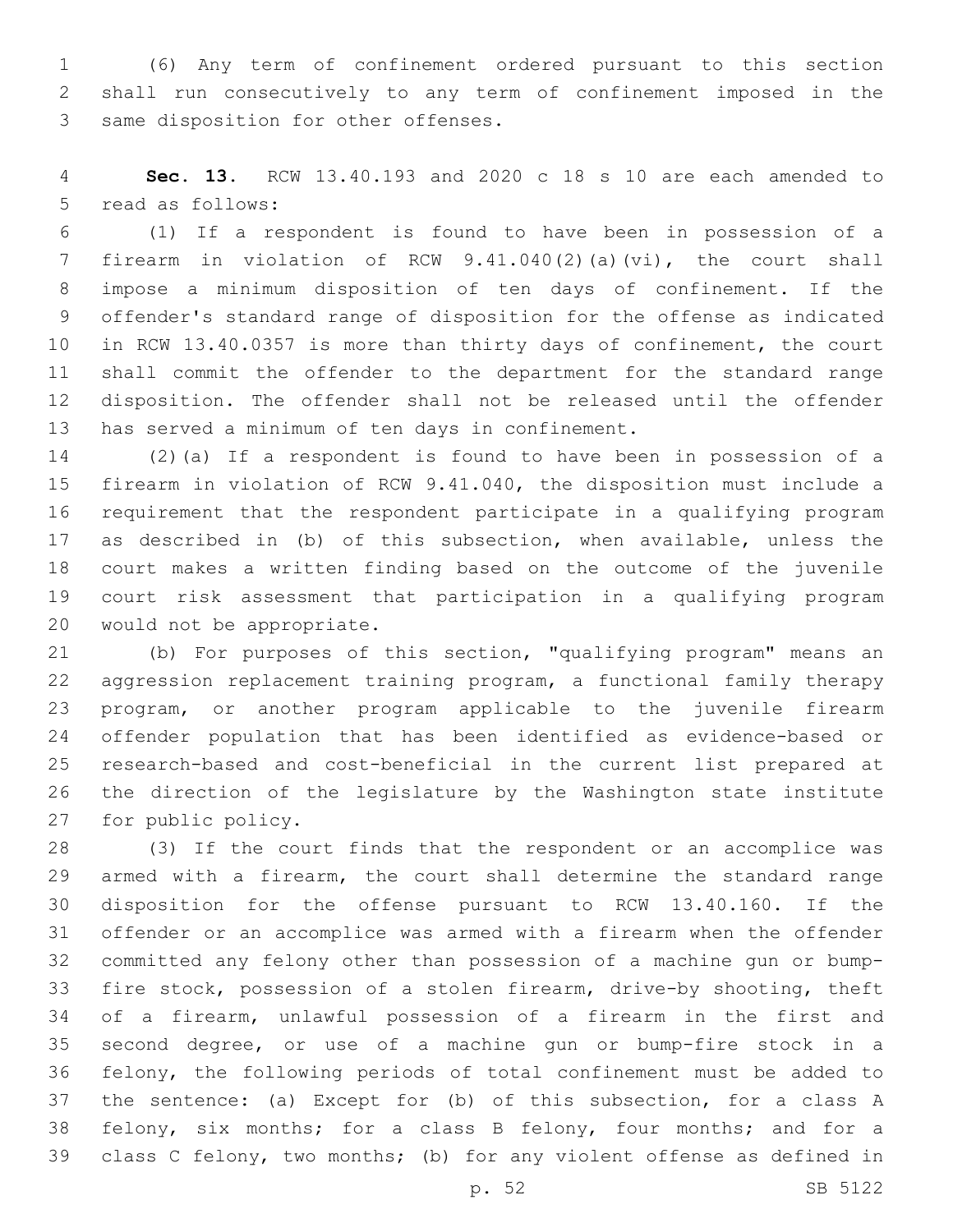1 RCW 9.94A.030, committed by a respondent who is sixteen ((or 2 seventeen)) through nineteen years old at the time of the offense, a period of twelve months. The additional time shall be imposed regardless of the offense's juvenile disposition offense category as 5 designated in RCW 13.40.0357.

6 (4)(a) If the court finds that the respondent who is sixteen (( $\theta$ f) seventeen)) through nineteen years old and committed the offense of robbery in the first degree, drive-by shooting, rape of a child in the first degree, burglary in the first degree, or any violent offense as defined in RCW 9.94A.030 and was armed with a firearm, and the court finds that the respondent's participation was related to membership in a criminal street gang or advancing the benefit, aggrandizement, gain, profit, or other advantage for a criminal street gang, a period of three months total confinement must be added to the sentence. The additional time must be imposed regardless of the offense's juvenile disposition offense category as designated in RCW 13.40.0357 and must be served consecutively with any other 18 sentencing enhancement.

 (b) For the purposes of this section, "criminal street gang" means any ongoing organization, association, or group of three or more persons, whether formal or informal, having a common name or common identifying sign or symbol, having as one of its primary activities the commission of criminal acts, and whose members or associates individually or collectively engage in or have engaged in a pattern of criminal street gang activity. This definition does not apply to employees engaged in concerted activities for their mutual aid and protection, or to the activities of labor and bona fide nonprofit organizations or their members or agents.

 (5) When a disposition under this section would effectuate a manifest injustice, the court may impose another disposition. When a judge finds a manifest injustice and imposes a disposition of confinement exceeding thirty days, the court shall commit the juvenile to a maximum term, and the provisions of RCW 13.40.030(2) shall be used to determine the range. When a judge finds a manifest injustice and imposes a disposition of confinement less than thirty days, the disposition shall be comprised of confinement or community 37 supervision or both.

 (6) Any term of confinement ordered pursuant to this section shall run consecutively to any term of confinement imposed in the 40 same disposition for other offenses.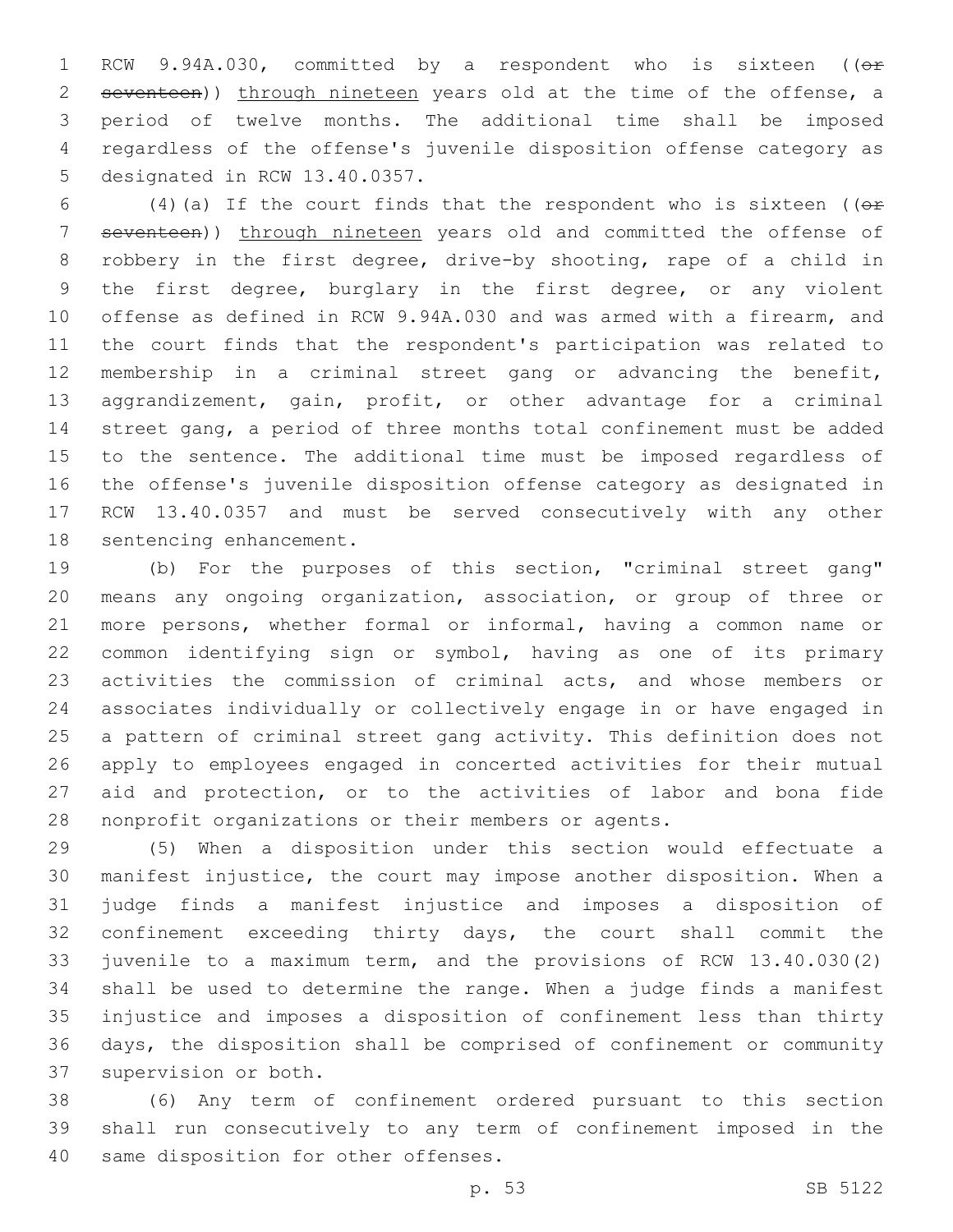1 **Sec. 14.** RCW 13.40.300 and 2019 c 322 s 3 are each amended to 2 read as follows:

 (1) Except as provided in subsection (2) of this section, a juvenile offender may not be committed by the juvenile court to the department of children, youth, and families for placement in a juvenile rehabilitation facility beyond the juvenile offender's twenty-first birthday for an adjudicated offense committed under the age of eighteen, or beyond the juvenile offender's twenty-second birthday for an adjudicated offense committed while eighteen years of 10 age.

 (2) A juvenile offender adjudicated of an A++ juvenile disposition category offense listed in RCW 13.40.0357, or found to be armed with a firearm and sentenced to an additional twelve months pursuant to RCW 13.40.193(3)(b), may be committed by the juvenile 15 court to the department of children, youth, and families for placement in a juvenile rehabilitation facility up to the juvenile 17 offender's twenty-fifth birthday, but not beyond.

18 (3) ((A juvenile may be)) Once proceedings have been filed under 19 the jurisdiction of the juvenile court, the proceedings against the 20 juvenile offender shall remain under the jurisdiction of the juvenile 21 court or the authority of the department of children, youth, and 22 families ((beyond the juvenile's eighteenth birthday only if prior to 23 the juvenile's eighteenth birthday:

24 (a) Proceedings are pending seeking the adjudication of a 25 juvenile offense and the court by written order setting forth its 26 reasons extends jurisdiction of juvenile court over the juvenile 27 beyond his or her eighteenth birthday, except:

28 (i) If the court enters a written order extending jurisdiction 29 under this subsection, it shall not extend jurisdiction beyond the 30 juvenile's twenty-first birthday;

31 (ii) If the order fails to specify a specific date, it shall be 32 presumed that jurisdiction is extended to age twenty-one; and

 (iii) If the juvenile court previously extended jurisdiction beyond the juvenile's eighteenth birthday, and that period of extension has not expired, the court may further extend jurisdiction 36 by written order setting forth its reasons;

 $\left(\frac{b}{b}\right)$ ) until the judgment expires or the juvenile offender reaches the maximum age of commitment under subsections (1) and (2) of this section, whichever is sooner, unless the juvenile court declines jurisdiction under RCW 13.40.110. The juvenile court may extend its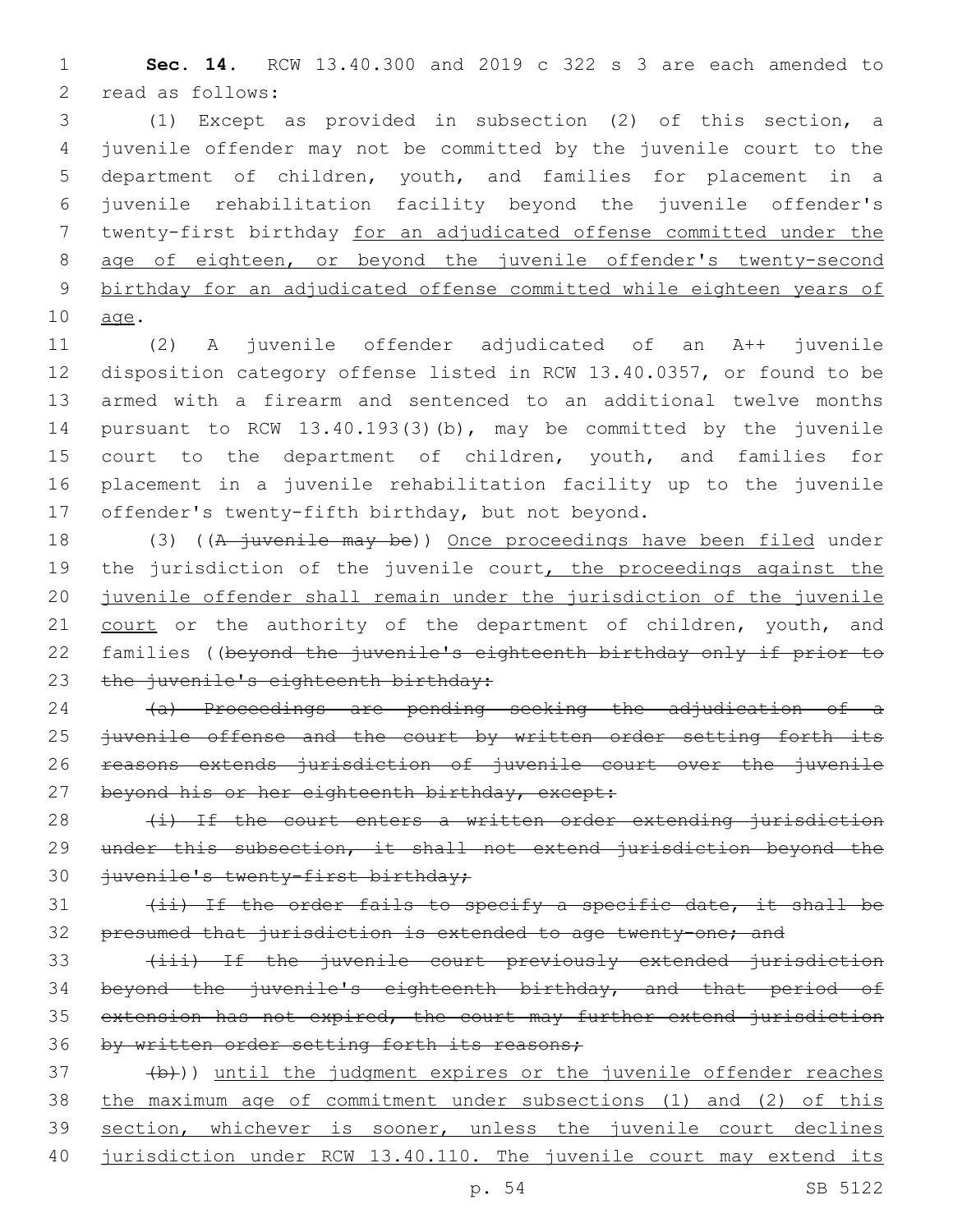1 jurisdiction beyond the juvenile offender's maximum date of

2 commitment only if:

3 (a) The juvenile has been found guilty after a fact finding or 4 after a plea of guilty and an automatic extension is necessary to 5 allow for the imposition of disposition;

 $6$  (( $\left(\frac{1}{1}e\right)$ ) (b) Disposition has been held and an automatic extension 7 is necessary to allow for the execution and enforcement of the 8 noncommitment terms of the court's order of disposition((, subject to 9 the following:

10 (i) If an order of disposition imposes commitment to the 11 department, then jurisdiction is automatically extended to include a 12 period of up to twelve months of parole, in no case extending beyond 13 the offender's twenty-first birthday, except;

14 (ii) If an order of disposition imposes a commitment to the 15 department for a juvenile offender adjudicated of an A++ juvenile 16 disposition category offense listed in RCW 13.40.0357, or));

17 (c) The juvenile offender is found to be armed with a firearm and 18 sentenced to an additional twelve months pursuant to RCW 19 13.40.193(3)(b), ((then)) in which case jurisdiction for parole is 20 automatically extended to include a period of up to twenty-four 21 months of parole, in no case extending beyond the offender's twenty-22 fifth birthday;

23 (d) ((While)) The juvenile turns nineteen years of age while 24 proceedings are pending in a case in which jurisdiction is vested in 25 the adult criminal court pursuant to RCW  $13.04.030$  ( $\sqrt{\frac{1}{L}}$  the juvenile 26 turns eighteen years of age)) and is subsequently found not quilty of 27 the charge for which he or she was transferred, or is convicted in 28 the adult criminal court of an offense that is not also an offense 29 listed in RCW  $13.04.030(1)(e)(v)$ , and an automatic extension is 30 necessary to impose the juvenile disposition as required by RCW 31 13.04.030(1)(e)(v)(C)(II); or

 (e) Pursuant to the terms of RCW 13.40.190 and 13.40.198, the juvenile court maintains jurisdiction beyond the juvenile offender's ((twenty-first birthday)) maximum age of commitment for the purpose of enforcing an order of restitution or penalty assessment.

36 (4) Except as otherwise provided herein, in no event may the 37 juvenile court have authority to extend jurisdiction over any 38 juvenile offender beyond the juvenile offender's ((twenty-first 39 birthday)) maximum age of commitment.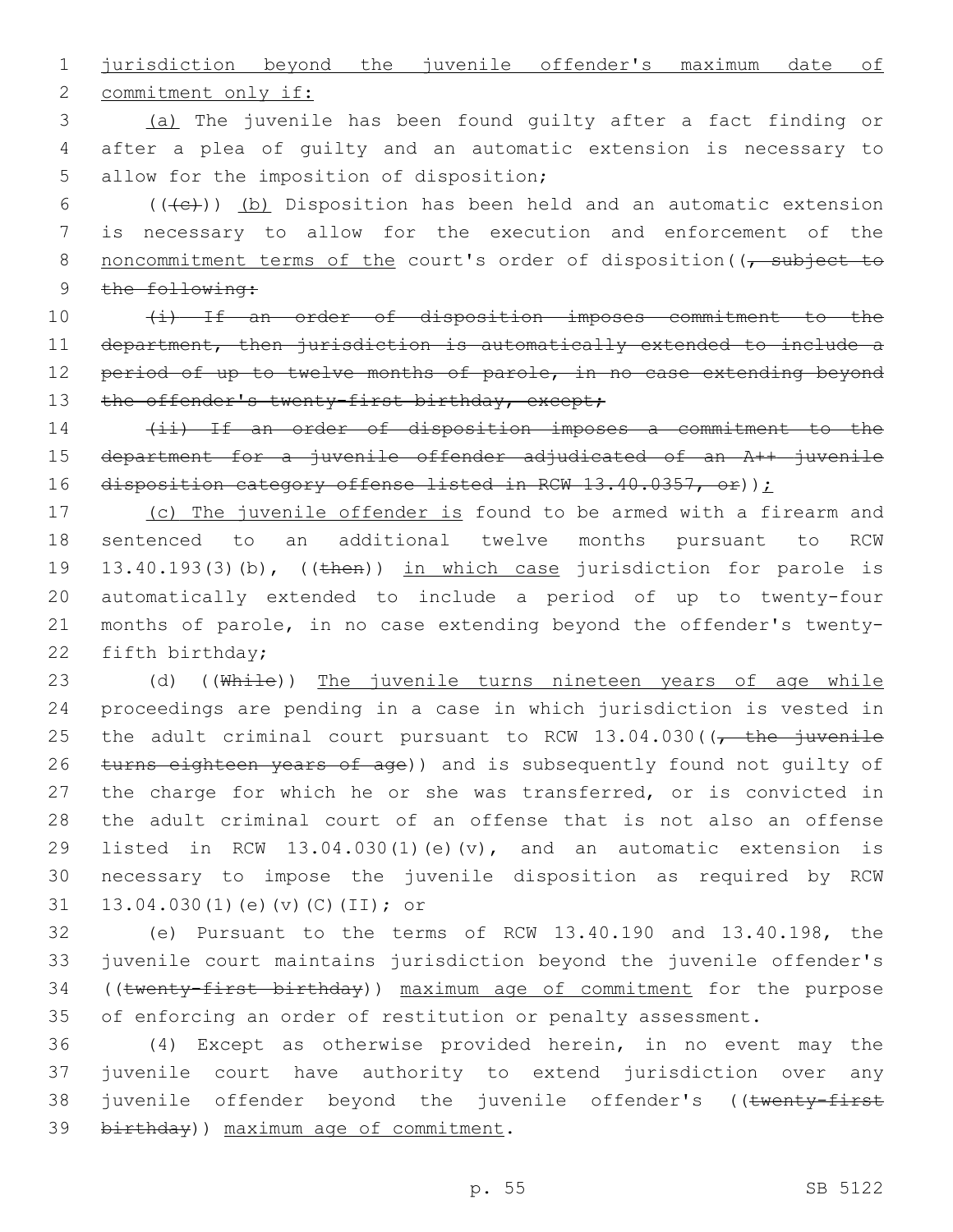1 (5) Notwithstanding any extension of jurisdiction over a person 2 pursuant to this section, the juvenile court has no jurisdiction over 3 any offenses alleged to have been committed by a person ((eighteen)) 4 nineteen years of age or older.

5 **Sec. 15.** RCW 13.40.300 and 2019 c 322 s 3 are each amended to read as follows:6

 (1) Except as provided in subsection (2) of this section, a juvenile offender may not be committed by the juvenile court to the department of children, youth, and families for placement in a juvenile rehabilitation facility beyond the juvenile offender's twenty-first birthday for an adjudicated offense committed under the 12 age of eighteen, beyond the juvenile offender's twenty-second birthday for an adjudicated offense committed while eighteen years of 14 age, or beyond the juvenile offender's twenty-third birthday for an 15 adjudicated offense committed while nineteen years of age.

 (2) A juvenile offender adjudicated of an A++ juvenile disposition category offense listed in RCW 13.40.0357, or found to be armed with a firearm and sentenced to an additional twelve months pursuant to RCW 13.40.193(3)(b), may be committed by the juvenile 20 court to the department of children, youth, and families for placement in a juvenile rehabilitation facility up to the juvenile 22 offender's twenty-fifth birthday, but not beyond.

23 (3) ((A juvenile may be)) Once proceedings have been filed under 24 the jurisdiction of the juvenile court, the proceedings against the 25 juvenile offender shall remain under the jurisdiction of the juvenile 26 court or the authority of the department of children, youth, and 27 families ((beyond the juvenile's eighteenth birthday only if prior to 28 the juvenile's eighteenth birthday:

 (a) Proceedings are pending seeking the adjudication of a juvenile offense and the court by written order setting forth its reasons extends jurisdiction of juvenile court over the juvenile 32 beyond his or her eighteenth birthday, except:

33 (i) If the court enters a written order extending jurisdiction 34 under this subsection, it shall not extend jurisdiction beyond the 35 juvenile's twenty-first birthday;

36 (ii) If the order fails to specify a specific date, it shall be 37 presumed that jurisdiction is extended to age twenty-one; and

38 (iii) If the juvenile court previously extended jurisdiction 39 beyond the juvenile's eighteenth birthday, and that period of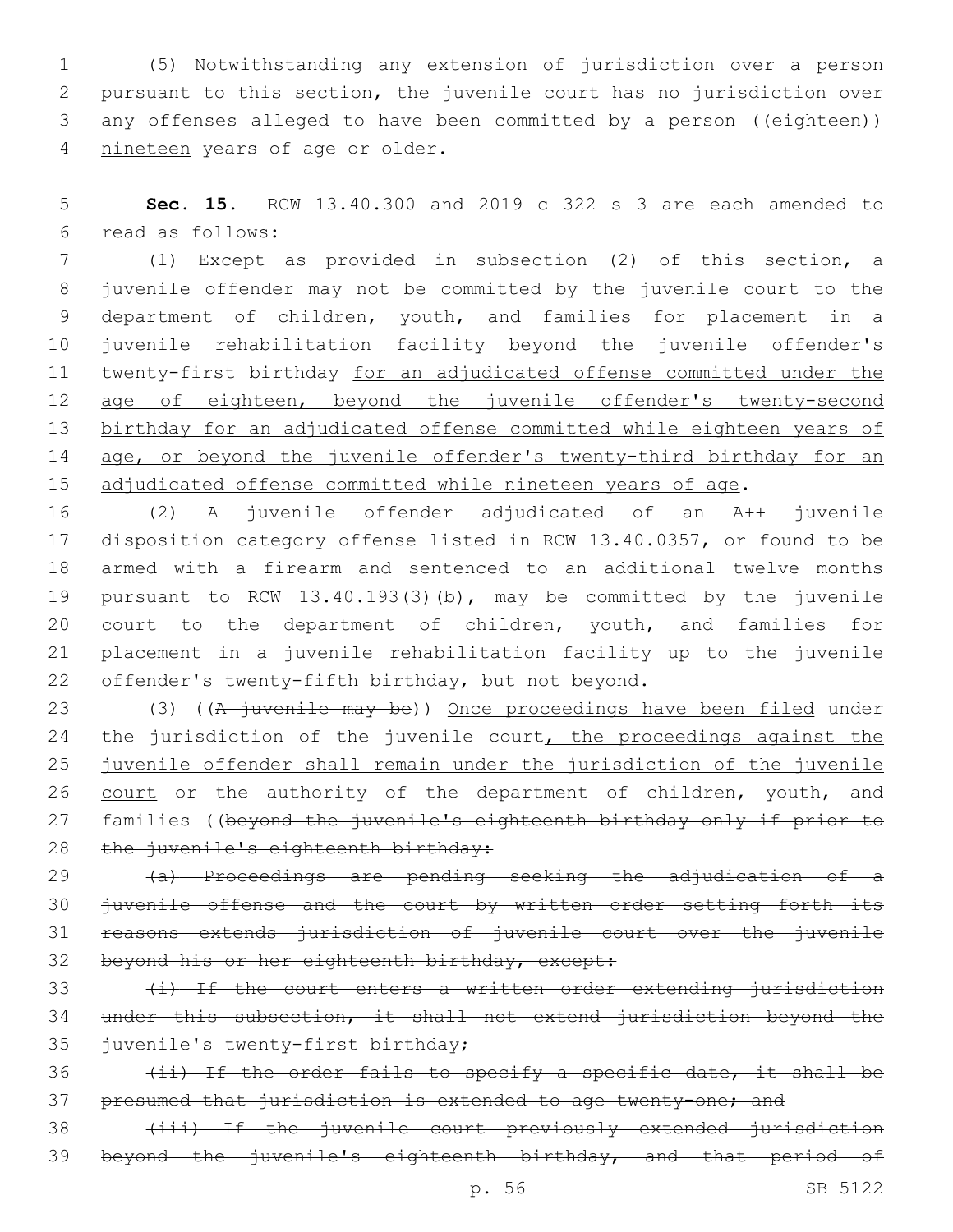1 extension has not expired, the court may further extend jurisdiction 2 by written order setting forth its reasons;

3 (b)) until the judgment expires or the juvenile offender reaches 4 the maximum age of commitment under subsections (1) and (2) of this section, whichever is sooner, unless the juvenile court declines jurisdiction under RCW 13.40.110. The juvenile court may extend its jurisdiction beyond the juvenile offender's maximum date of commitment only if:

9 (a) The juvenile has been found guilty after a fact finding or 10 after a plea of guilty and an automatic extension is necessary to 11 allow for the imposition of disposition;

 $12$  (( $\left(\frac{1}{10}\right)$ ) (b) Disposition has been held and an automatic extension 13 is necessary to allow for the execution and enforcement of the 14 noncommitment terms of the court's order of disposition((<del>, subject to</del> 15 the following:

16 (i) If an order of disposition imposes commitment to the 17 department, then jurisdiction is automatically extended to include a 18 period of up to twelve months of parole, in no case extending beyond 19 the offender's twenty-first birthday, except;

20 (ii) If an order of disposition imposes a commitment to the 21 department for a juvenile offender adjudicated of an A++ juvenile 22 disposition category offense listed in RCW 13.40.0357, or));

23 (c) The juvenile offender is found to be armed with a firearm and 24 sentenced to an additional twelve months pursuant to RCW 25 13.40.193(3)(b), ((then)) in which case jurisdiction for parole is 26 automatically extended to include a period of up to twenty-four 27 months of parole, in no case extending beyond the offender's twenty-28 fifth birthday;

29 (d) ((While)) The juvenile turns twenty years of age while 30 proceedings are pending in a case in which jurisdiction is vested in 31 the adult criminal court pursuant to RCW  $13.04.030$  ( $\sqrt{\frac{1}{L}}$  the juvenile 32 turns eighteen years of age)) and is subsequently found not quilty of 33 the charge for which he or she was transferred, or is convicted in 34 the adult criminal court of an offense that is not also an offense 35 listed in RCW 13.04.030(1)(e)(v), and an automatic extension is 36 necessary to impose the juvenile disposition as required by RCW 37 13.04.030(1)(e)(v)(C)(II); or

38 (e) Pursuant to the terms of RCW 13.40.190 and 13.40.198, the 39 juvenile court maintains jurisdiction beyond the juvenile offender's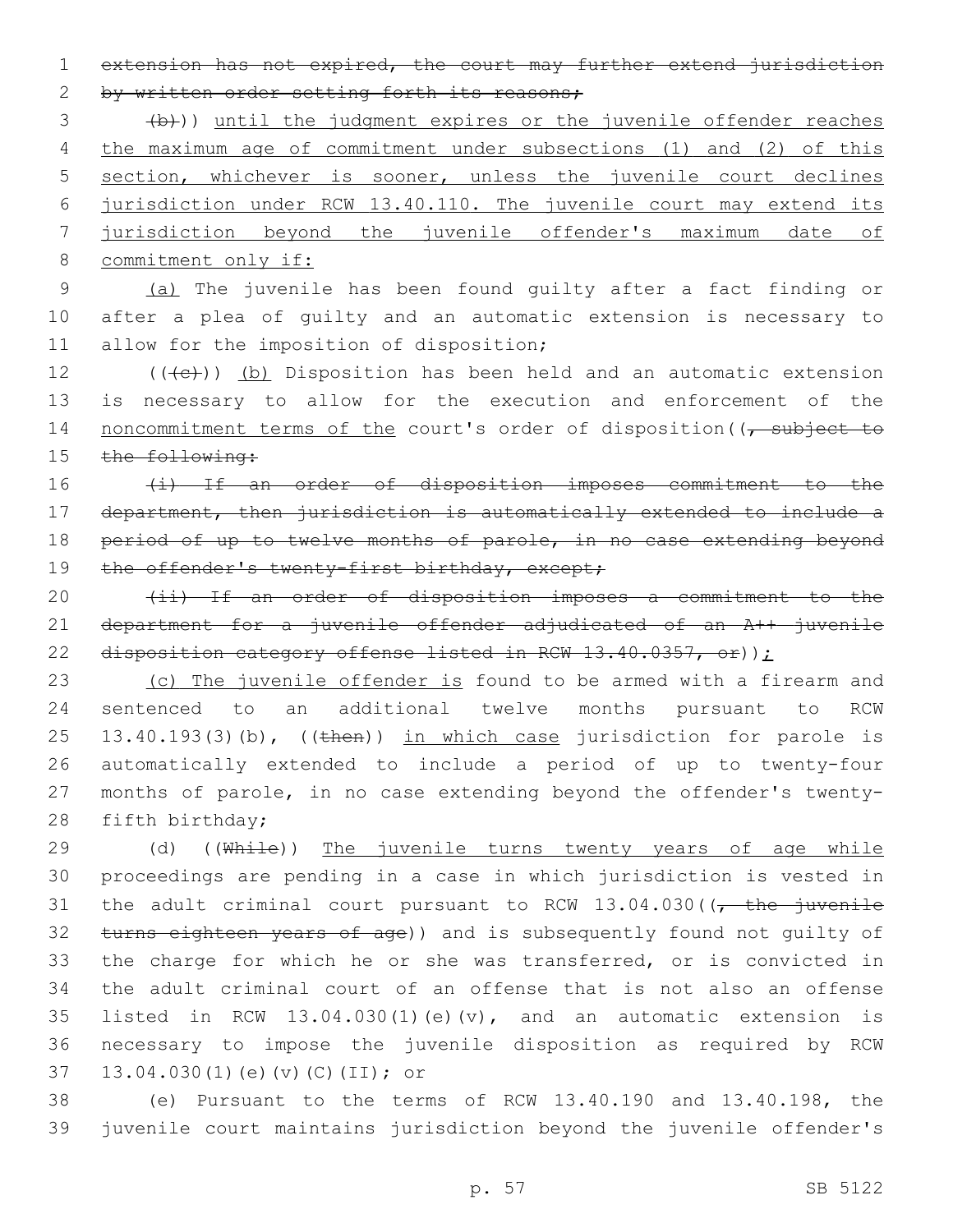((twenty-first birthday)) maximum age of commitment for the purpose of enforcing an order of restitution or penalty assessment.

 (4) Except as otherwise provided herein, in no event may the juvenile court have authority to extend jurisdiction over any 5 juvenile offender beyond the juvenile offender's ((twenty-first birthday)) maximum age of commitment.6

 (5) Notwithstanding any extension of jurisdiction over a person pursuant to this section, the juvenile court has no jurisdiction over 9 any offenses alleged to have been committed by a person ((eighteen)) 10 twenty years of age or older.

 **Sec. 16.** RCW 13.40.511 and 2019 c 461 s 3 are each amended to 12 read as follows:

 (1) As of July 28, 2019, the block grant oversight committee must implement a stop loss policy when allocating funding under RCW 13.40.510. The stop loss policy must limit the loss in funding for any juvenile court from one year to the next. The block grant oversight committee must establish a minimum base level of funding for juvenile courts with lower numbers of at-risk youth ten years of 19 age and over but under ((eighteen)) nineteen years of age. The 20 department of children, youth, and families must report, in compliance with RCW 43.01.036, to the legislature by December 1, 2019, about how funding is used for referred youth and the impact of 23 that use on overall use of funding.

 (2) For purposes of this section, "block grant oversight committee" means a committee established by the juvenile rehabilitation division of the department of children, youth, and families and the juvenile courts that provides block grant funding formula oversight with equal representation from the juvenile 29 rehabilitation division of the department of children, youth, and families and the juvenile courts. The purpose of this committee is to assess the ongoing implementation of the block grant funding formula, utilizing data-driven decision making and the most current available information. The committee is cochaired by the juvenile rehabilitation division of the department of children, youth, and families and the juvenile courts, who have the ability to change members of the committee as needed to achieve its purpose.

 **Sec. 17.** RCW 13.40.511 and 2019 c 461 s 3 are each amended to 38 read as follows: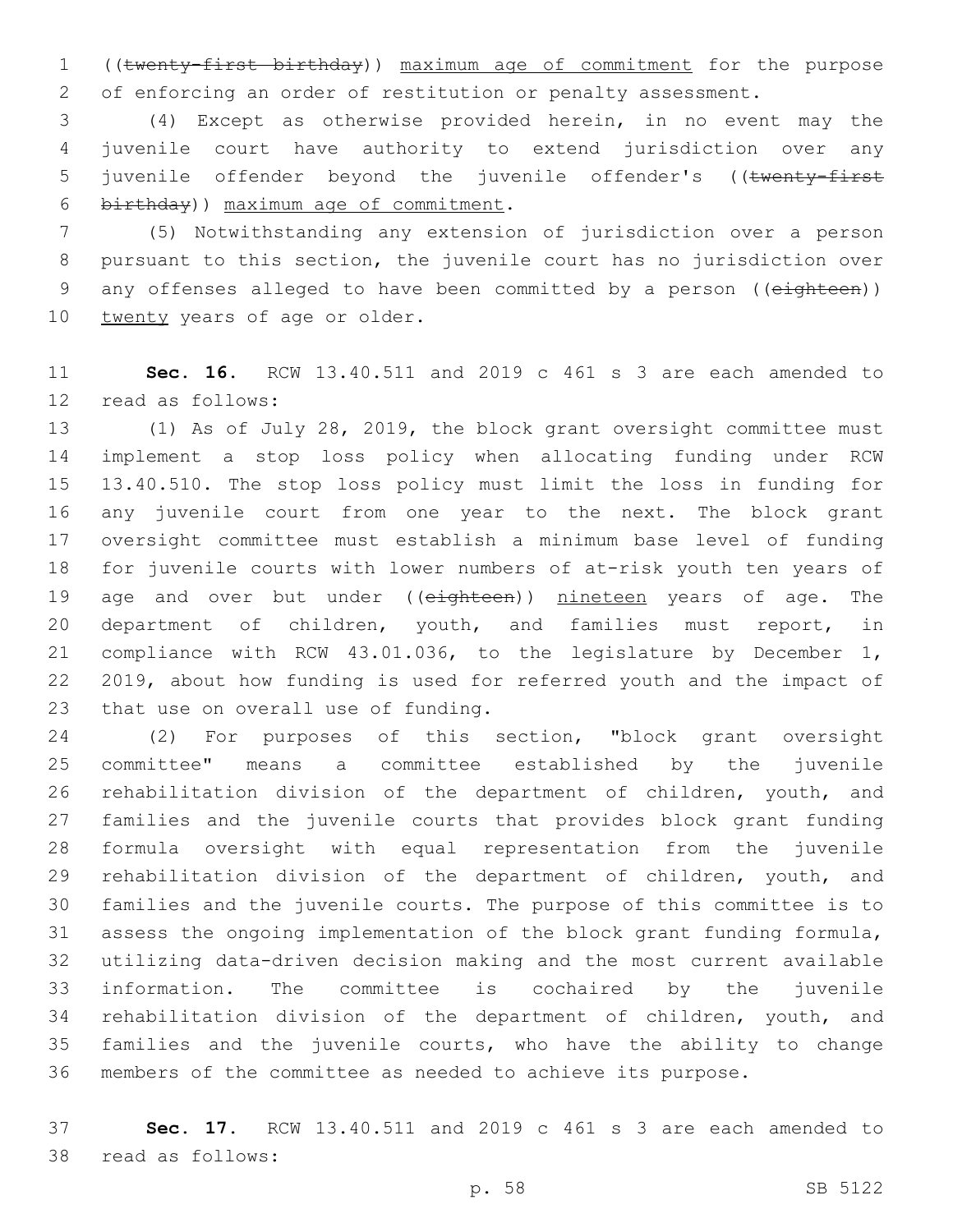(1) As of July 28, 2019, the block grant oversight committee must implement a stop loss policy when allocating funding under RCW 13.40.510. The stop loss policy must limit the loss in funding for any juvenile court from one year to the next. The block grant oversight committee must establish a minimum base level of funding for juvenile courts with lower numbers of at-risk youth ten years of 7 age and over but under ((eighteen)) twenty years of age. The department of children, youth, and families must report, in compliance with RCW 43.01.036, to the legislature by December 1, 2019, about how funding is used for referred youth and the impact of 11 that use on overall use of funding.

 (2) For purposes of this section, "block grant oversight committee" means a committee established by the juvenile rehabilitation division of the department of children, youth, and families and the juvenile courts that provides block grant funding formula oversight with equal representation from the juvenile rehabilitation division of the department of children, youth, and families and the juvenile courts. The purpose of this committee is to assess the ongoing implementation of the block grant funding formula, utilizing data-driven decision making and the most current available information. The committee is cochaired by the juvenile rehabilitation division of the department of children, youth, and families and the juvenile courts, who have the ability to change members of the committee as needed to achieve its purpose.

 **Sec. 18.** RCW 13.40.590 and 2002 c 237 s 10 are each amended to read as follows:26

 (1) The administrative office of the courts shall encourage the juvenile courts to work with cities and counties to implement, expand, or use youth court programs for juveniles who commit diversion-eligible offenses, civil, or traffic infractions. Program operations of youth court programs may be funded by government and private grants. Youth court programs are limited to those that:

 (a) Are developed using the guidelines for creating and operating youth court programs developed by nationally recognized experts in 35 youth court projects;

 (b) Target offenders age ((eight)) thirteen through ((seventeen)) 37 eighteen; and

- (c) Emphasize the following principles:38
- (i) Youth must be held accountable for their problem behavior;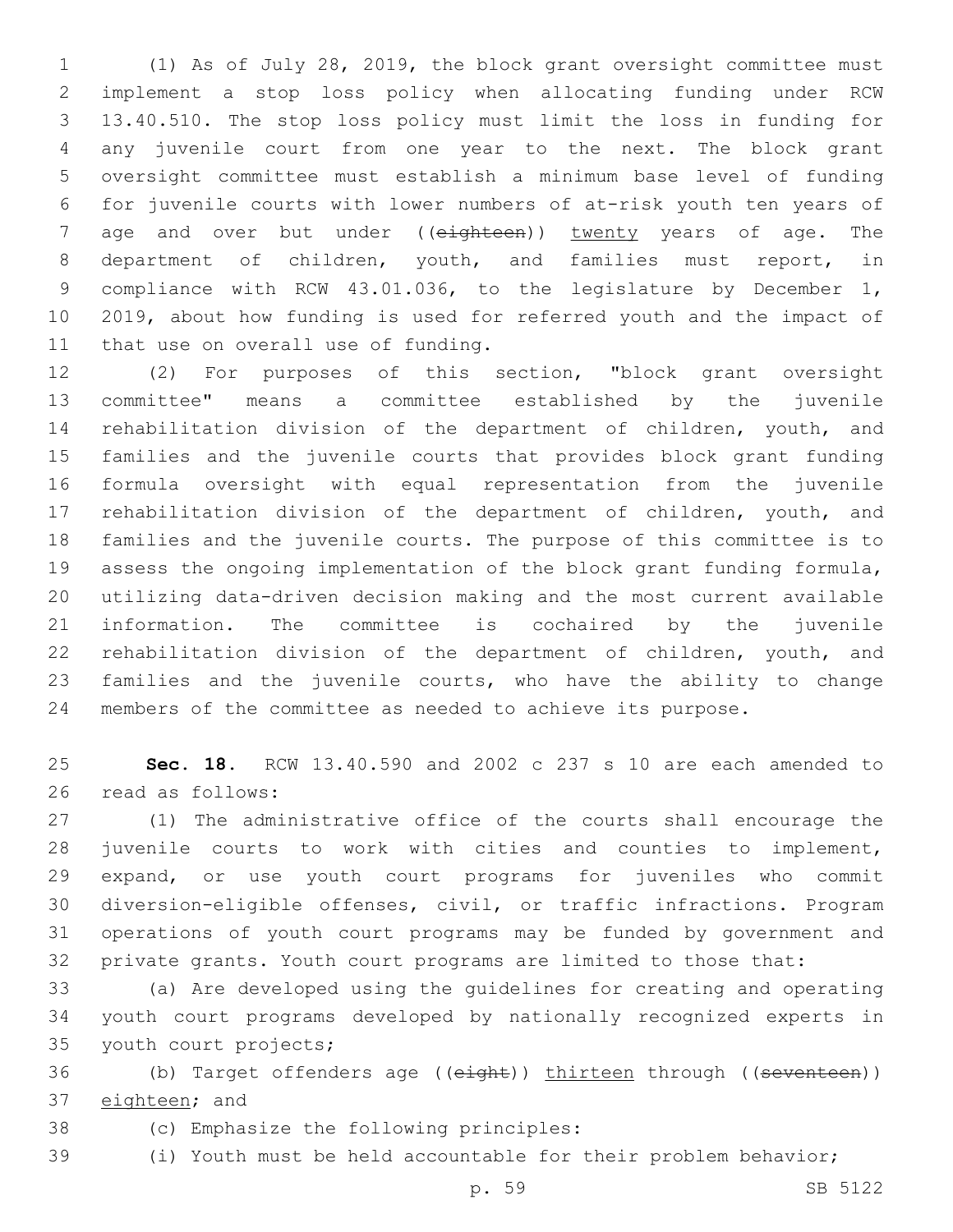1 (ii) Youth must be educated about the impact their actions have 2 on themselves and others including their victims, their families, and 3 their community;

4 (iii) Youth must develop skills to resolve problems with their 5 peers more effectively; and

6 (iv) Youth should be provided a meaningful forum to practice and 7 enhance newly developed skills.

8 (2) Youth court programs under this section may be established by 9 private nonprofit organizations and schools, upon prior approval and 10 under the supervision of juvenile court.

11 **Sec. 19.** RCW 13.40.590 and 2002 c 237 s 10 are each amended to 12 read as follows:

 (1) The administrative office of the courts shall encourage the juvenile courts to work with cities and counties to implement, expand, or use youth court programs for juveniles who commit diversion-eligible offenses, civil, or traffic infractions. Program operations of youth court programs may be funded by government and private grants. Youth court programs are limited to those that:

19 (a) Are developed using the guidelines for creating and operating 20 youth court programs developed by nationally recognized experts in 21 youth court projects;

22 (b) Target offenders age ((eight)) thirteen through ((seventeen)) 23 nineteen; and

(c) Emphasize the following principles:24

25 (i) Youth must be held accountable for their problem behavior;

26 (ii) Youth must be educated about the impact their actions have 27 on themselves and others including their victims, their families, and 28 their community;

29 (iii) Youth must develop skills to resolve problems with their 30 peers more effectively; and

31 (iv) Youth should be provided a meaningful forum to practice and 32 enhance newly developed skills.

33 (2) Youth court programs under this section may be established by 34 private nonprofit organizations and schools, upon prior approval and 35 under the supervision of juvenile court.

36 **Sec. 20.** RCW 13.40.600 and 2002 c 237 s 11 are each amended to 37 read as follows: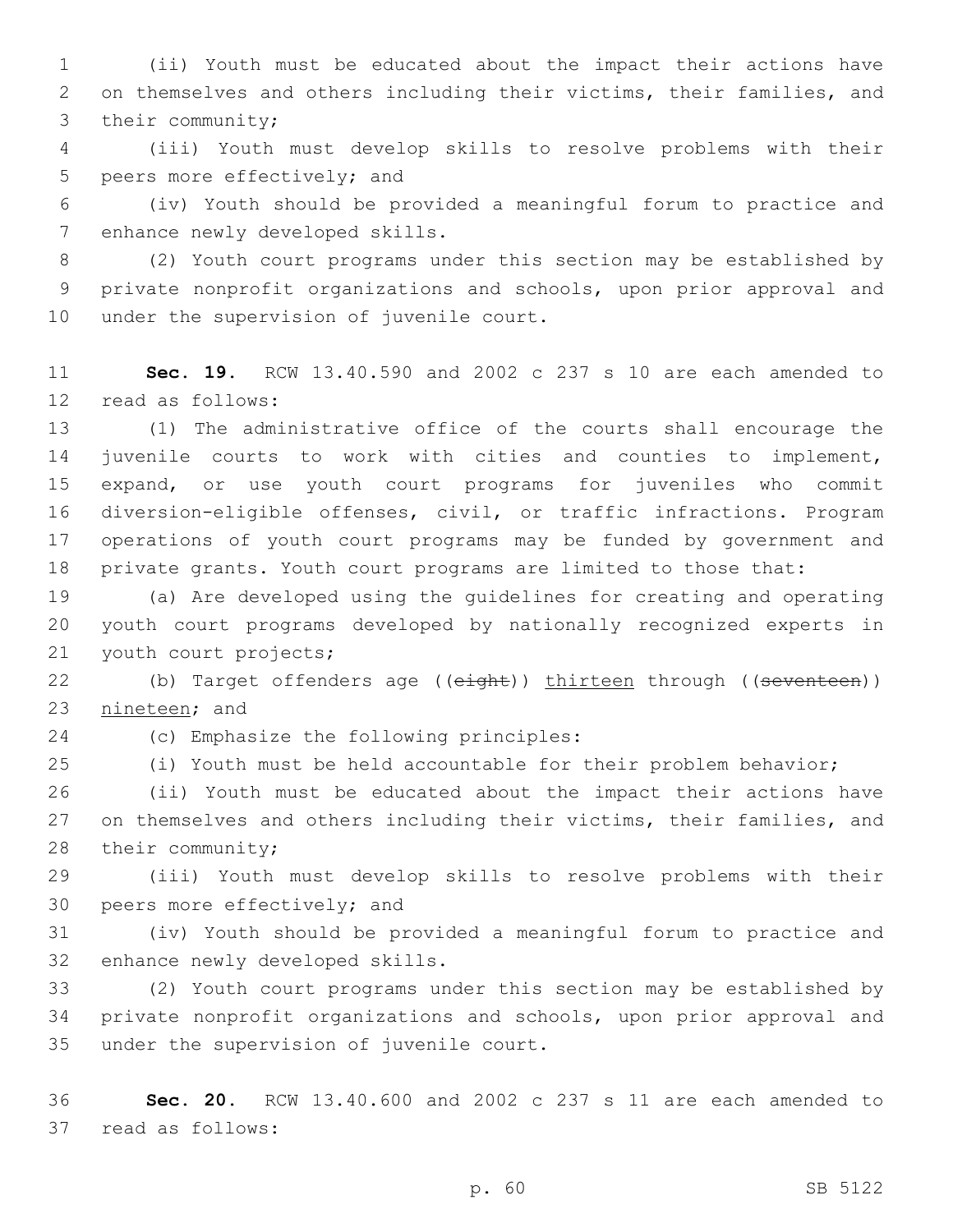(1) Youth courts have authority over juveniles ages ((eight)) 2 thirteen through ((seventeen)) eighteen who:

 (a) Along with their parent, guardian, or legal custodian, voluntarily and in writing request youth court involvement;

(b) Admit they have committed the offense they are referred for;

 (c) Along with their parent, guardian, or legal custodian, waive any privilege against self-incrimination concerning the offense; and

 (d) Along with their parent, guardian, or legal custodian, agree to comply with the youth court disposition of the case.

 (2) Youth courts shall not exercise authority over youth who are under the continuing jurisdiction of the juvenile court for law violations, including a youth with a matter pending before the juvenile court but which has not yet been adjudicated.

 (3) Youth courts may decline to accept a youth for youth court disposition for any reason and may terminate a youth from youth court 16 participation at any time.

 (4) A youth or his or her parent, guardian, or legal custodian may withdraw from the youth court process at any time.

 (5) Youth courts shall give any victims of a juvenile the opportunity to be notified, present, and heard in any youth court 21 proceeding.

 **Sec. 21.** RCW 13.40.600 and 2002 c 237 s 11 are each amended to 23 read as follows:

24 (1) Youth courts have authority over juveniles ages ((eight)) 25 thirteen through ((seventeen)) nineteen who:

 (a) Along with their parent, guardian, or legal custodian, 27 voluntarily and in writing request youth court involvement;

28 (b) Admit they have committed the offense they are referred for;

 (c) Along with their parent, guardian, or legal custodian, waive any privilege against self-incrimination concerning the offense; and

 (d) Along with their parent, guardian, or legal custodian, agree to comply with the youth court disposition of the case.

 (2) Youth courts shall not exercise authority over youth who are under the continuing jurisdiction of the juvenile court for law violations, including a youth with a matter pending before the juvenile court but which has not yet been adjudicated.

 (3) Youth courts may decline to accept a youth for youth court disposition for any reason and may terminate a youth from youth court 39 participation at any time.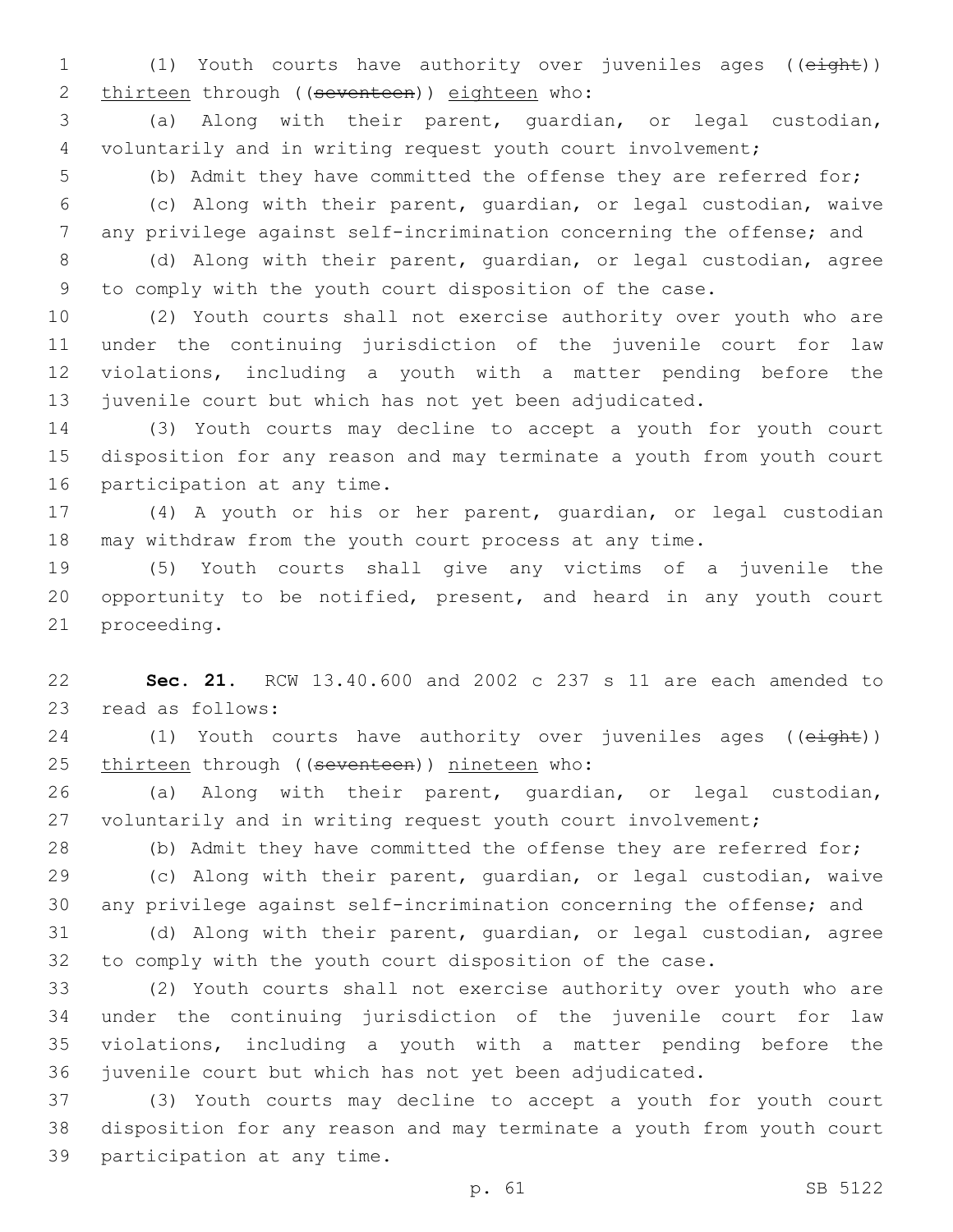(4) A youth or his or her parent, guardian, or legal custodian may withdraw from the youth court process at any time.

 (5) Youth courts shall give any victims of a juvenile the opportunity to be notified, present, and heard in any youth court 5 proceeding.

 NEW SECTION. **Sec. 22.** A new section is added to chapter 13.04 7 RCW to read as follows:

 (1) A county may choose to increase the age of juvenile court jurisdiction within the county to eighteen or nineteen years of age sooner than the dates required in this act, and in doing so may choose to increase the age in a phased manner, provided that the authorities within the county agree that capacity exists within the county to provide for adequate safety, rehabilitative programming, and efficient court processing for the affected persons during the transition period. Each county and juvenile court shall cooperate with the office of juvenile justice within the department of children, youth, and families in its role as statewide monitor of the transition under section 23 of this act so that the office of juvenile justice may provide accurate information to the governor and 20 the legislature.

21 (2) This section expires June 30, 2025.

 NEW SECTION. **Sec. 23.** A new section is added to chapter 43.216 23 RCW to read as follows:

 (1) The office of juvenile justice within the department shall monitor the implementation of this act across the state and report on the progress of counties and their readiness to move forward to full implementation while providing for adequate safety, rehabilitative programming, and efficient court processing for affected persons. The office of juvenile justice shall deliver a report to the governor and relevant committees of the legislature annually by December 1st regarding the implementation of this act, and may make 32 recommendations if appropriate.

33 (2) This section expires June 30, 2025.

 NEW SECTION. **Sec. 24.** Sections 2, 4, 6, 8, 10, 12, 14, 16, 18, and 20 of this act take effect July 1, 2022.